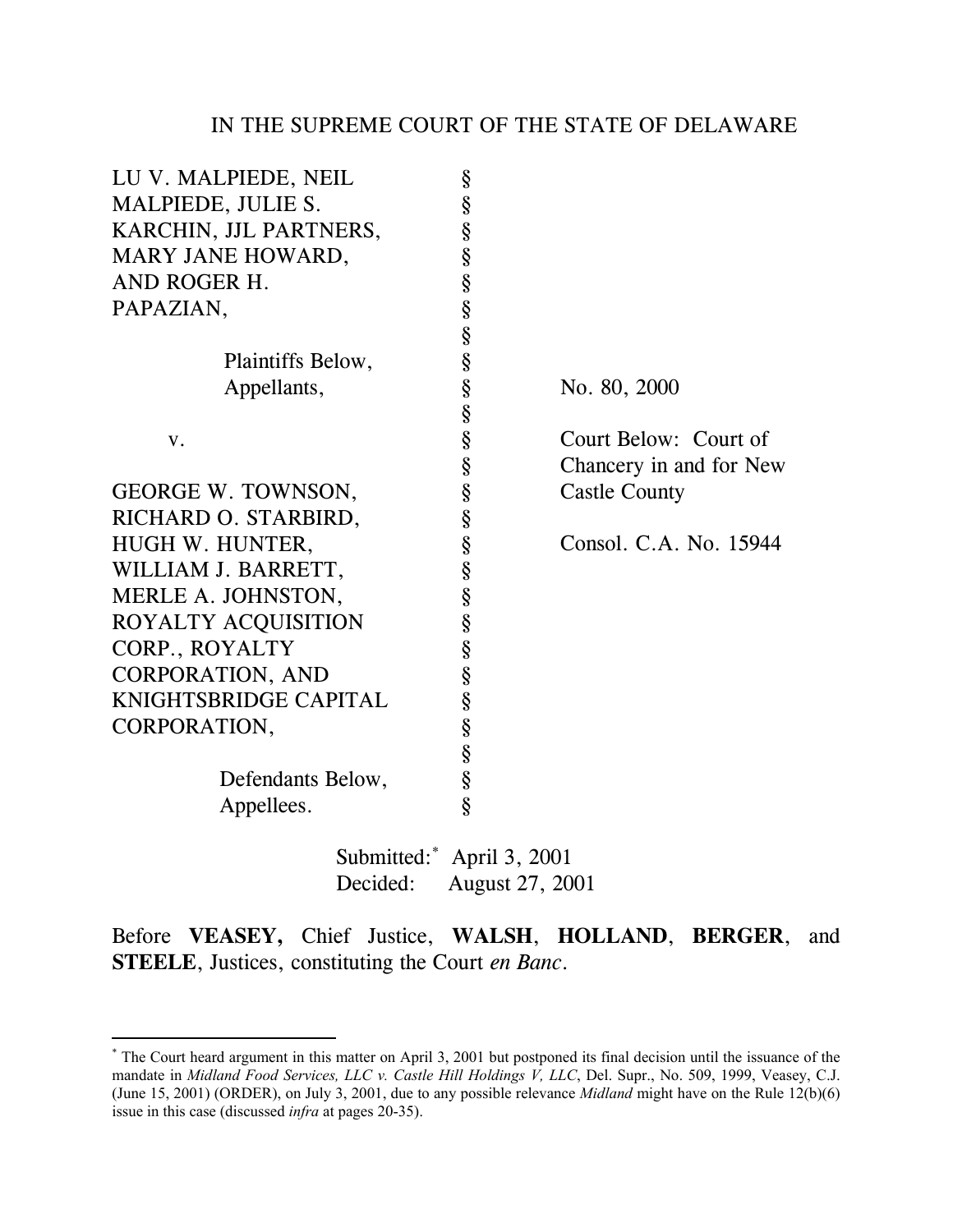Upon appeal from the Court of Chancery. **AFFIRMED.**

Norman M. Monhait, Esquire (argued), of Rosenthal Monhait Gross & Goddess, P.A., Wilmington, Delaware; Of Counsel: Goodkind Labaton Rudoff & Sucharow LLP, New York, New York; Lowey Dannenberg Bemporad & Selinger, P.C., White Plains, New York; Law Offices of Jeffrey S. Abraham, New York, New York; Hanzman Criden Korge Chaykin Ponce & Heise, P.A., Miami, Florida; Schubert & Reed, LLP, San Francisco, California; Cohn Lifland Pearlman Herrmann & Knopf, Saddle Brook, New Jersey, for Appellants.

William D. Johnston, Esquire (argued), John W. Shaw, Esquire, and Danielle B. Gibbs, Esquire, of Young, Conaway, Stargatt & Taylor, Wilmington, Delaware, for Appellees Royalty Acquisition Corp., Royalty Corp., and Knightsbridge Capital Corp.

A. Gilchrist Sparks, Esquire, Jon E. Abramczyk, Esquire (argued), and Jeffrey R. Wolters, Esquire, of Morris, Nichols, Arsht & Tunnell, Wilmington, Delaware, for Appellees George W. Townson, Richard O. Starbird, William J. Barrett, and Merle A. Johnston.

Stephen E. Jenkins, Esquire, of Ashby & Geddes, Wilmington, Delaware, Attorney for Appellee Hugh Hunter.

**VEASEY**, Chief Justice: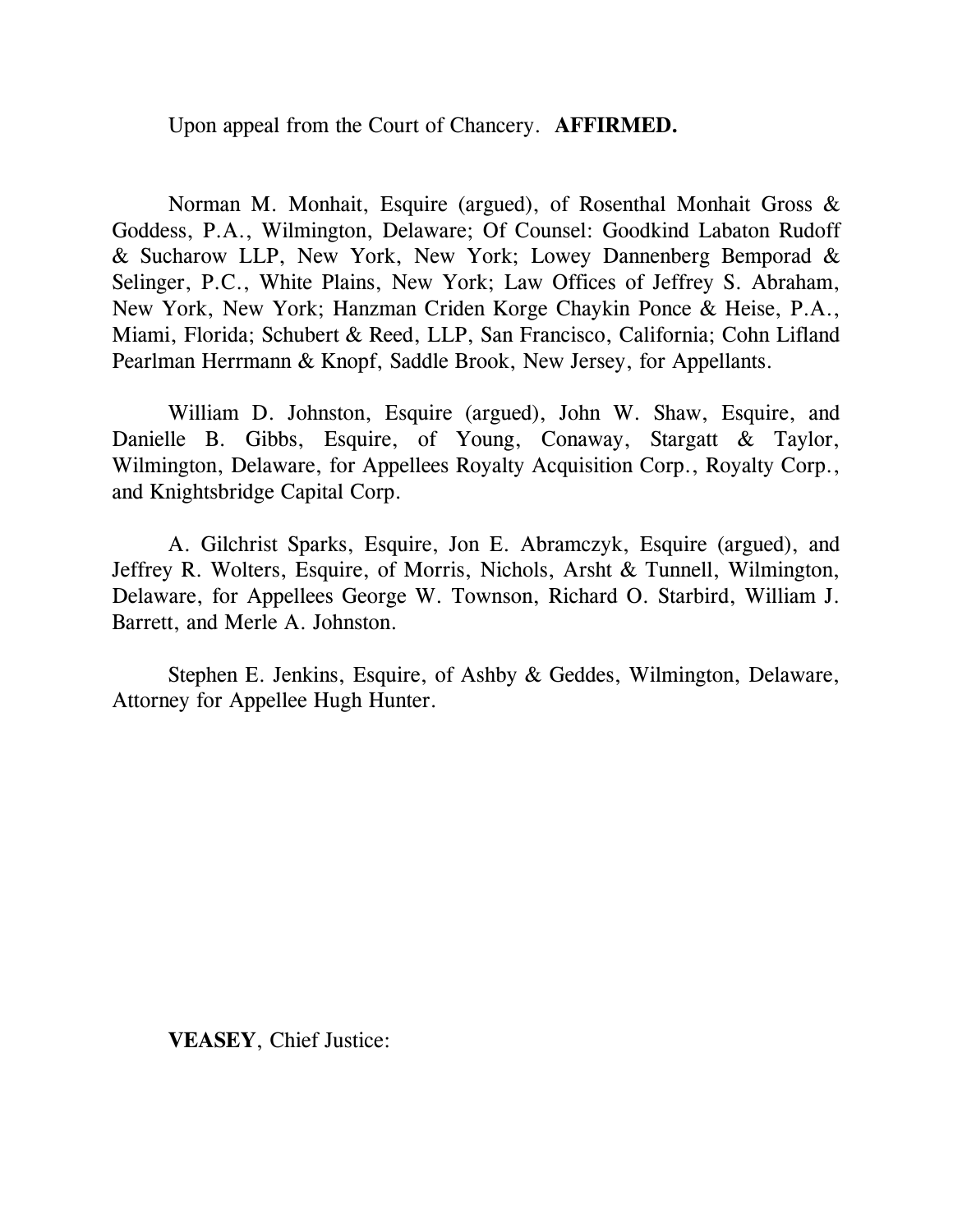In this appeal, we affirm the holding of the Court of Chancery that allegations in the class action complaint challenging a merger do not support the plaintiff stockholders' claims alleging: (1) breaches of the target board's duty of loyalty or its disclosure duties; and (2) aiding and abetting or tortious interference by the acquiring corporation. We further affirm the granting of a motion to dismiss the plaintiffs' due care claim on the ground that the exculpatory provision in the charter of the target corporation authorized by 8 *Del. C.* § 102(b)(7), bars any claim for money damages against the director defendants based solely on the board's alleged breach of its duty of care. Accordingly, we affirm the judgment of the Court of Chancery dismissing the amended complaint.

With respect to the dismissal based on the exculpatory effect of the Section 102(b)(7) charter provision, we had an initial concern about the propriety of the trial court's consideration of the exculpatory charter provision on a Rule 12(b)(6) motion to dismiss because it is a matter outside the complaint. Although presentation of matters outside the pleadings required the court to convert the Defendants' motion to dismiss into a motion for summary judgment, the failure to do so was not reversible error. Because the plaintiffs do not contest the existence, terms, validity or authenticity of the Frederick's exculpatory charter provision, we hold that the charter provision was properly before the Court of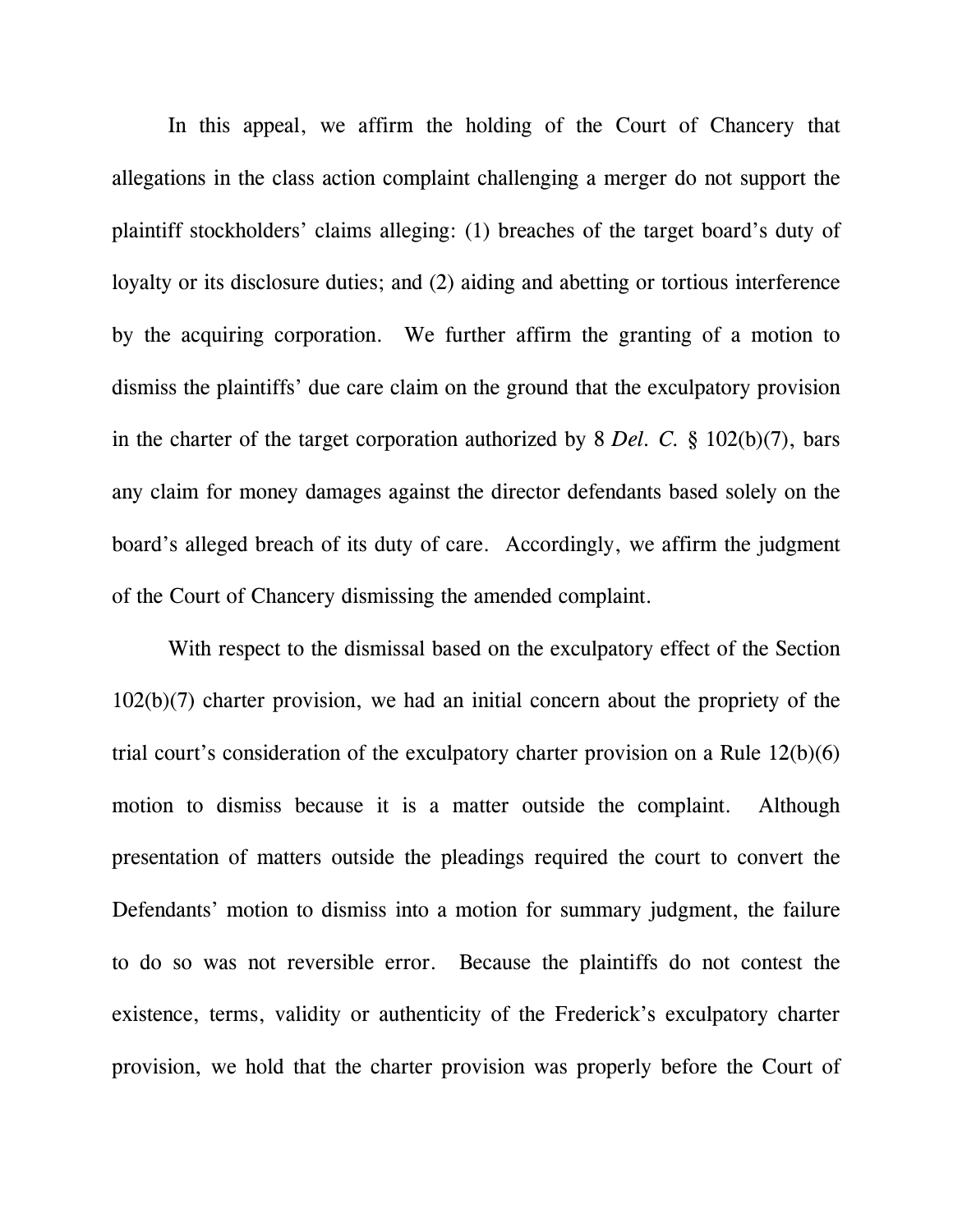Chancery, which correctly held that the plaintiffs' due care claim was barred. Accordingly, we affirm the judgment of the Court of Chancery.

#### *Facts*

Frederick's of Hollywood ("Frederick's") is a retailer of women's lingerie and apparel with its headquarters in Los Angeles, California. $<sup>1</sup>$  This case centers</sup> on the merger of Frederick's into Knightsbridge Capital Corporation ("Knightsbridge") under circumstances where it became a target in a bidding contest. Before the merger, Frederick's common stock was divided into Class A shares (each of which has one vote) and Class B shares (which have no vote). As of December 6, 1996,<sup>2</sup> there were outstanding 2,995,309 Class A shares and 5,903,118 Class B shares. Two trusts created by the principal founders of Frederick's, Frederick and Harriet Mellinger (the "Trusts"), held a total of about 41% of the outstanding Class A voting shares and a total of about 51% of the outstanding Class B non-voting shares of Frederick's.3

<sup>&</sup>lt;sup>1</sup> These facts are drawn exclusively from the allegations in the plaintiffs' Consolidated Amended Class Action Complaint, filed in the Court of Chancery on October 29, 1997.

 $2<sup>2</sup>$  The amended complaint refers to the number of outstanding shares on this date without explaining the significance of the date.

<sup>&</sup>lt;sup>3</sup> In July 1997, The Frederick N. Mellinger Trust owned 820,193 Class A shares and 1,579,386 Class B shares. The Harriet R. Mellinger Trust owned 463,066 Class A shares and 1,579,718 Class B shares. Hugh Hunter, one of the director defendants in this case, was co-trustee of the Trusts and thus had authority to vote the Class A shares held by the Trusts.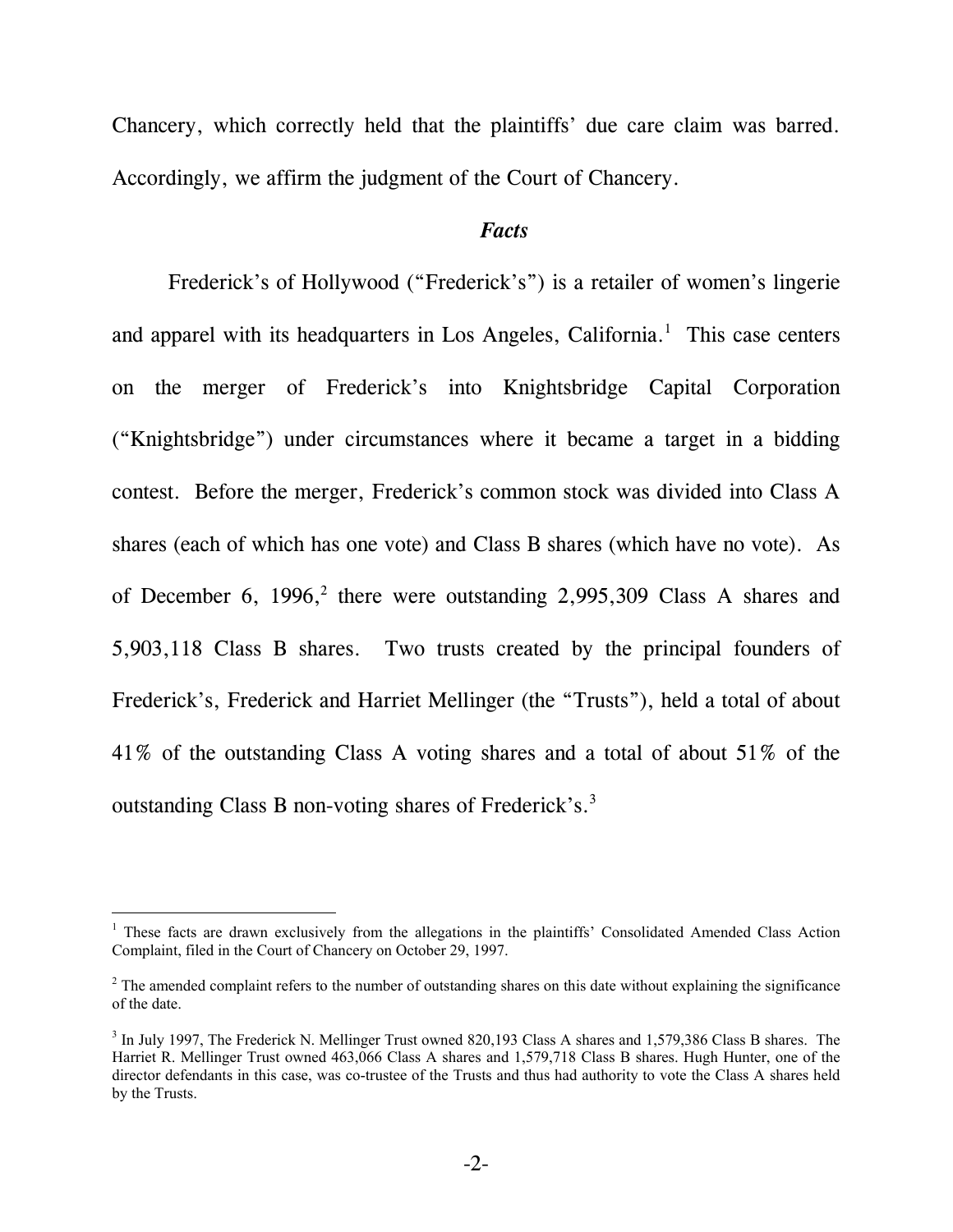On June 14, 1996, the Frederick's board announced its decision to retain an investment bank, Janney Montgomery Scott, Inc. ("JMS"), to advise the board in its search for a suitable buyer for the company. In January 1997, JMS initiated talks with Knightsbridge.<sup>4</sup> Four months later, in April 1997, Knightsbridge offered to purchase all of the outstanding shares of Frederick's for between \$6.00 and \$6.25 per share. At Knightsbridge's request, the Frederick's board granted Knightsbridge the exclusive right to conduct due diligence.

On June 13, 1997, the Frederick's board approved an offer from Knightsbridge to purchase all of Frederick's outstanding Class A and Class B shares for \$6.14 per share in cash in a two-step merger transaction.<sup>5</sup> The terms of the merger agreement signed by the Frederick's board prohibited the board from soliciting additional bids from third parties, but the agreement permitted the board to negotiate with third party bidders when the board's fiduciary duties required it to do so.<sup>6</sup> The Frederick's board then sent to stockholders a Consent Solicitation Statement recommending that they approve the transaction, which was scheduled to close on August 27, 1997.

<sup>&</sup>lt;sup>4</sup> For the sake of simplicity, we follow the parties' convention and refer collectively to defendants Knightsbridge Capital Corporation, Royalty Acquisition Corp., and Royalty Corporation as "Knightsbridge."

<sup>&</sup>lt;sup>5</sup> Shortly before the board approved the merger on June 13, 1997, two directors, Sylvan Lefcor and Morton Fields, resigned from the board. The remaining five directors approved the merger agreement unanimously.

<sup>&</sup>lt;sup>6</sup> In the event that the Frederick's board terminated the merger agreement in order to accept a superior proposal by a third party bidder, the agreement entitled Knightsbridge to liquidated damages of \$1.8 million.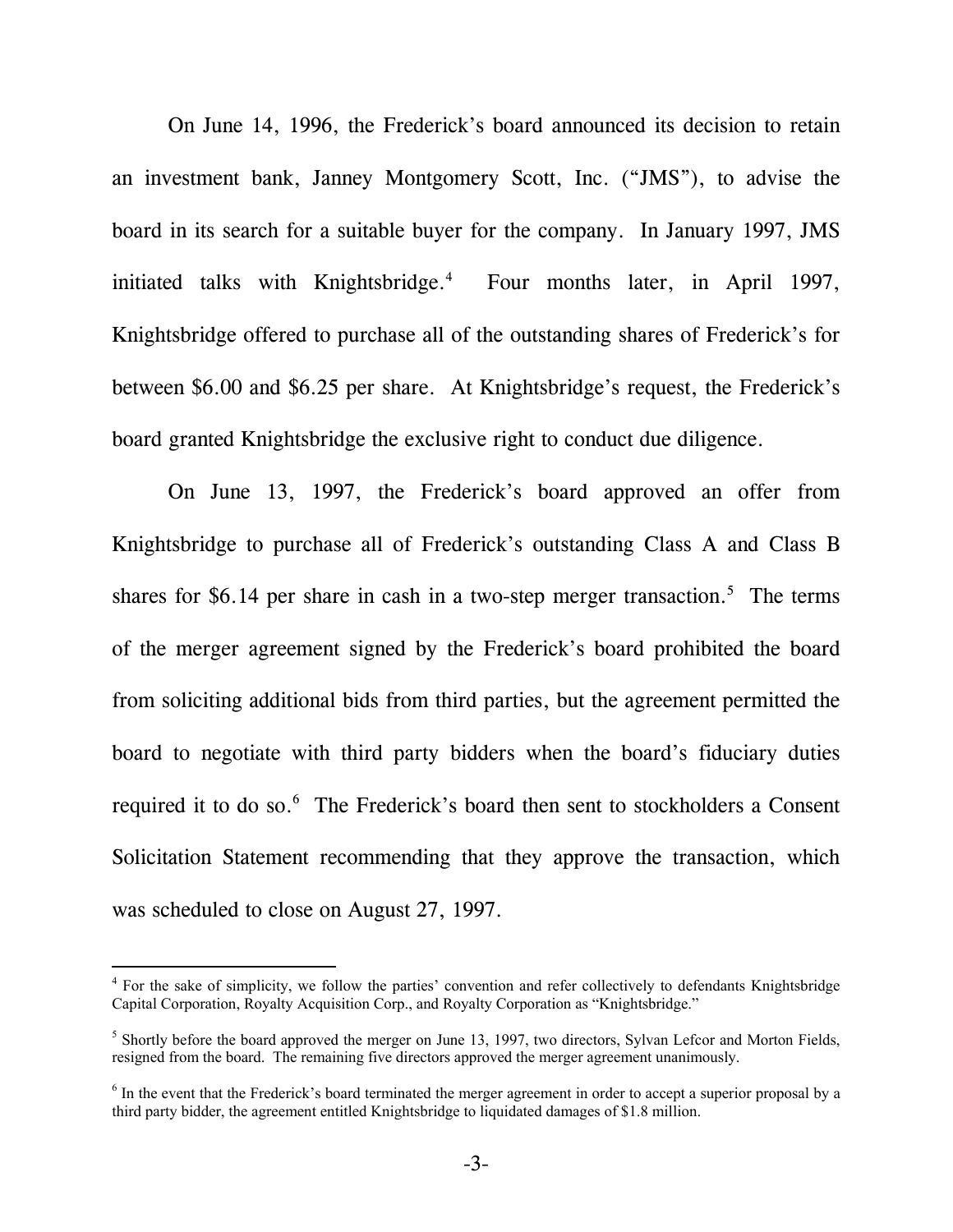On August 21, 1997, Frederick's received a fully financed, unsolicited cash offer of \$7.00 per share from a third party bidder, Milton Partners ("Milton"). Four days after the board received the Milton offer, Knightsbridge entered into an agreement to purchase all of the Frederick's shares held by the Trusts for \$6.90 per share.<sup>7</sup> Under the stock purchase agreement, the Trusts granted Knightsbridge a proxy to vote the Trusts' shares, but the Trusts had the right to terminate the agreement if the Frederick's board rejected the Knightsbridge offer in favor of a higher bid.<sup>8</sup>

On August 27, 1997, the Frederick's board received a fully financed, unsolicited \$7.75 cash offer from Veritas Capital Fund ("Veritas"). In light of these developments, the board postponed the Knightsbridge merger in order to arrange a meeting with the two new bidders. On September 2, 1997, the board sent a memorandum to Milton and Veritas outlining the conditions for participation in the bidding process. The memorandum required that the bidders each deposit \$2.5 million in an escrow account and submit, before September 4, 1997, a marked-up merger agreement with the same basic terms as the

<sup>&</sup>lt;sup>7</sup> As noted earlier, the Trusts held about 40% of the Class A shares and 50% of the Class B shares. Knightsbridge also extended its \$6.90 offer price to all outstanding Frederick's shares.

<sup>&</sup>lt;sup>8</sup> On August 28, 1997, shortly after signing the stock purchase agreement, Knightsbridge sent a letter to the Frederick's board to inform it that Knightsbridge had "acquired" the Trusts' shares and that it would "not vote in favor of" any competing third party bids. That letter did not mention the Trusts' right to terminate the agreement in favor of a higher offer. Knightsbridge also sent a letter to the Frederick's board on September 1, 1997 restating its intention to consummate the merger on September 3, 1997 under the terms of the original merger agreement.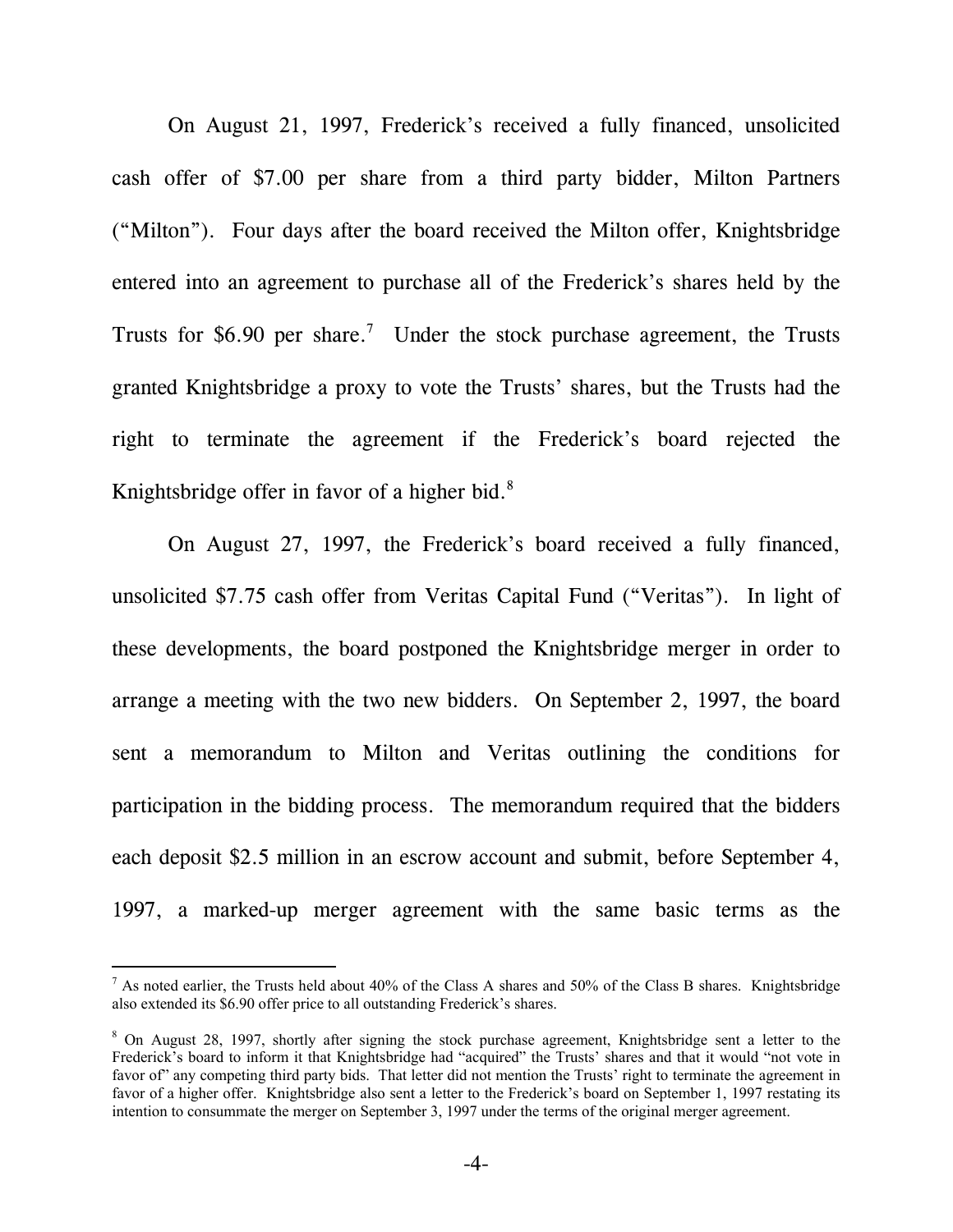Knightsbridge merger agreement. Veritas submitted a merger agreement and the \$2.5 million escrow payment in accordance with these conditions. Milton did  $not.<sup>9</sup>$ 

On September 3, 1997, the Frederick's board met with representatives of Veritas to discuss the terms of the Veritas offer. According to the plaintiffs, the board asserts that, at this meeting, it orally informed Veritas that it was required to produce its "final, best offer" by September 4, 1997. The plaintiffs further allege that that board did not, in fact, inform Veritas of this requirement.

The same day that the board met with Veritas, Knightsbridge and the Trusts amended their stock purchase agreement to eliminate the Trusts' termination rights and other conditions on the sale of the Trusts' shares. On September 4, 1997, Knightsbridge exercised its rights under the agreement and purchased the Trusts' shares. Knightsbridge immediately informed the board of its acquisition of the Trusts' shares and repeated its intention to vote the shares against any competing third party bids.

One day after Knightsbridge acquired the Trusts' shares, the Frederick's board participated in a conference call with Veritas to discuss further the terms of the proposed merger. During this conference call, Veritas representatives

l

<sup>&</sup>lt;sup>9</sup> Milton apparently discontinued its efforts to acquire Frederick's after Veritas submitted its higher bid.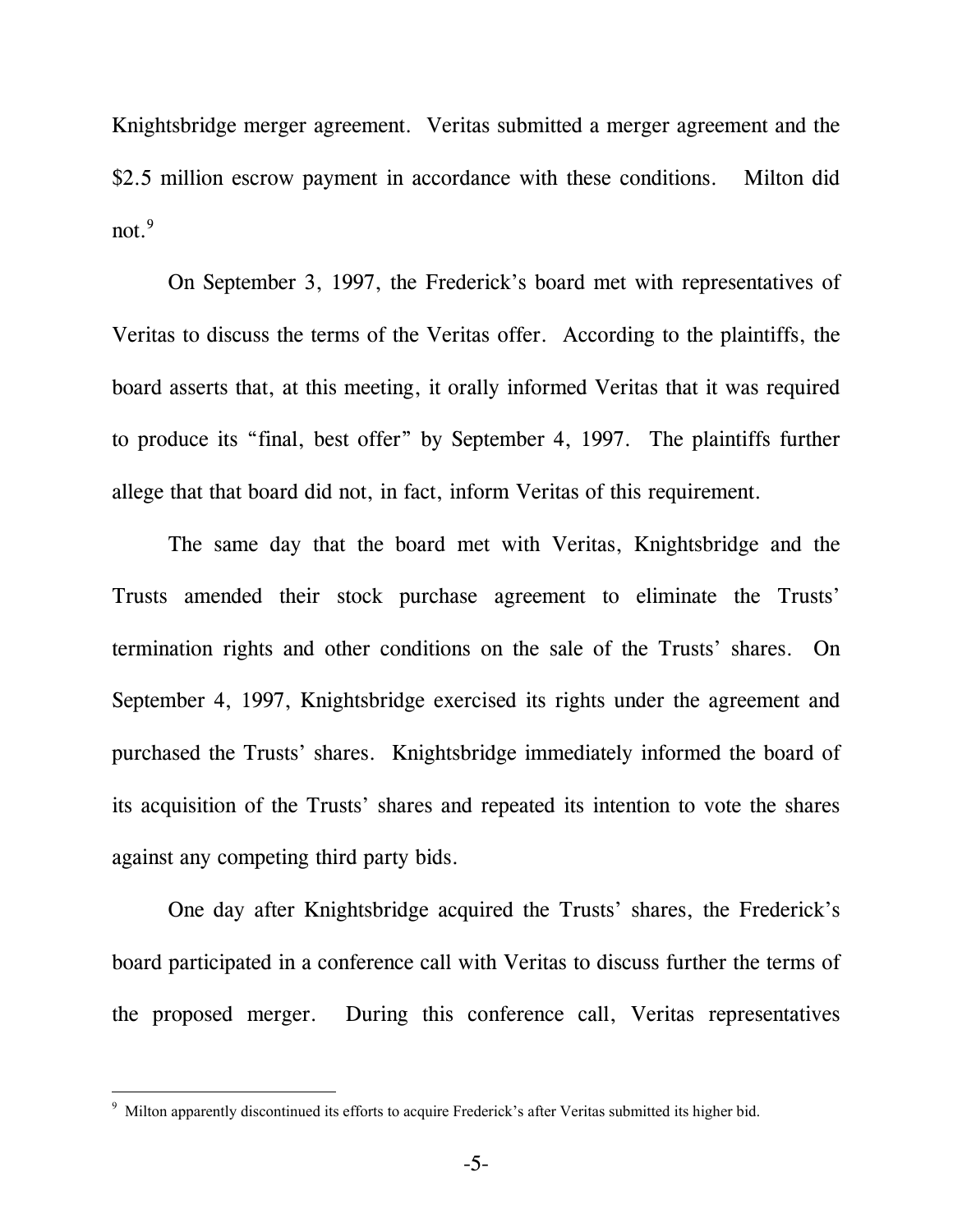suggested that, if the board elected to accept the Veritas offer, the board could issue an option to Veritas to purchase authorized but unissued Frederick's shares as a means to circumvent the 41% block of voting shares that Knightsbridge had acquired from the Trusts. Frederick's representatives also expressed some concern that Knightsbridge would sue the board if it decided to terminate the June 15, 1997 merger agreement. In response, Veritas agreed to indemnify the directors in the event of such litigation.

On September 6, 1997, Knightsbridge increased its bid to match the \$7.75 Veritas offer, but on the condition that the board accept a variety of terms designed to restrict its ability to pursue superior offers.<sup>10</sup> On the same day, the Frederick's board approved this agreement and effectively ended the bidding process. Two days later, Knightsbridge purchased additional Frederick's Class A shares on the open market, at an average price of \$8.21 per share, thereby acquiring a majority of both classes of Frederick's shares.

On September 11, 1997, Veritas increased its cash offer to \$9.00 per share. Relying on (1) the "no-talk" provision in the merger agreement, (2)

<sup>&</sup>lt;sup>10</sup> The terms included: a provision prohibiting any Frederick's representative from speaking to third party bidders concerning the acquisition of the company (the "no-talk" provision); a termination fee of \$4.5 million (about 7% of the value of the transaction); the appointment of a non-voting Knightsbridge observer at Frederick's board meetings; and an obligation to grant Knightsbridge any stock option that Frederick's granted to a competing bidder. The revised merger agreement did not expressly permit the Frederick's board to pursue negotiations with third parties where its fiduciary duties required it to do so.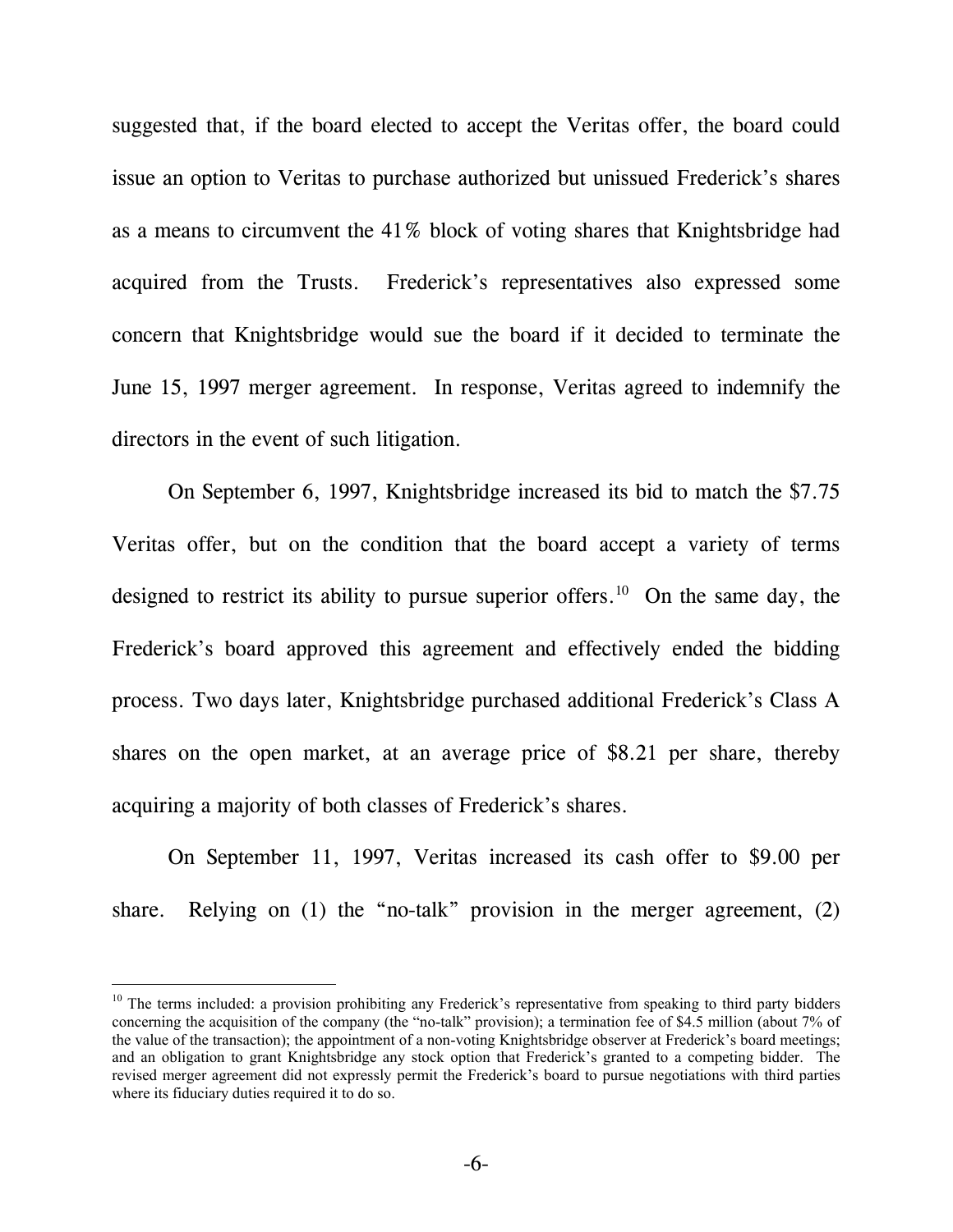Knightsbridge's stated intention to vote its shares against third party bids, and (3) Veritas' request for an option to dilute Knightsbridge's interest, the board rejected the revised Veritas bid. On September 18, 1997, the board amended its earlier Consent Solicitation Statement to include the events that had transpired since July 1997. The deadline for responses to the consent solicitation was September 29, 1997, the scheduled closing date for the merger.

Before the merger closed, the plaintiffs filed in the Court of Chancery the purported class action complaint that is the predecessor of the amended complaint before us. The plaintiffs also moved for a temporary restraining order enjoining the merger. The Court of Chancery denied the requested injunctive relief.<sup>11</sup>

The plaintiffs then amended their complaint to include a class action claim for damages caused by the termination of the auction in favor of Knightsbridge and the rejection of the higher Veritas offer. The amended complaint alleged that the Frederick's board had breached its fiduciary duties in connection with the sale of the company and had misstated and omitted material information in the Consent Solicitation Statement. The plaintiffs also sued Knightsbridge, alleging that it aided and abetted the board's breach of fiduciary duties and it tortiously

<sup>&</sup>lt;sup>11</sup> See In re Frederick's of Hollywood, Inc. Shareholders Litigation, Del. Ch., C.A. No. 15944 (Sept. 29, 1997) (ORDER).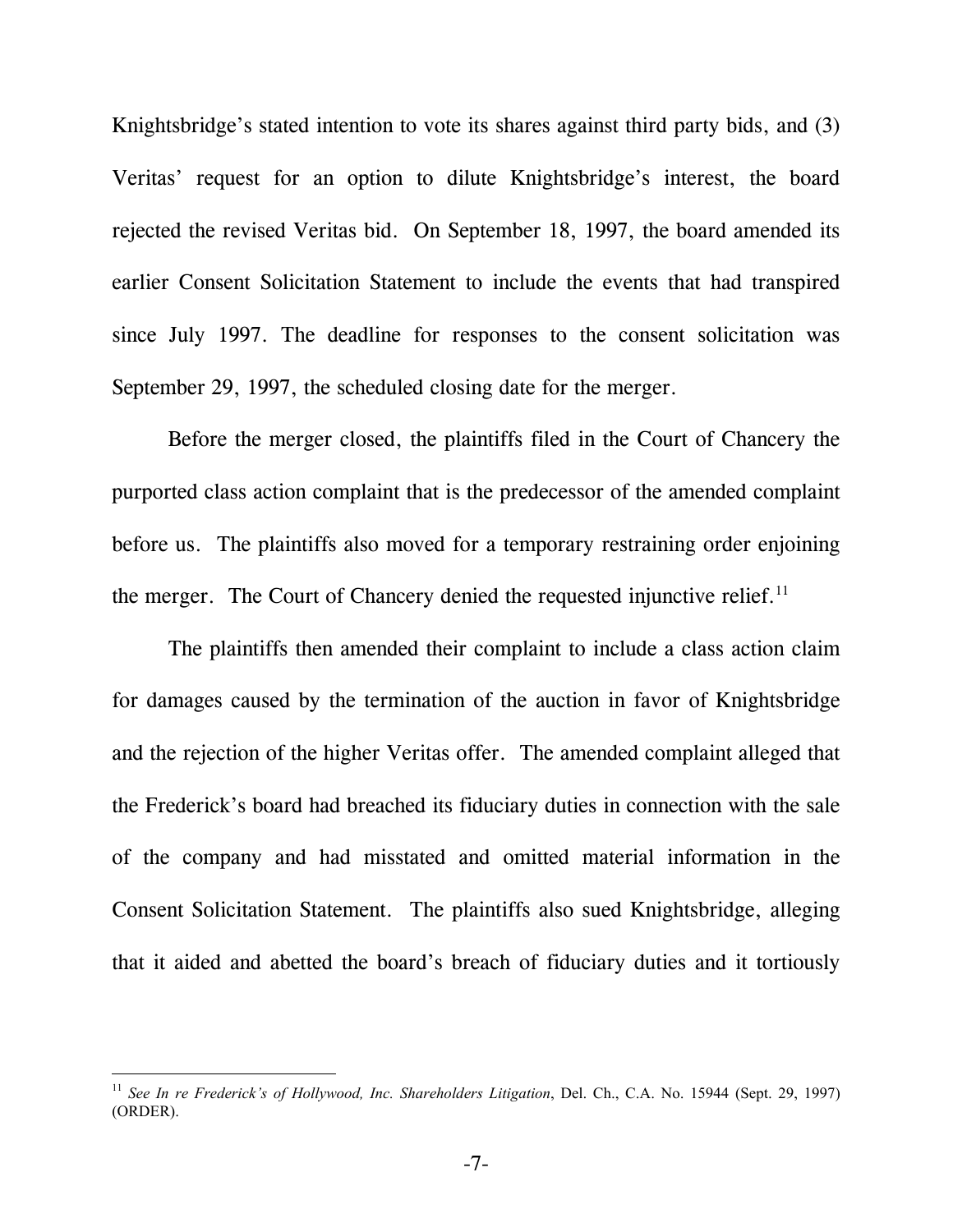interfered with the stockholders' prospective business relations (that is, the \$9.00 Veritas bid).

The Court of Chancery granted the directors' motion to dismiss the amended complaint under Chancery Rule 12(b)(6), concluding that: (1) the complaint did not support a claim of breach of the board's duty of loyalty, (2) the exculpatory provision in the Fredrick's charter precluded money damages against the directors for any breach of the board's duty of care, and (3) any misstatements or omissions in the Consent Solicitation Statement were immaterial as a matter of law.<sup>12</sup> The court also dismissed the claims against Knightsbridge, holding that the allegations in the amended complaint do not suggest complicity between Knightsbridge and the board and do not support the plaintiffs' argument that the \$9.00 Veritas bid was a "valid business expectancy."13

### *Standard of Review*

We review *de novo* the dismissal by the Court of Chancery of a complaint under Rule  $12(b)(6)$ .<sup>14</sup> The complaint ordinarily defines the universe of facts

<sup>&</sup>lt;sup>12</sup> *See In re Frederick's of Hollywood, Inc. Shareholders Litigation, Del. Ch., C.A. No. 15944 (July 9, 1998) (July* 1998 Mem. Op.).

<sup>13</sup> *See In re Frederick's of Hollywood, Inc. Shareholders Litigation*, Del. Ch., C.A. No. 15944 (Jan. 31, 2000) (January 2000 Mem. Op.).

<sup>14</sup> *McMullin v. Beran*, Del. Supr., 765 A.2d 910, 916 (2000).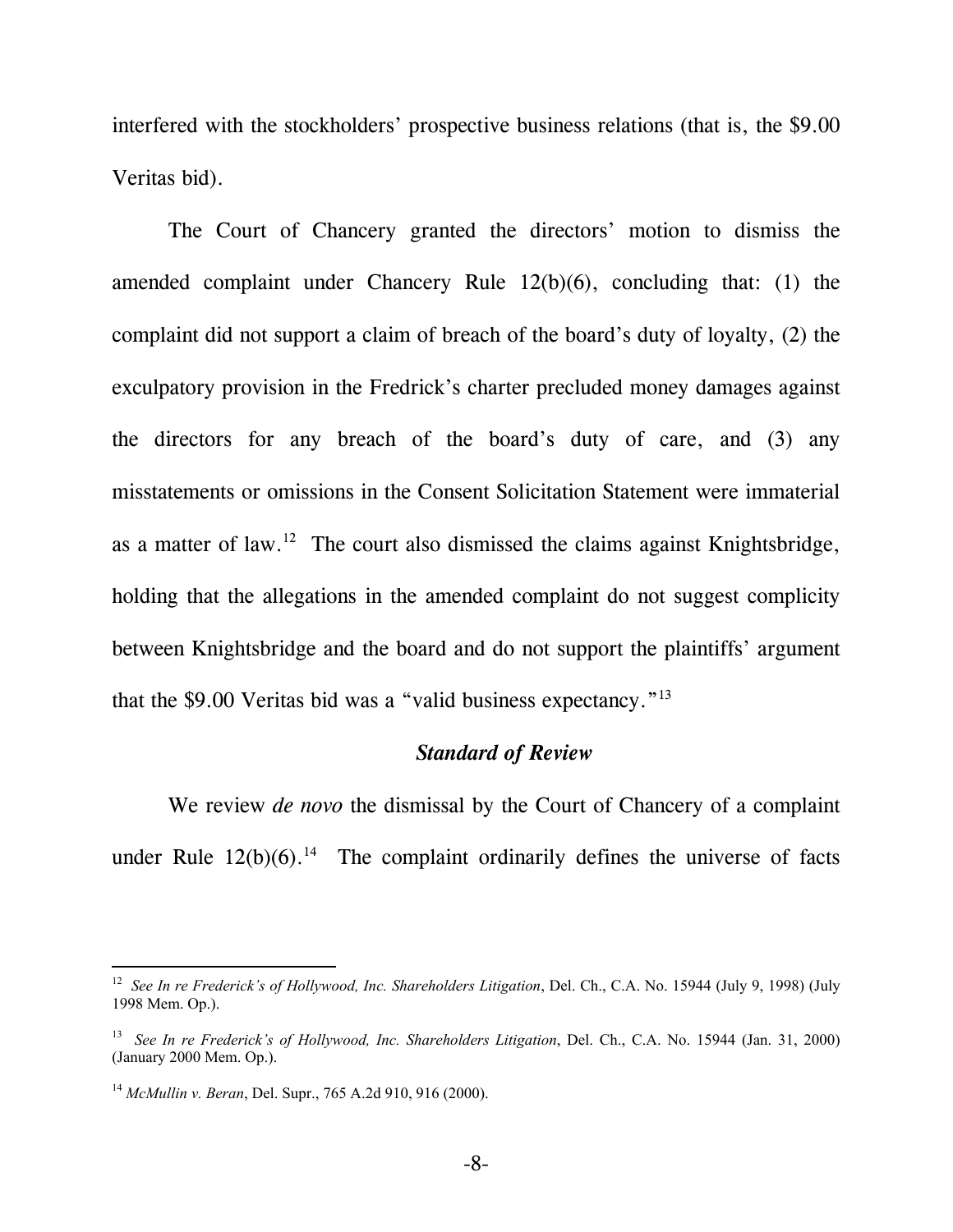from which the trial court may draw in ruling on a motion to dismiss.15 Because a motion to dismiss under Chancery Rule 12(b)(6) must be decided without the benefit of a factual record, the Court of Chancery may not resolve material factual disputes; instead, the court is required to assume as true the well-pleaded allegations in the complaint.<sup>16</sup> The trial court may dismiss a complaint under Rule 12(b)(6) only where the court determines with "reasonable certainty" that the plaintiff could prevail on no set of facts that may be inferred from the wellpleaded allegations in the complaint.17 This standard is based on the "notice pleading" requirement established in Ct. Ch. R. 8(e) and is "less stringent than the standard applied when evaluating whether a pre-suit demand has been excused in a stockholder derivative suit filed pursuant to Chancery Rule 23.1."18

<sup>15</sup> *See In re Santa Fe Pacific Corp. Shareholder Litigation*, Del. Supr., 669 A.2d 59, 68 (1995) ("Generally, matters outside the pleadings should not be considered in ruling on a motion to dismiss"); *see also Goldman v. Belden*, 2nd Cir., 754 F.2d 1059, 1065 (1985) ("[A] Rule 12(b)(6) motion is addressed to the face of the pleading.").

<sup>16</sup> *See Solomon v. Pathe Communications Corp.*, 672 A.2d 35, 38 (1996); *cf. Vanderbilt Income and Growth Associates, L.L.C. v. Arvida/JMB Managers, Inc.*, Del. Supr., 691 A.2d 609, 613 (1996) ("On a motion to dismiss for failure to state a claim, a trial court cannot choose between two differing reasonable interpretations of ambiguous documents."). In this context, "well-pleaded allegations" include specific allegations of fact and conclusions supported by specific allegations of fact. *See Solomon*, 672 A.2d at 38 (quoting *In re Tri-Star Pictures, Inc., Litig.*, Del. Supr., 634 A.2d 319, 326 (1995)).

<sup>&</sup>lt;sup>17</sup> *See Solomon*, 672 A.2d at 38 ("[A] motion to dismiss . . . requires the court to determine with 'reasonable certainty' that a plaintiff could prevail on no set of facts that can be inferred from the pleadings.") (citing *Grobow v. Perot*, Del. Supr., 539 A.2d 180, 187 n.6 (1988); *Rabkin v. Philip A. Hunt Chemical Corp.*, Del. Supr., 498 A.2d 1099, 1104 (1985)); *see also Vanderbilt*, 691 A.2d at 612 ("This Court, like the trial court, must determine whether it appears with reasonable certainty that, under any set of facts which could be proven to support the claim, the plaintiffs would not be entitled to relief.").

<sup>18</sup> *Solomon*, 672 A.2d at 38; *see also Brehm v. Eisner*, Del. Supr., 746 A.2d 244, 253-54 (2000).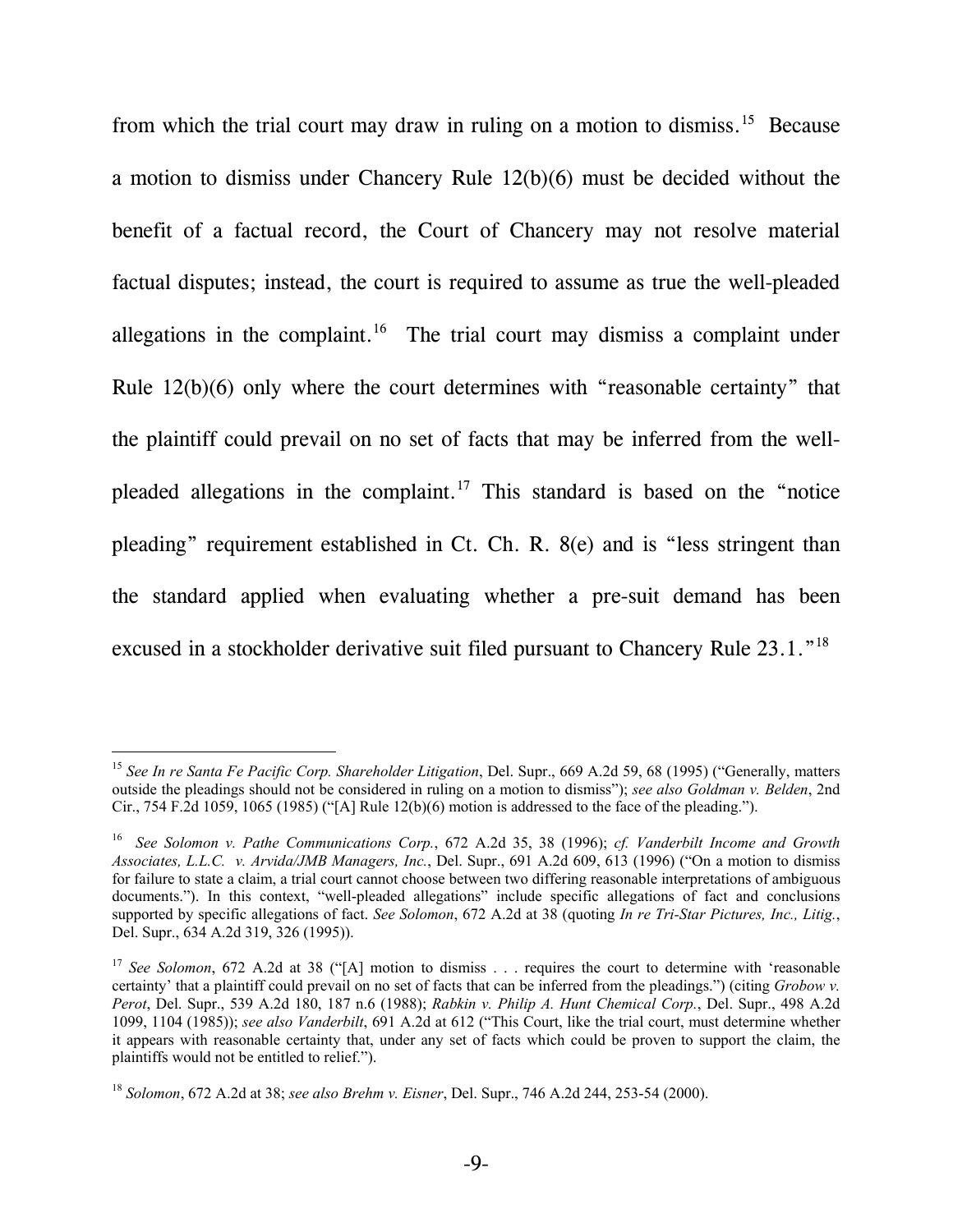Of course, the trial court is not required to accept every strained interpretation of the allegations proposed by the plaintiff, but the plaintiff is entitled to all reasonable inferences that logically flow from the face of the complaint. Moreover, a claim may be dismissed if allegations in the complaint or in the exhibits incorporated into the complaint effectively negate the claim as a matter of law.<sup>19</sup>

## *The Duty of Loyalty Claim*

The central claim in the amended complaint is that the sale of Frederick's to Knightsbridge "constituted a breach of [the Frederick's board's] fiduciary obligation to maximize shareholder value" because the board did not "conduct an auction with a 'level playing field'" as required by *Revlon, Inc. v. MacAndrews & Forbes Holdings*. 20 The plaintiffs contend that this sort of allegation cannot be neatly divided into duty of care claims and duty of loyalty claims.

<sup>19</sup> *See, e.g., R.J.R. Services, Inc. v. Aetna Cas. and Sur. Co.*, 7th Cir., 895 F.2d 279, 281 (1988) ("However, we are not obliged to ignore any facts set forth in the complaint that undermine the plaintiff's claim . . . .") (citation omitted); *Slaney v. The Int'l Amateur Athletic Fed'n*, 7th Cir., 244 F.3d 580, 597 (2001) (same); *Associated Builders, Inc. v. Alabama Power Co.*, 5th Cir., 505 F.2d 97, 100 (1974) ("If the appended document, to be treated as part of the complaint for all purposes under Rule 10(c), Fed.R.Civ.P., reveals facts which foreclose recovery as a matter of law, dismissal is appropriate."); *Gant v. Wallingford Bd. of Educ.*, 2nd Cir., 69 F.3d 669, 674 (1995) (same); *cf. Quiller v. Barclays American/Credit, Inc.*, 11th Cir., 727 F.2d 1067, 1069 (1984) ("Nevertheless, a complaint may be dismissed under Rule 12(b)(6) when its own allegations indicate the existence of an affirmative defense, so long as the defense clearly appears on the face of the complaint."); *Jablon v. Dean Witter & Co.*, 9th Cir., 614 F.2d 677, 682 (1980) ("If the running of the statute [of limitations] is apparent on the face of the complaint, the defense may be raised by a motion to dismiss.").

 $20$  Del. Supr., 506 A.2d 173, 182-83 (1986).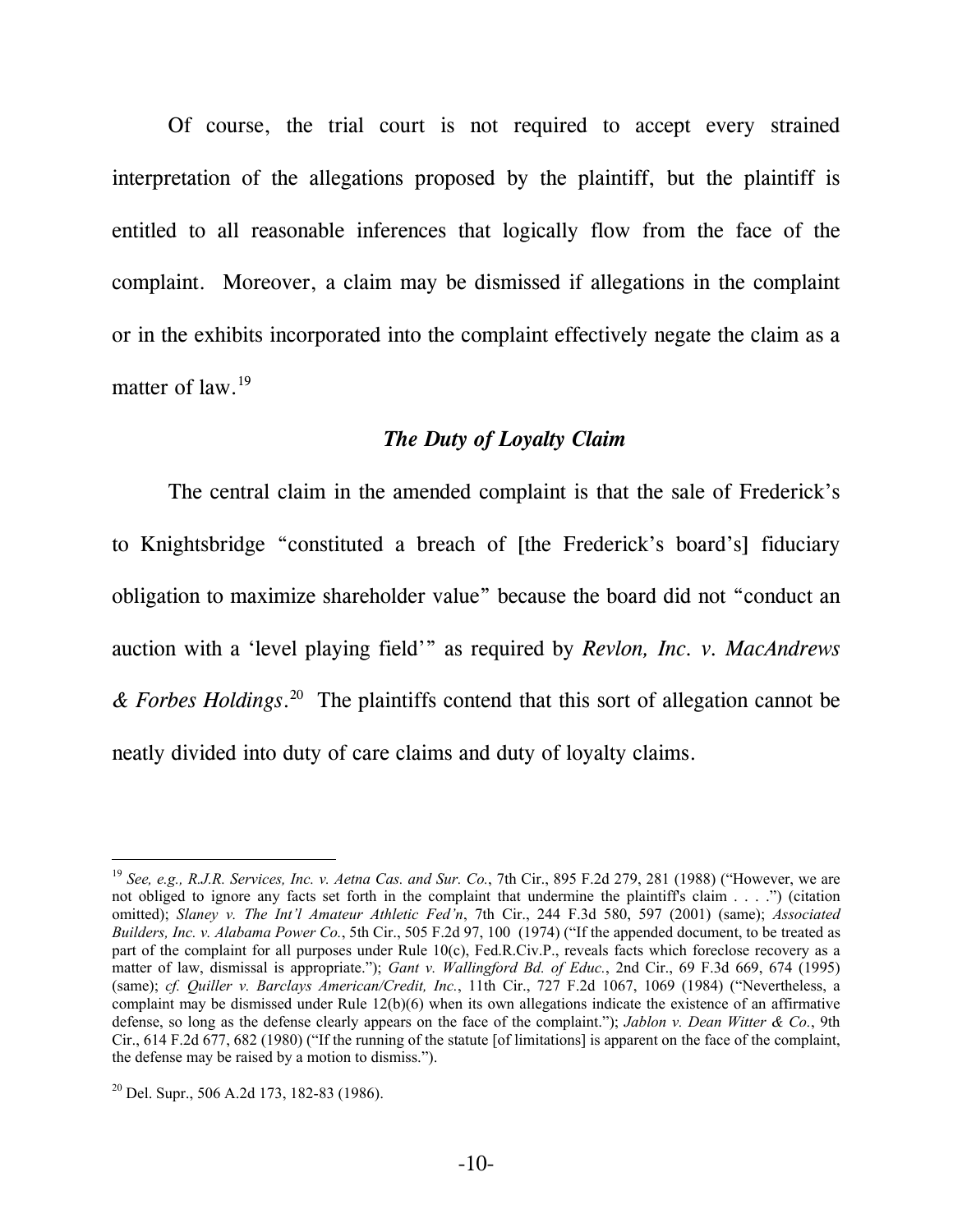In our view, *Revlon* neither creates a new type of fiduciary duty in the sale-of-control context nor alters the nature of the fiduciary duties that generally apply. Rather, *Revlon* emphasizes that the board must perform its fiduciary duties in the service of a specific objective: maximizing the sale price of the enterprise.<sup>21</sup> Although the *Revlon* doctrine imposes enhanced judicial scrutiny of certain transactions involving a sale of control, it does not eliminate the requirement that plaintiffs plead sufficient facts to support the underlying claims for a breach of fiduciary duties in conducting the sale.<sup>22</sup> Accordingly, we proceed to analyze the amended complaint to determine whether it alleges sufficient facts to support a claim that the board breached any of its fiduciary duties.<sup>23</sup>

<sup>21</sup> *See Revlon*, 506 A.2d at 182-83; *Paramount Communications Inc. v. QVC Network, Inc.*, 637 A.2d 34, 43 (1994) ("The directors' fiduciary duties in a sale of control context are those which generally attach. In short, 'the directors must act in accordance with their fundamental duties of care and loyalty.'") (citation omitted); *id.* at 44 ("In the sale of control context, the directors must focus on one primary objective—to secure the transaction offering the best value reasonably available for the stockholders—and they must exercise their fiduciary duties to further that end."); *Barkan v. Amsted Indus. Inc.*, Del. Supr., 567 A.2d 1279, 1286 (1989) ("[T]he basic teaching of [Revlon and Unocall is simply that directors must act in accordance with their fundamental duties of care and loyalty."); *Mills Acquisition Co. v. Macmillan, Inc.*, Del. Supr., 559 A.2d 1261, 1288 (1989) ("Beyond [getting the highest value reasonably attainable for the shareholders], there are no special and distinct 'Revlon duties.'"); *see also In re Lukens Inc. Shareholders Litigation*, Del. Ch., 757 A.2d 720, 730-31 (1999) ("'*Revlon* duties' refer only to a director's performance of his or her duties of care, good faith and loyalty in the unique factual circumstance of a sale of control over the corporate enterprise.").

<sup>&</sup>lt;sup>22</sup> The plaintiffs cite our decision in *Levy v. Stern*, Del. Supr., No. 211, 1996, Walsh, J. (Dec. 20, 1996) (ORDER), for the proposition that plaintiffs alleging a breach of the board's duties under *Revlon* are entitled to develop a factual record to determine the reasons for the board's action. The plaintiffs contend that, without a factual record on the rationale for board decisions, they have insufficient information to determine whether the board breached its duty of loyalty or its duty of care. As the plaintiffs concede, however, *Levy* merely holds that, before the trial court may rule a motion for summary judgment on the substantive merits of the plaintiffs' claims, plaintiffs must have a meaningful opportunity to conduct discovery on the information held by the defendants. *See Levy*, Order at ¶¶ 11- 14. *Levy* does not entitle plaintiffs to discovery where they fail to identify and plead specific violations of the board's duties of care, good faith and loyalty.

<sup>23</sup> *See McMullin*, 765 A.2d at 917 (citing *Cinerama, Inc. v. Technicolor, Inc.*, Del. Supr., 663 A.2d 1156, 1162  $(1995)$ ).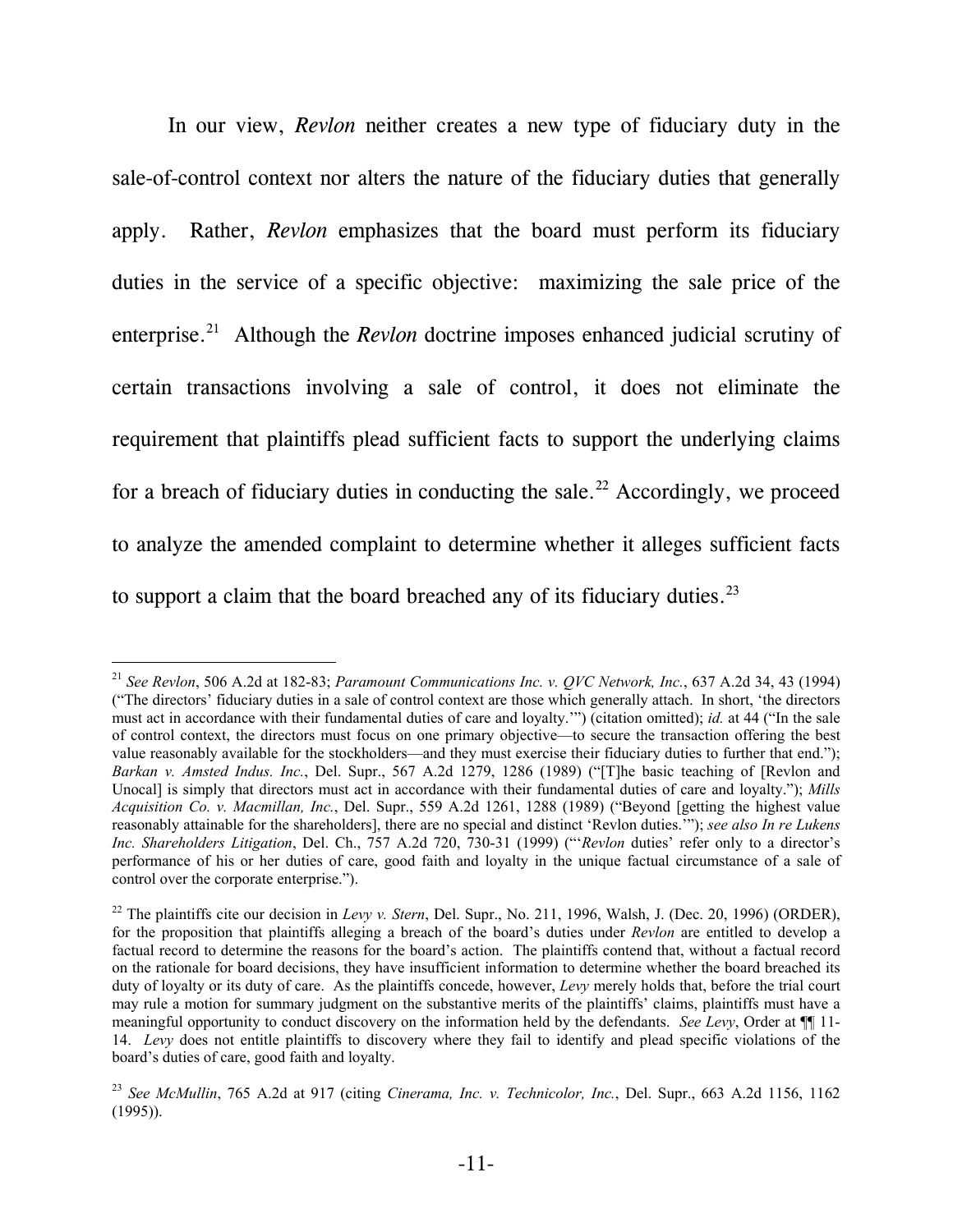The Court of Chancery concluded, and the plaintiffs do not appear to contest on appeal, that the amended complaint adequately alleges a conflict of interest with respect to only one of the directors who approved the Knightsbridge merger.<sup>24</sup> The amended complaint does not allege that the lone conflicted director dominated the three other directors who approved the merger on September 6, 1997.<sup>25</sup> The Court of Chancery therefore correctly held that the Knightsbridge merger was approved by a majority of disinterested directors.

The plaintiffs nevertheless argue that the amended complaint supports a claim that the directors breached their duty of loyalty by approving the Knightsbridge merger.<sup>26</sup> The complaint alleges that "Frederick's representatives expressed concern that if Frederick's approved the [June 15, 1997] Merger Agreement in favor of a transaction with Veritas, Knightsbridge would sue

<sup>&</sup>lt;sup>24</sup> *See January 2000 Mem. Op. at 17-18.* In particular, the complaint alleges that the Knightsbridge merger agreement provided for several cash payments to George Townson, who was the CEO, President, and Chairman of Frederick's during the relevant period. The personal benefits allegedly received by Townson as a result of the Knightsbridge merger included: (1) a payment of \$.05 for each "under water" option held by Townson with an exercise price below the merger price, (2) a severance payment of \$750,000 upon consummation of the merger, and (3) a payment of \$250,000 on the date of the merger and sixteen quarterly payments of \$100,000 under a noncompete and consulting agreement. The complaint also alleges that William Barrett, who was a Frederick's director and a vice president of JMS, the firm's financial advisor, had an interest in the merger transaction. Specifically, the complaint alleges that Barrett's firm received a \$2 million fee upon consummation of the Knightsbridge merger. But because Barrett's firm was entitled to receive a fee upon the consummation of *any* merger and because the fee was proportional to the sale price, the Court of Chancery correctly concluded that the complaint was insufficient to establish a disabling conflict with respect to Barrett. *See* January 2000 Mem. Op. at 17-18.

<sup>&</sup>lt;sup>25</sup> *See id.* at 17. Although five directors approved the original merger agreement on June 15, 1997, one of those directors, Hugh Hunter, retired before the board approved the final merger agreement in September 1997.

 $26$  Although the plaintiffs raised this argument in their briefs before the Court of Chancery, the court did not dispose of this argument in its January 2000 opinion.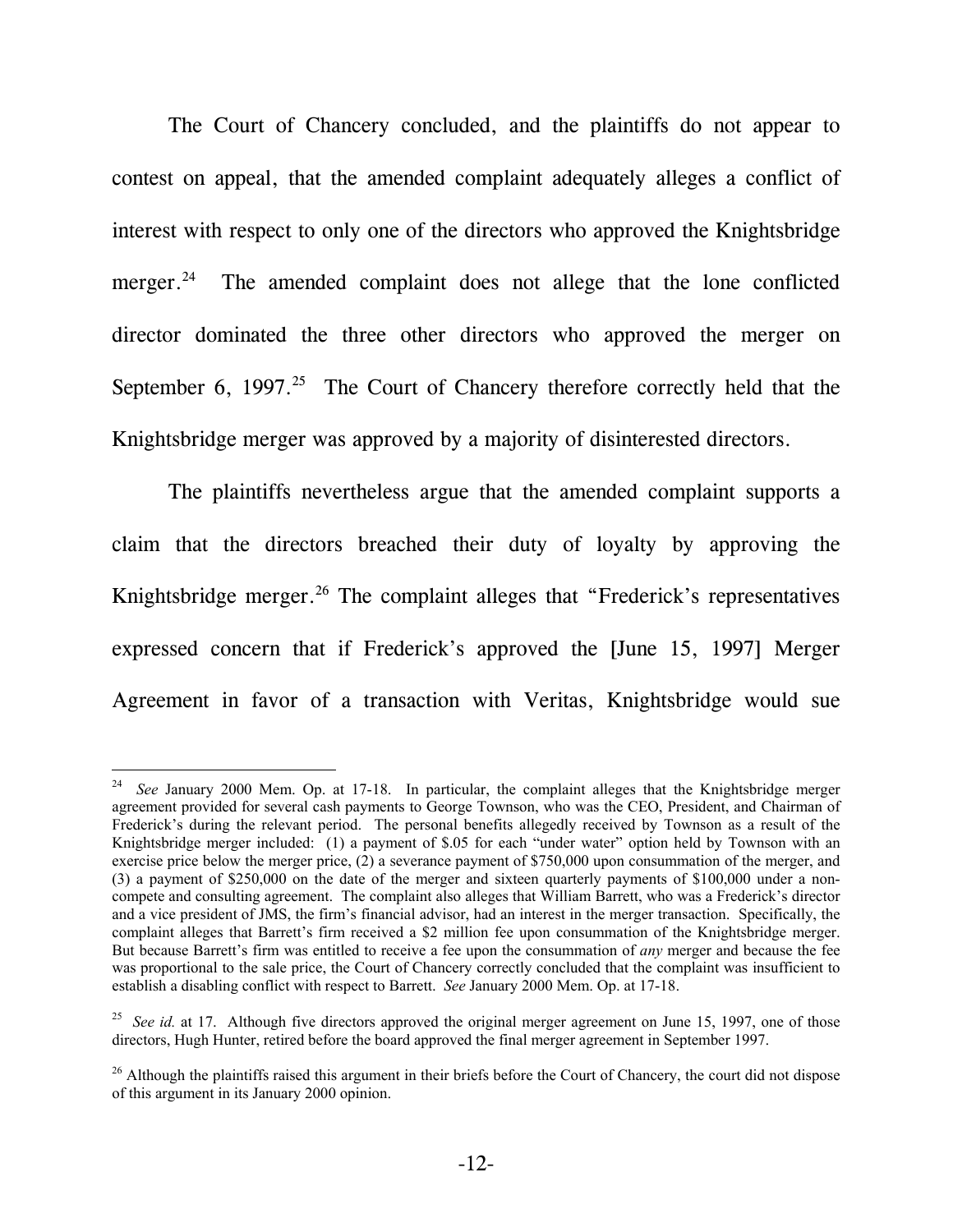Frederick's and its directors." The plaintiffs argue that this allegation supports a reasonable inference that the directors' individual interests in avoiding personal liability to Knightsbridge influenced their decision to approve the Knightsbridge merger.

Except in egregious cases, the threat of personal liability for approving a merger transaction does not in itself provide a sufficient basis to question the disinterestedness of directors because the risk of litigation is present whenever a board decides to sell the company.27 Moreover, even assuming *arguendo* that the threat of personal liability did raise some concerns about the disinterestedness of the directors, the amended complaint goes on to allege that Veritas agreed to indemnify the directors in the event that Knightsbridge sued them. This allegation undermines the plaintiffs' inference that the directors rejected the Veritas offer "to avoid becoming embroiled in litigation with Knightsbridge."<sup>28</sup> We therefore conclude that the facts alleged in the complaint do not state a

l

<sup>27</sup> *See Aronson v. Lewis*, Del. Supr., 473 A.2d 805, 815 (1984) ("[T]he mere threat of personal liability for approving a questioned transaction, standing alone, is insufficient to challenge either the independence or disinterestedness of directors, although in rare cases a transaction may be so egregious on its face that board approval cannot meet the test of business judgment, and a substantial likelihood of director liability therefore exists."). *But see Revlon*, 506 A.2d at 185 ("[W]hen a board ends an intense bidding contest on an insubstantial basis, and where a significant by-product of that action is to protect the directors against a perceived threat of personal liability for consequences stemming from the adoption of previous defensive measures, the action cannot withstand the enhanced scrutiny which *Unocal* requires of director conduct.").

 $^{28}$  The plaintiffs argue that this conclusion requires an impermissible weighing of facts on a motion to dismiss. But, assuming the truth of the allegations in the complaint, Veritas' alleged agreement to indemnify the directors in the event that Knightsbridge sued them essentially eliminates any concerns that the directors' decision to approve the Knightsbridge merger was motivated by a fear of personal liability. *Cf.* cases cited *supra* note 19.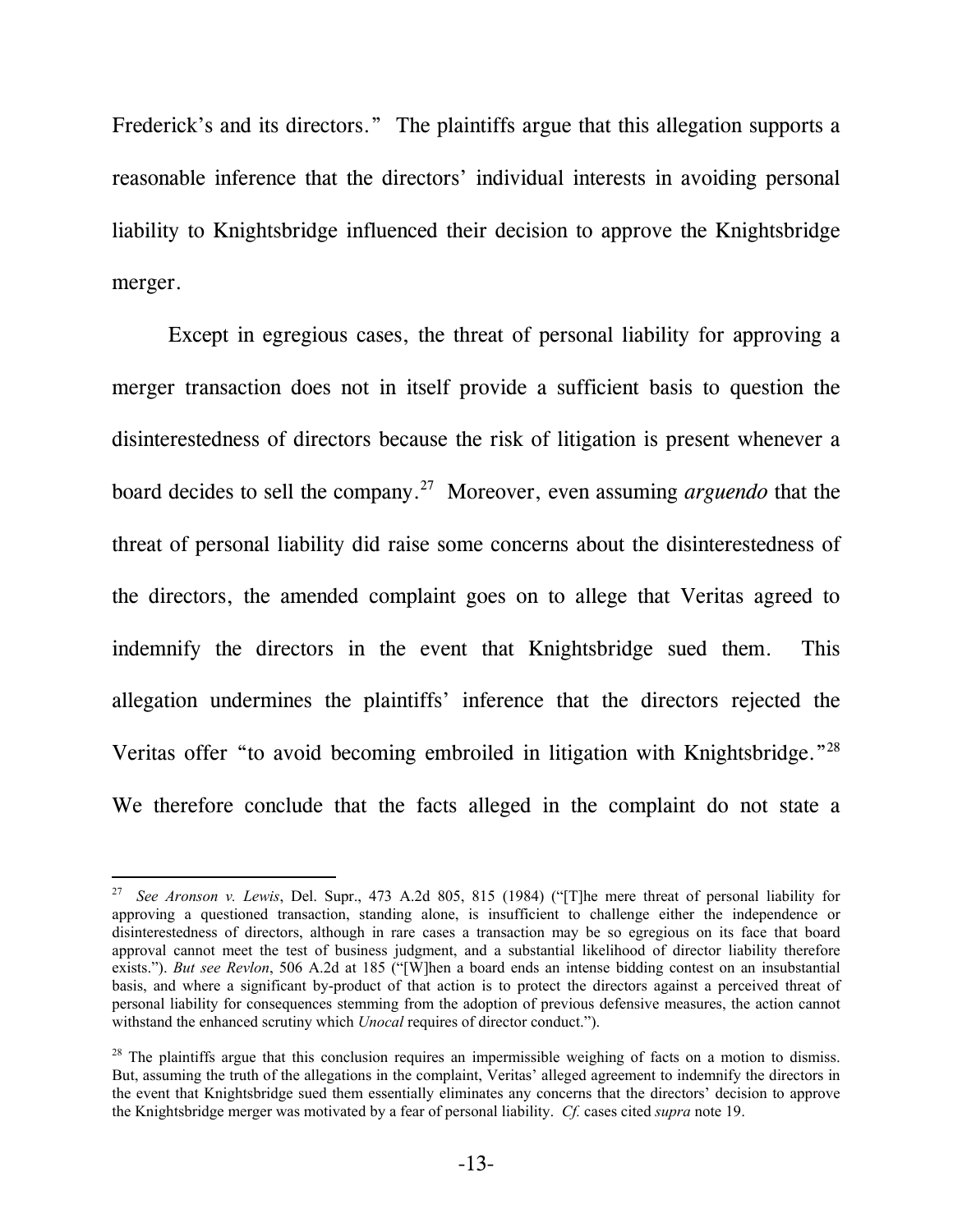cognizable claim that the directors acted in their own personal interests rather than in the best interests of the stockholders when they approved the Knightsbridge merger.29

#### *The Disclosure Claims*

The plaintiffs next argue that September 18, 1997 Consent Solicitation Statement for the Knightsbridge merger contained material omissions and misrepresentions. In particular, the amend complaint alleges that the board (1) falsely asserted that it orally informed Veritas of a September 4, 1997 deadline for its final offer, (2) failed to disclose the reason for the resignation of two directors just before the board approved the initial Knightsbridge offer in June 1997, and (3) failed to disclose that the board did not negotiate with Veritas concerning terms of the proposed dilutive option. The Court of Chancery concluded that the alleged misstatements and omissions were immaterial as a matter of law.<sup>30</sup>

We begin by observing that the board's fiduciary duty of disclosure, like the board's duties under *Revlon* and its progeny, are not independent duties but

<sup>&</sup>lt;sup>29</sup> In their supplemental brief, the plaintiffs also suggest that the board may have rejected the Veritas offer based on: (1) the interested director's desire to consummate the Knightsbridge deal, (2) a desire to benefit the Trusts with a quick deal, (3) "dislike" of Veritas, or (4) a personal desire to complete the sale process. These inferences, however, find no support in the allegations in the complaint. As a consequence, they are not a proper basis on which to conclude that the board breached its duty of loyalty and good faith.

<sup>30</sup> *See* January 2000 Mem. Op. at 19-21.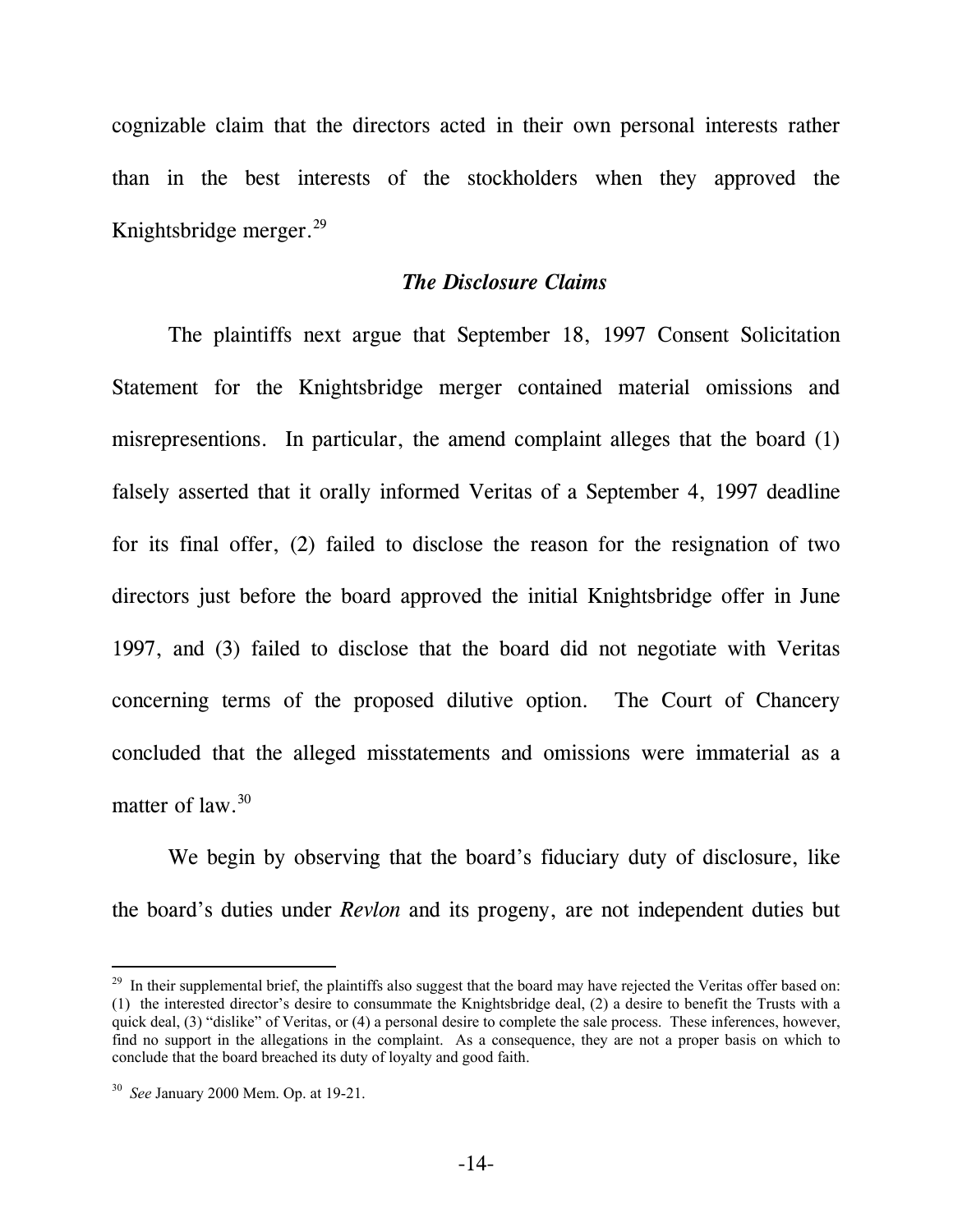the application in a specific context of the board's fiduciary duties of care, good faith, and loyalty.<sup>31</sup> Where the board issues a Consent Solicitation Statement in contemplation of stockholder action, the board is obligated "to disclose fully and fairly all material information within the board's control."32 In *Arnold v. Society for Savings Bancorp, Inc.*, this Court adopted the following definition of materiality: "[T]here must be a substantial likelihood that the disclosure of the omitted fact would have been viewed by the reasonable investor as having significantly altered the 'total mix' of information made available."<sup>33</sup>

Although materiality determinations under this standard are necessarily fact-intensive and do not generally lend themselves to dismissal on the

<sup>31</sup> *See Cinerama, Inc. v. Technicolor, Inc.*, Del. Supr., 663 A.2d 1156, 1163 (1995) ("A combination of the fiduciary duties of care and loyalty gives rise to the requirement that 'a director disclose to shareholders all material facts bearing upon a merger vote. . . .'") (footnote and citation omitted); *see also Stroud v. Grace*, Del. Supr., 606 A.2d 75, 84-88 (1992) (observing that the duty of candor "represents nothing more than the well-recognized proposition that directors of Delaware corporations are under a fiduciary duty to disclose fully and fairly all material information within the board's control when it seeks shareholder action"); *cf. Arnold v. Society for Sav. Bancorp, Inc.*, Del. Supr., 650 A.2d 1270, 1287 (1994) ("[C]laims alleging disclosure violations that do not otherwise fall within any exception are protected by Section 102(b)(7) and any certificate of incorporation provision . . . adopted pursuant thereto.").

<sup>32</sup> *Stroud*, 606 A.2d at 84-85; *see also Arnold*, 650 A.2d at 1277 (discussing the disclosure rule in *Stroud*). We have further held "that directors who knowingly disseminate false information that results in corporate injury or damage to an individual stockholder violate their fiduciary duty, and may be held accountable in a manner appropriate to the circumstances." *Malone v. Brincat*, Del. Supr., 722 A.2d 5, 9 (1998).

<sup>33 650</sup> A.2d at 1277 (quoting *TSC Indus. v. Northway, Inc.*, 426 U.S. 438, 449 (1976)); *see also Zirn v. VLI Corp.*, Del. Supr., 621 A.2d 773, 778 (1993) ("'While it need not be shown that an omission or distortion would have made an investor change his overall view of a proposed transaction, it must be shown that the fact in question would have been relevant to him.'") (quoting *Barkan*, 567 A.2d at 1289).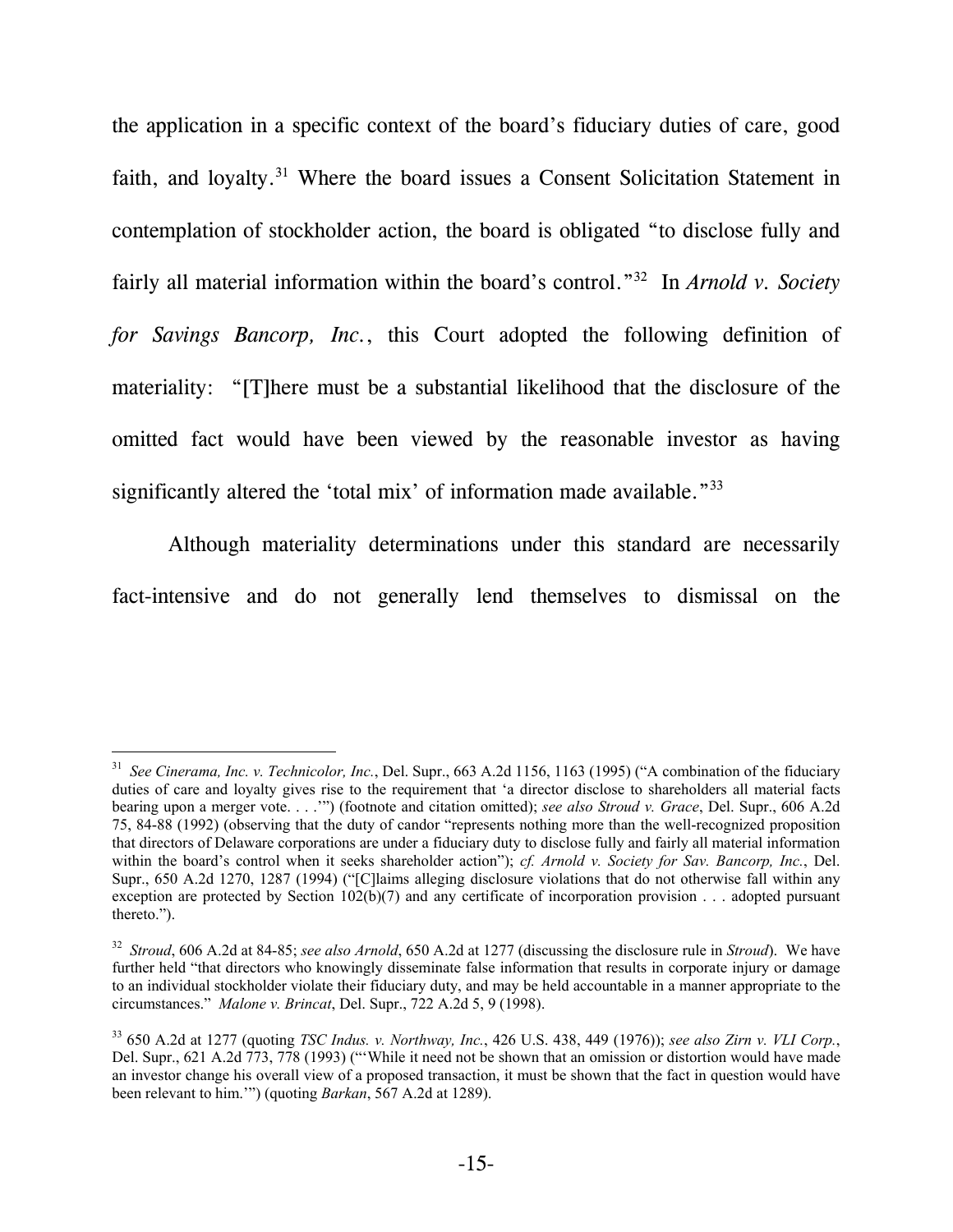pleadings,<sup>34</sup> some statements or omissions may be immaterial as a matter of law.<sup>35</sup> To survive a motion to dismiss, the plaintiffs "must provide some basis for a court to infer that the alleged violations were material. For example, a pleader must allege that facts are missing from the statement, identify those facts, state why they meet the materiality standard and how the omission caused injury."<sup>36</sup>

In the present case, the amended complaint alleges that the board falsely asserted in the Consent Solicitation Statement that Veritas had been orally informed of the September 4, 1997 deadline for its "best, final offer." The amended complaint also alleges that Veritas' failure to comply with this requirement was among the reasons presented in the Consent Solicitation Statement for the board's decision to reject the Veritas offer. The plaintiffs maintain that this alleged misrepresentation is material because a stockholder's

<sup>34</sup> *See Branson v. Exide Electronics Corp.,* Del. Supr., No. 457, 1992, Holland, J. (April 25, 1994) (ORDER), Order at ¶ 10 ("Whether or not a statement or omission in an offering prospectus was material is a question of fact that generally cannot be resolved on a motion to dismiss, but rather it must be determined after the development of an evidentiary record.").

<sup>35</sup> *See*, *e.g.*, *Sanders v. Devine*, Del. Ch., C.A. No. 14679, Lamb, V.C. (Sept. 24, 1997) (Mem. Op.) ("When viewed in light of the clear and repeated disclosure about the possibility of a cash-out merger, the alleged omissions . . . are immaterial as a matter of law."); *Herd v. Major Realty Corp*., Del. Ch., C.A. No. 10707, Chandler, V.C. (Dec. 21, 1990) ("[I]n light of the fact that Major's real estate assets have a total appraisal value of close to \$190 million, the inclusion or exclusion of 1.07 acres is immaterial as a matter of law."); *In re Wheelabrator Technologies Inc. Shareholders Litigation*, Del. Ch., C.A. No. 11495, Jacobs, V.C. (Sept. 1, 1992) (finding various disclosure claims immaterial as a matter of law).

<sup>36</sup> *Loudon v. Archer-Daniels-Midland Co.*, Del. Supr., 700 A.2d 135, 142 (1997).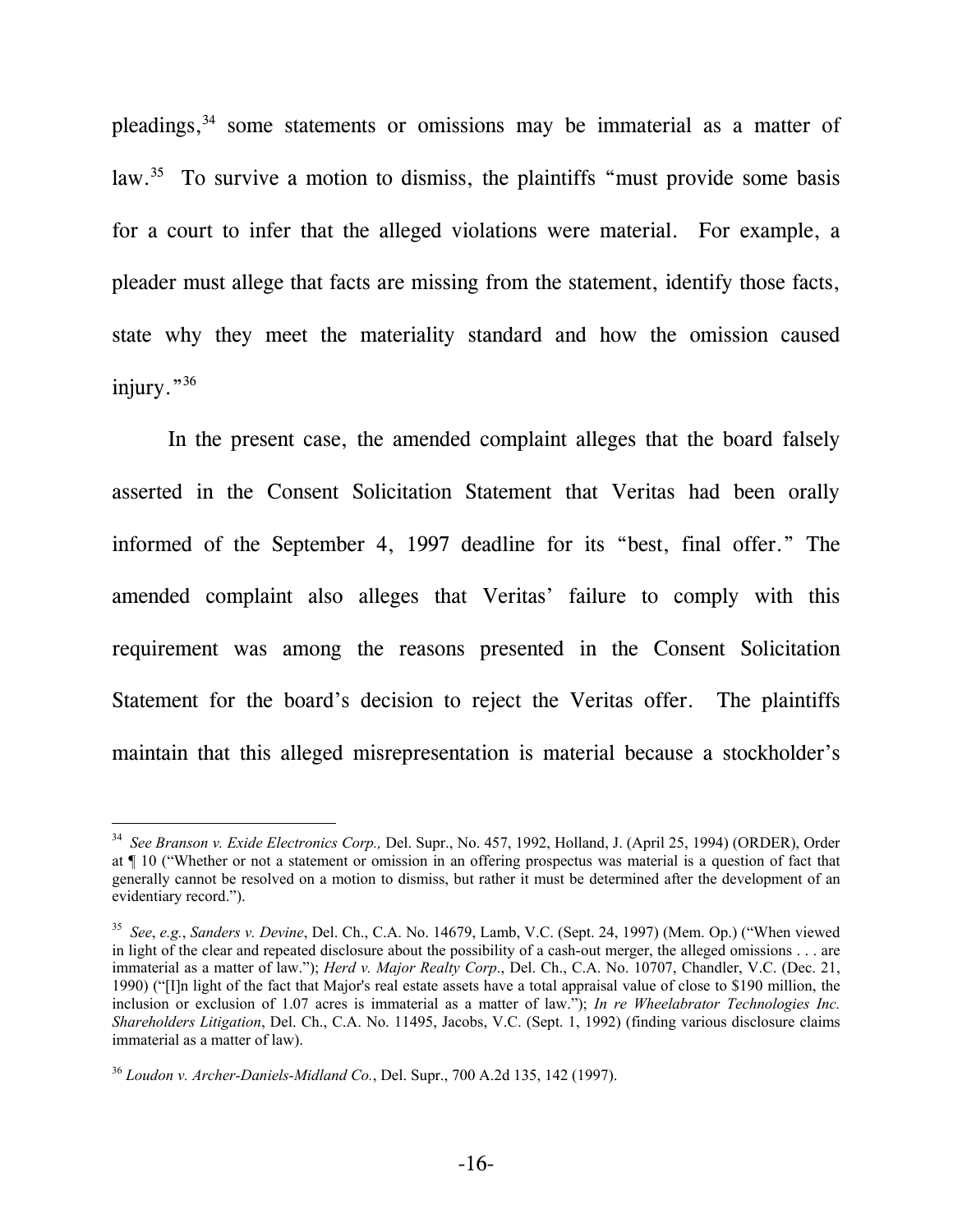decision to ratify or reject a board decision is based, at least in part, on the board's stated rationale for its recommendation. The plaintiffs thus argue that a Frederick's stockholder would be more likely to ratify the board's decision to reject the Veritas bid if the board's decision was based on a good reason—that is, because the bid came too late. $37$ 

The Court of Chancery found that this alleged misstatement was immaterial as a matter of law because the Consent Solicitation disclosed Veritas' later \$9.00 offer.<sup>38</sup> Since the stockholders were aware of the higher bid, the Court of Chancery concluded that the timeliness of the offer was irrelevant.

We agree with the Court of Chancery that the board's disclosure of the \$9.00 bid renders immaterial as a matter of law any misstatement about the rationale of the Frederick's board for rejecting the bid. The importance that a stockholder ascribes to the availability of a higher bid in deciding whether to vote for or against a proposed merger is independent of the timeliness of the higher

 $37$  The plaintiffs also suggest that the misstatement is material because a more accurate statement of the events surrounding the board's rejection of Veritas' bid would have indicated that the auction "process is flawed." We do not find this argument persuasive. Although, as a general matter, "directors who disclose such a recommendation [must] also disclose such information about the background of the transaction, the process followed by them to maximize value in the sale, and their reason for approving the transaction," *see Matador Capital Management Corp. v. BRC Holdings, Inc.*, Del. Ch., 29 A.2d 280, 295 (1998), some details of the auction process may be immaterial as a matter of law under the circumstances. We also note that the alleged misstatement here is far less serious than those in *McMullin*, such as the failure to disclose other potential bidders' interest in purchasing the firm and failure to disclose the actions of the majority stockholder to prevent sale the sale of the company to another bidder. *See McMullin*, 765 A.2d at 926.

<sup>38</sup> *See* January 2000 Mem. Op. at 19-20.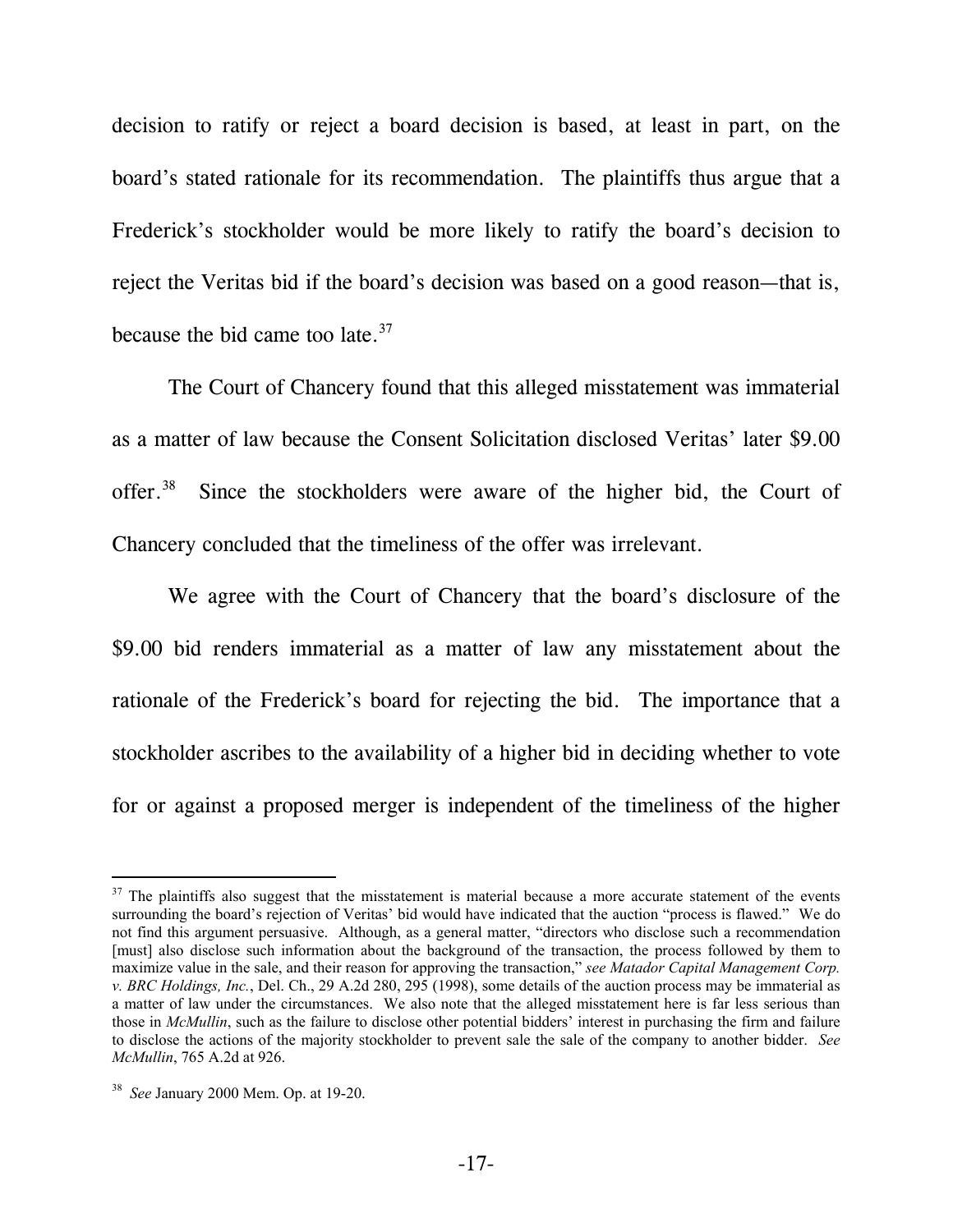bid. Whether the bid was submitted on time or late would not "significantly alter" the stockholder's assessment of the attractiveness of the offer.<sup>39</sup> Accordingly, we conclude that the board's misstatement could not have been material to the reasonable stockholder.

The amended complaint also alleges that the Consent Solicitation Statement failed to disclose the reasons for the resignation of two directors in June 1997, although that pleading does acknowledge that the fact of these resignations was disclosed. The allegation that two directors resigned from the board immediately before the board approved the Knightsbridge merger tends to support, for notice pleading purposes, a reasonable inference that the directors resigned as a result of a disagreement over corporate policy. Moreover, the resignation of board members and other key advisors based on a disagreement about corporate policy may, in some circumstances, be material information that must be disclosed to stockholders.<sup>40</sup>

<sup>&</sup>lt;sup>39</sup> In deciding to ignore the \$9.00 Veritas bid, the board also relied on several other circumstances, including the fact that Knightsbridge vowed to vote its 41% interest against any other bids and the fact that a dilutive option could be required to secure ratification of a merger with a third party. These additional rationales for the board's decision make it even less likely that the perceived timeliness of the bid "significantly altered the 'total mix' of information made available."

<sup>&</sup>lt;sup>40</sup> For example, SEC regulations require the disclosure of an auditor's resignation within five days because an auditor's resignation is important "in bringing to light disagreements or difficulties concerning management policies or practices that may be material to an investment decision with regard to the registrant's securities." Fed. Securities L. Rptr. (CCH) ¶ 72,434 (1989).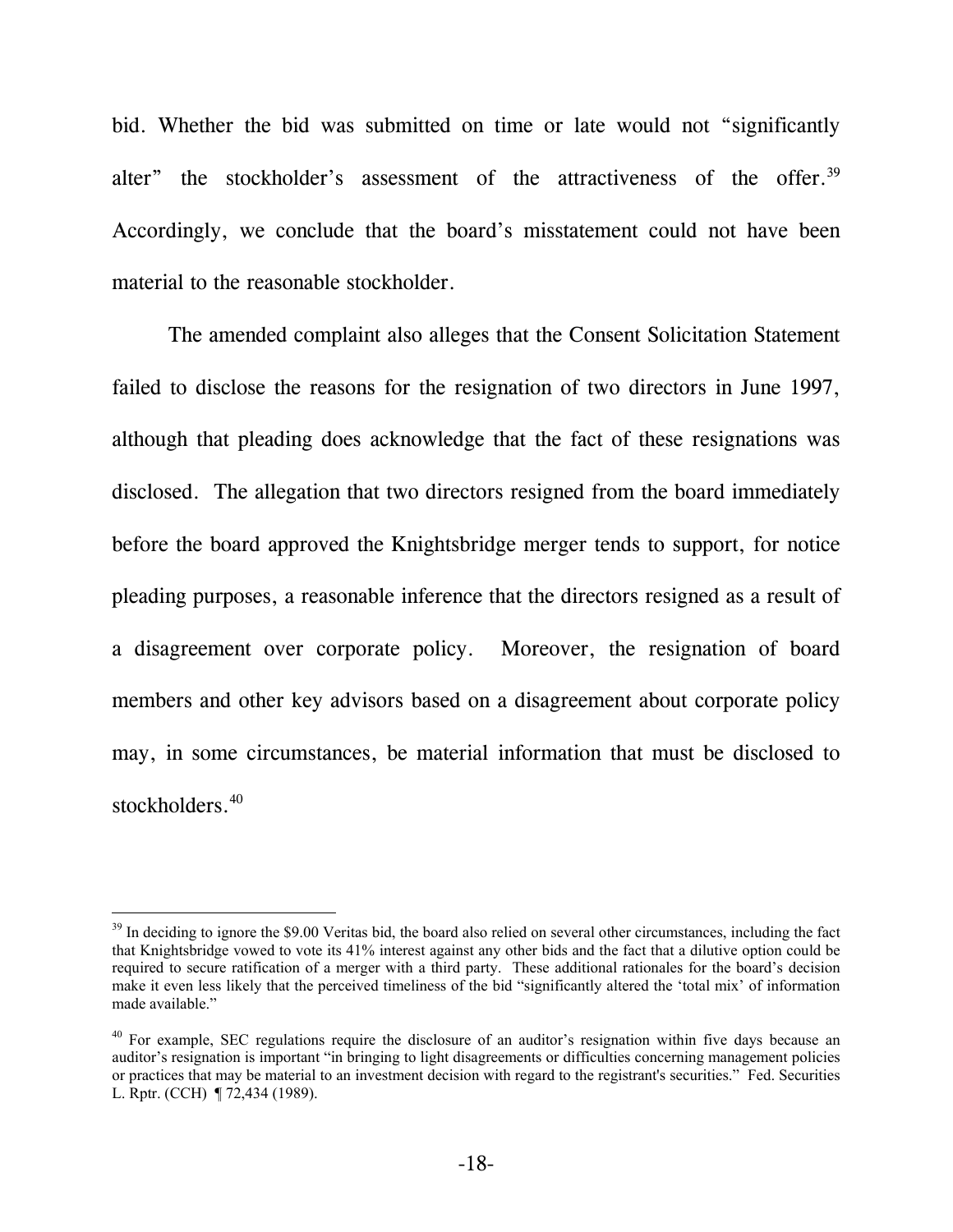But the amended complaint does not allege—or present facts supporting an inference—that the board was aware of the reasons for the directors' resignations.41 Absent some indication that the directors informed the board of their reasons for leaving, the board did not have a duty to disclose its assumptions about why the directors resigned. We also note that the two directors resigned before the board approved the June 15, 1997 merger agreement with Knightsbridge—well before the Frederick's stockholders were asked to approve the September 1997 merger agreement. It thus requires a significant logical leap to suppose that reasonable stockholders would consider this information significant in the total mix of information available to them in September 1997.

Finally, the amended complaint alleges that the Consent Solicitation Statement did not disclose the fact that Veritas was prepared to negotiate the terms of the dilutive option that it had requested to circumvent Knightsbridge's voting power. Since the Consent Solicitation Statement indicated that the board relied on Veritas' request for a dilutive option in rejecting the bid, the plaintiffs

<sup>&</sup>lt;sup>41</sup> The plaintiffs argue that "the only reasonable inference from the Complaint is that after years of board service together with the individual defendants, [the two directors who resigned] would have conveyed to at least some of the individual defendants some reason for their resignations." We do not find this argument convincing. The complaint alleges that the directors who resigned served on the board for a total of forty years, but their mere presence on the board—even for an extended period—is an insufficient factual basis from which to infer that the two directors actually explained their resignation to the other members of the board.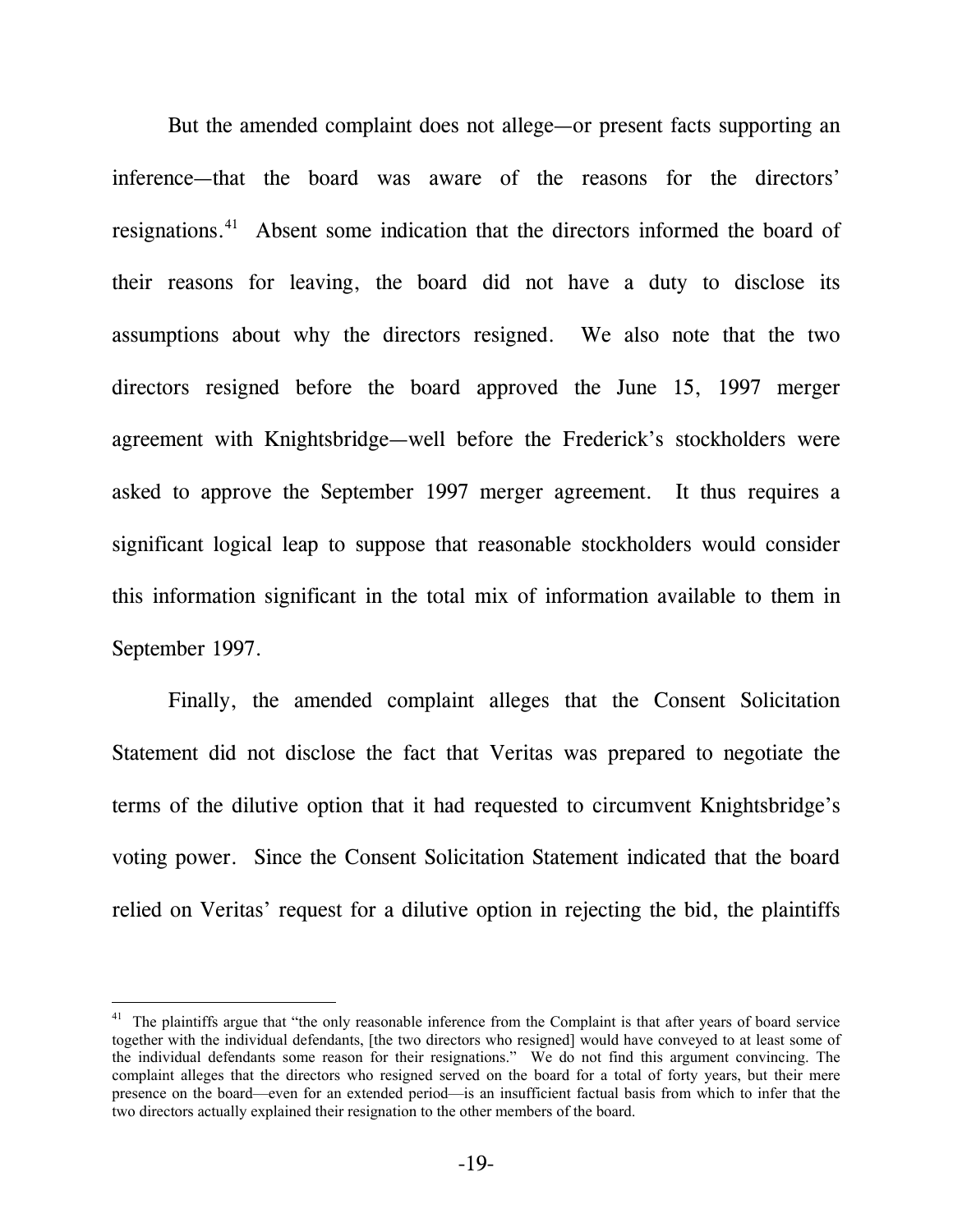argue, the board was obligated to disclose that the terms of the option were negotiable.

This argument is based on a misreading of the Consent Solicitation Statement. The Statement indicates that the board declined to pursue the \$9.00 bid in part because of "the Board's continuing concern regarding the legality and practicality of issuing a dilutive option to [Veritas]." Thus, the board rejected the Veritas offer because the board was concerned about the legal validity of a dilutive option—regardless of the option's terms—and not because the terms of the option were non-negotiable.<sup>42</sup> We therefore agree with conclusion of the Court of Chancery that the negotiability of the option terms was not relevant to the board's asserted concerns with the Veritas bid and would not be material to assessing the board's rationale for rejecting the bid.

### *The Due Care Claim*

Having concluded that the complaint was properly dismissed under Chancery Rule 12(b)(6) for failure to state a claim on which relief may be granted on other fiduciary duty claims, we now turn to the due care claim. The primary due care issue is whether the board was grossly negligent, and therefore

<sup>42</sup> *See* January 2000 Mem. Op. at 20-21. On a motion to dismiss, we, like the Court of Chancery, may consider the language of the Consent Solicitation referenced in the complaint because the "the operative facts relating to such a claim perforce depend upon the language of the [document]." *In re Santa Fe Pacific Corp. Shareholder Litigation*, Del. Supr., 669 A.2d 59, 69-70 (1995).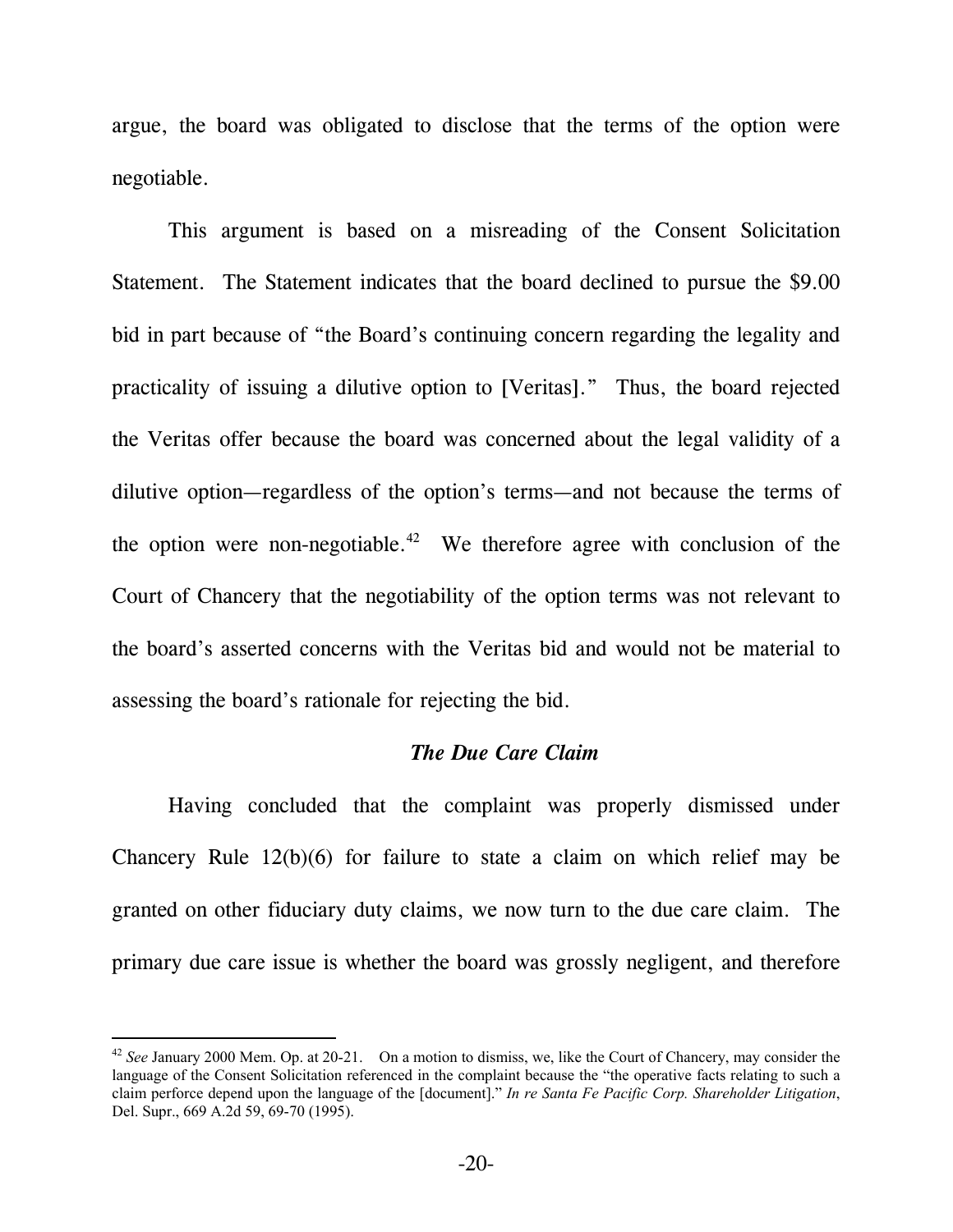breached its duty of due care, in failing to implement a routine defensive strategy that could enable the board to negotiate for a higher bid or otherwise create a tactical advantage to enhance stockholder value.

In this case, that routine strategy would have been for the directors to use a poison pill to ward off Knightsbridge's advances and thus to prevent Knightsbridge from stopping the auction process. Had they done so, plaintiffs seem to allege, the directors could have preserved the appropriate options for an auction process designed to achieve the best value for the stockholders.

Construing the amended complaint most favorably to the plaintiffs, it can be read to allege that the board was grossly negligent in immediately accepting the Knightsbridge offer and agreeing to various restrictions on further negotiations without first determining whether Veritas would issue a counteroffer. Although the board had conducted a search for a buyer over one year, plaintiffs seem to contend that the board was imprudently hasty in agreeing to a restrictive merger agreement on the day it was proposed—particularly where other bidders had recently expressed interest.<sup>43</sup> Although the board's haste, in itself, might not constitute a breach of the board's duty of care because the board had already conducted a lengthy sale process, the plaintiffs argue that the board's

<sup>&</sup>lt;sup>43</sup> Relatedly, the plaintiffs also argue that the board breached its fiduciary duties by favoring Knightsbridge over Veritas in the bidding process.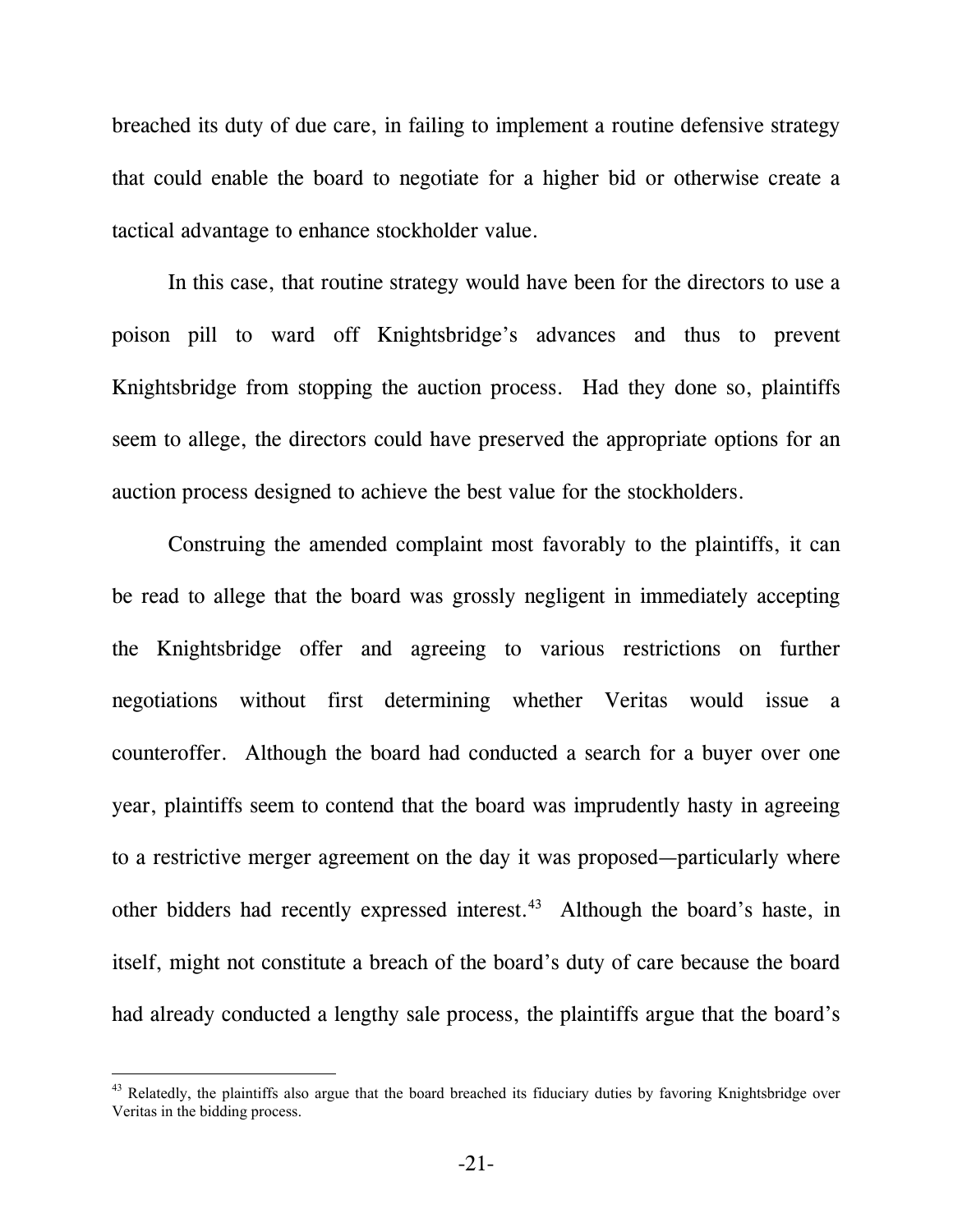decision to accept allegedly extreme contractual restrictions impacted its ability to obtain a higher sale price. Recognizing that, at the end of the day, plaintiffs would have an uphill battle in overcoming the presumption of the business judgment rule, $^{44}$  we must give plaintiffs the benefit of the doubt at this pleading stage to determine if they have stated a due care claim. Because of our ultimate decision, however, we need not finally decide this question in this case.

We assume, therefore, without deciding, that a claim for relief based on gross negligence during the board's auction process is stated by the inferences most favorable to plaintiffs that flow from these allegations. The issue then becomes whether the amended complaint may be dismissed upon a Rule 12(b)(6) motion by reason of the existence and the legal effect of the exculpatory provision of Article TWELFTH of Frederick's certificate of incorporation, adopted pursuant to 8 *Del. C.* § 102(b)(7). That provision would exempt

<sup>44</sup> *See Pogostin v. Rice*, Del. Supr., 480 A.2d 619, 627 (1984) (discussing the "function and operation of the business judgment rule, including the standards by which director conduct is judged"), *overruled on other grounds by Brehm v. Eisner*, Del. Supr., 746 A.2d 244, 253-54 (2000).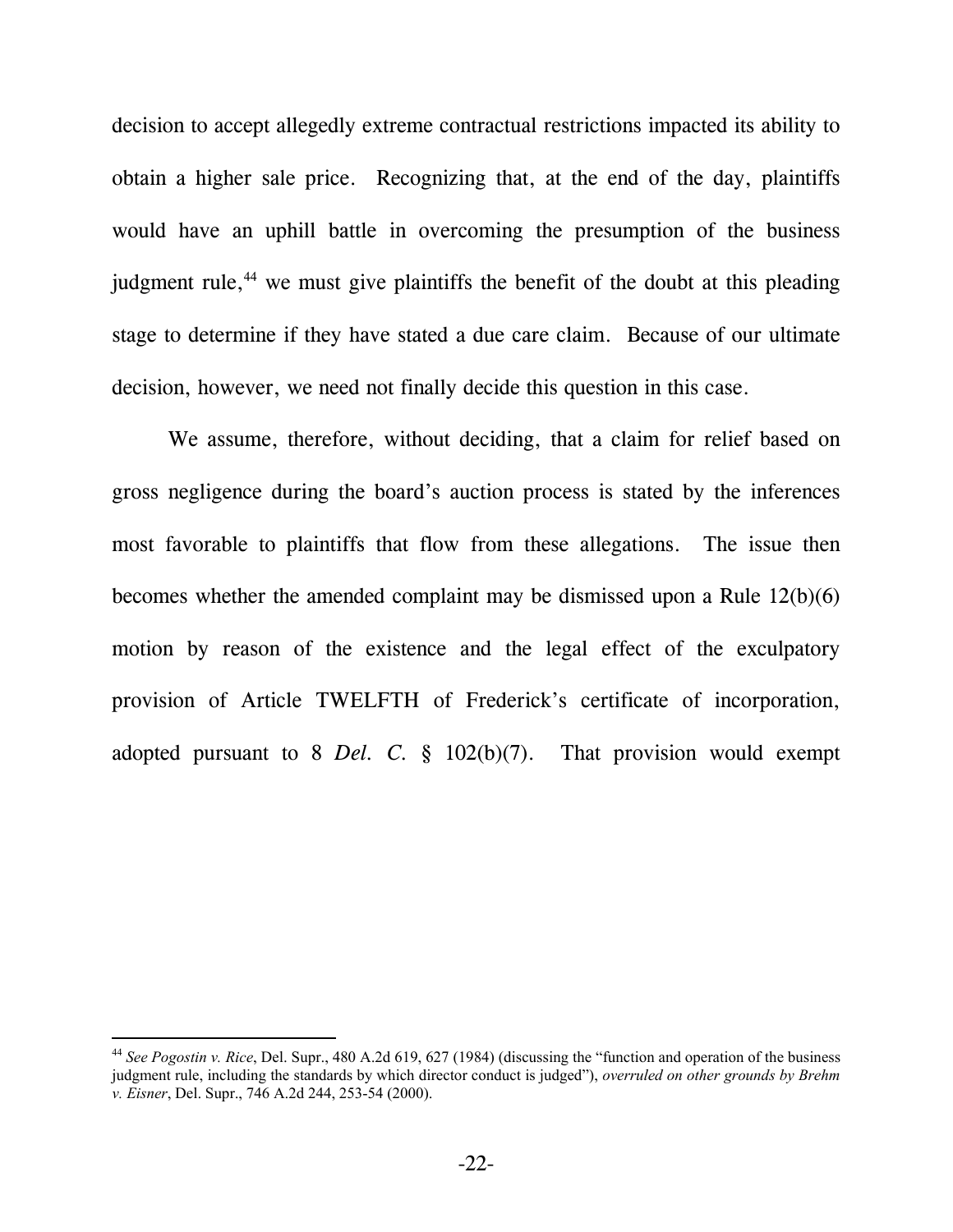directors from personal liability in damages with certain exceptions (*e.g.*, breach of the duty of loyalty) that are not applicable here.<sup>45</sup>

## *A. The Exculpatory Charter Provision Was Properly Before the Court of Chancery*

The threshold inquiry is whether Article TWELFTH of the Frederick's certificate of incorporation was properly before the Court of Chancery. In their brief in support of their motion to dismiss in the Court of Chancery, the director defendants interposed the Section 102(b)(7) charter provision as a bar to plaintiffs' claims based on an alleged breach of the duty of care.<sup>46</sup>

This provision, which appeared for the first time in the director defendants' brief in the Court of Chancery, was placed before the court without any authentication or supporting affidavit. The existence and authenticity of this provision was never questioned by plaintiffs, however. The trial court therefore

<sup>-</sup><sup>45</sup> Article TWELFTH provides:

TWELFTH. A director of this Corporation shall not be personally liable to the Corporation or its shareholders for monetary damages for breach of fiduciary duty as a director, except for liability (i) for any breach of the director's duty of loyalty to the Corporation or its shareholders, (ii) for acts or omissions not in good faith or which involve intentional misconduct or a knowing violation of law (iii) under Section 174 of the Delaware General Corporation Law, or (iv) for any transaction for which the director derived an improper personal benefit.

 $46$  The motion of defendant directors under Rule 12(b)(6) did not mention the Frederick's charter and simply stated:

Defendants George W. Townson, Richard O. Starbird, William J. Barrett and Merle A. Johnston,  $\ldots$  pursuant to Court of Chancery Rule 12(b)(6), hereby move to dismiss the Consolidated Amended Class Action Complaint. The grounds for this motion will be set forth in the briefs to be filed in support of the motion in accordance with a briefing schedule to be agreed upon by the parties.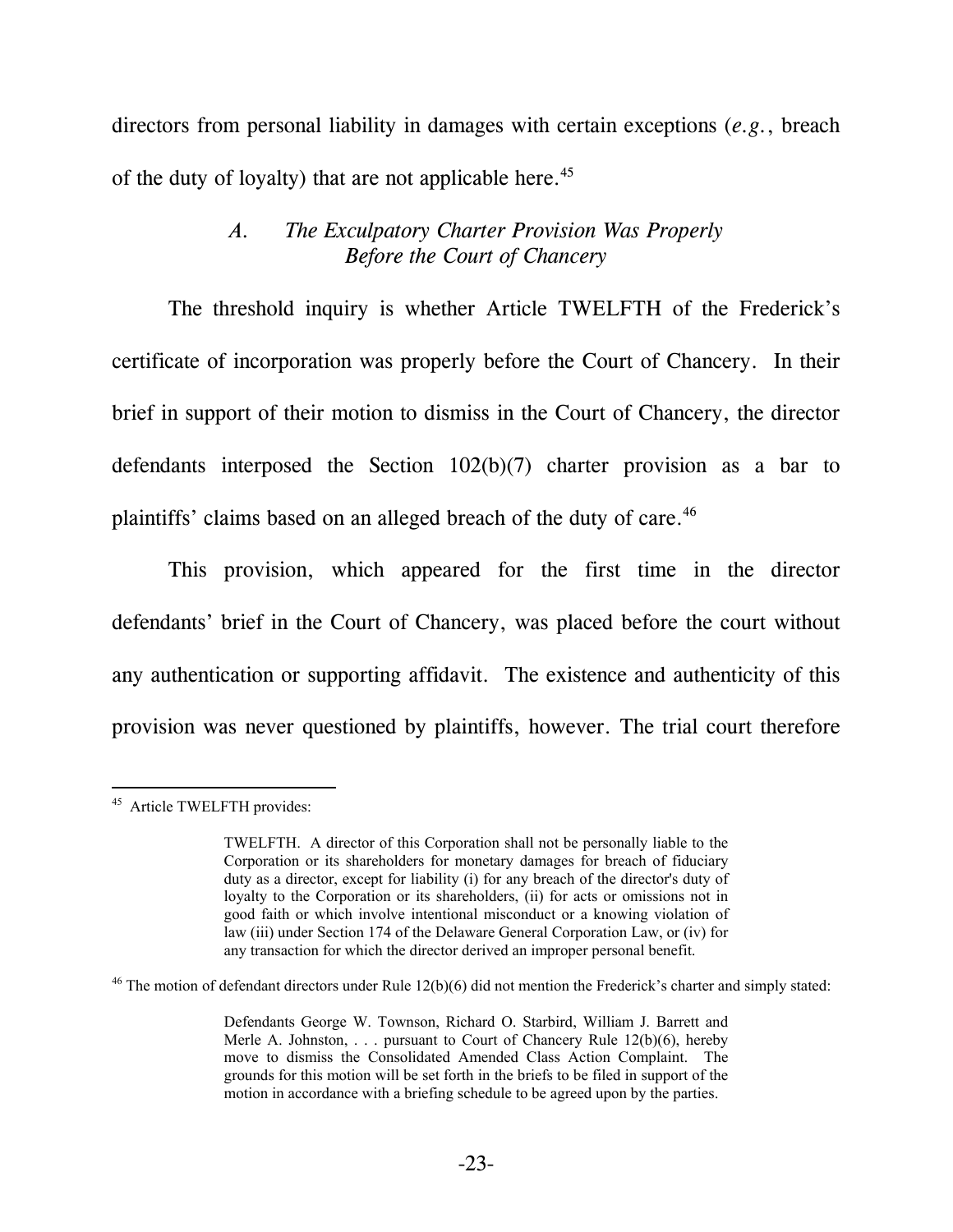tacitly accepted it as authentic without defendants formally asking the court to take judicial notice of its existence, which could easily be found in the public files in the Secretary of State's office and could properly be noticed judicially by the court.47

Because the charter provision is not found within the four corners of the

complaint, it is a "matter outside the pleading." Accordingly, on a Rule 12(b)(6)

motion to dismiss, if

matters outside the pleading are presented to and not excluded by the Court the motion shall be treated as one for summary judgment and disposed of as provided in Rule 56, and all parties shall be given a reasonable opportunity to present all material made pertinent to such a motion by Rule 56.<sup>48</sup>

\* \* \*

 $\overline{a}$ 47 *See* Delaware Rules of Evidence (D.R.E.) Rule 201, which provides:

Rule 201. Judicial notice of adjudicative facts. \* \* \*

A judicially noticed fact must be one not subject to reasonable dispute in that it is . . . capable of accurate and ready determination by resort to sources whose accuracy cannot reasonably be questioned.

A party is entitled upon timely request to an opportunity to be heard as to the propriety of taking judicial notice and the tenor of the matter noticed. In the absence of prior notification, the request may be made after judicial notice has been taken.

 $48$  Chancery Rule 12(b).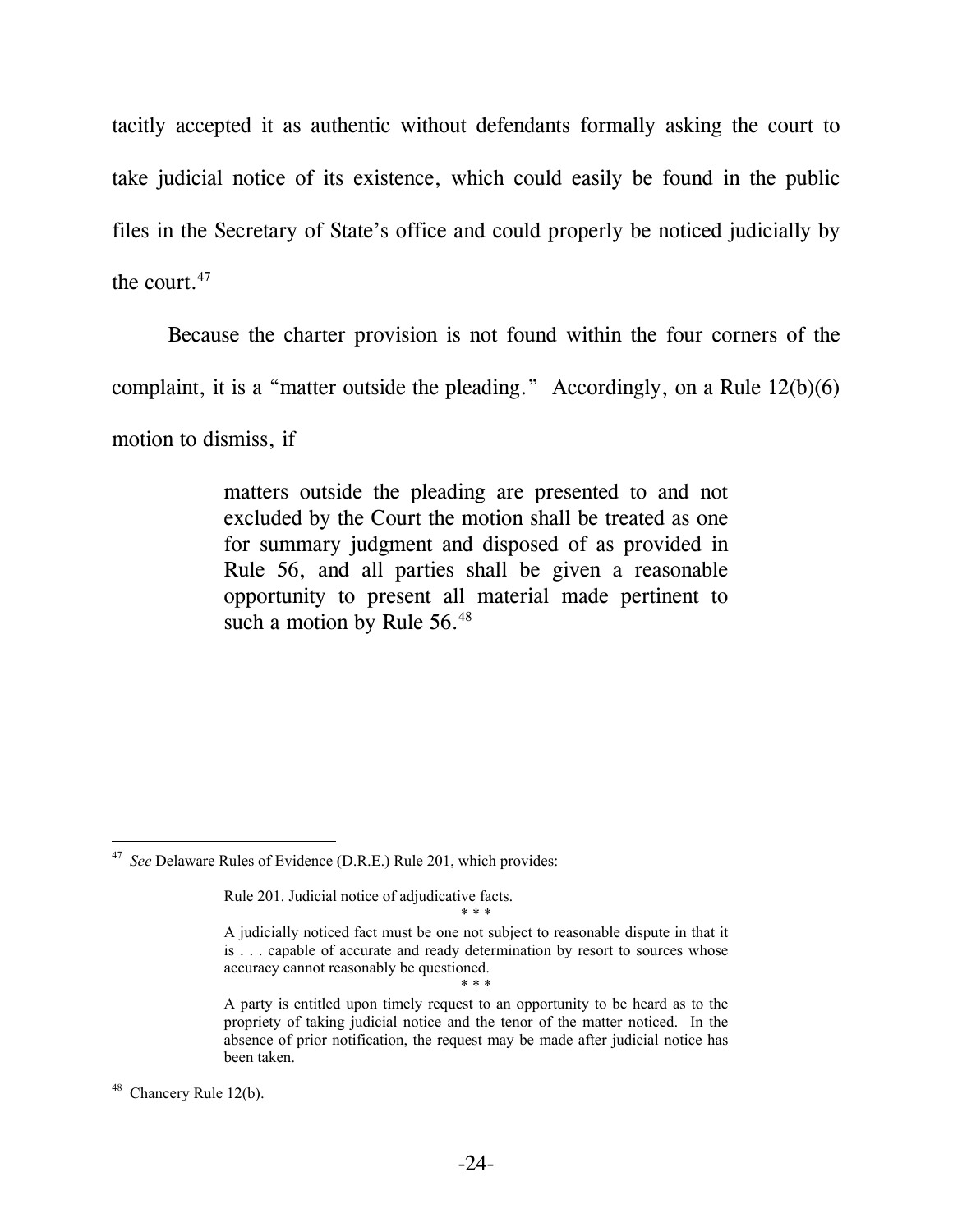Under Rule 56 in this context, there *may* be an opportunity for either side to submit affidavits or engage in discovery<sup>49</sup> to explore the "matter outside the pleadings [that had been] . . . presented to and not excluded by the Court."50

Simply because a matter outside the pleading has been presented under Rule 12(b)(6) and thereby must be "treated as one for summary judgment" with "all parties . . . given a reasonable opportunity to present all material made pertinent to such a motion by Rule  $56$ ,  $51$  it does not follow that the "floodgates" of discovery" have to be opened. The Rule 56 opportunity to present affidavits or engage in discovery is not absolute. It is necessarily circumscribed by the discretion of the trial court in determining the scope of the "matters outside the pleading" that had been presented in connection with the Rule 12(b)(6) motion. Indeed, plaintiffs here do not contend that simply because defendants invoked the Section 102(b)(7) charter provision they are thereby invited to go on a fishing expedition. Accordingly, when matters outside the pleading—such as a Section 102(b)(7) charter provision—are presented, the trial court should carefully limit

<sup>49</sup> *See* Chancery Rule 56(c).

 $50$  Chancery Rule 12(b).

 $51$  Chancery Rule 12(b).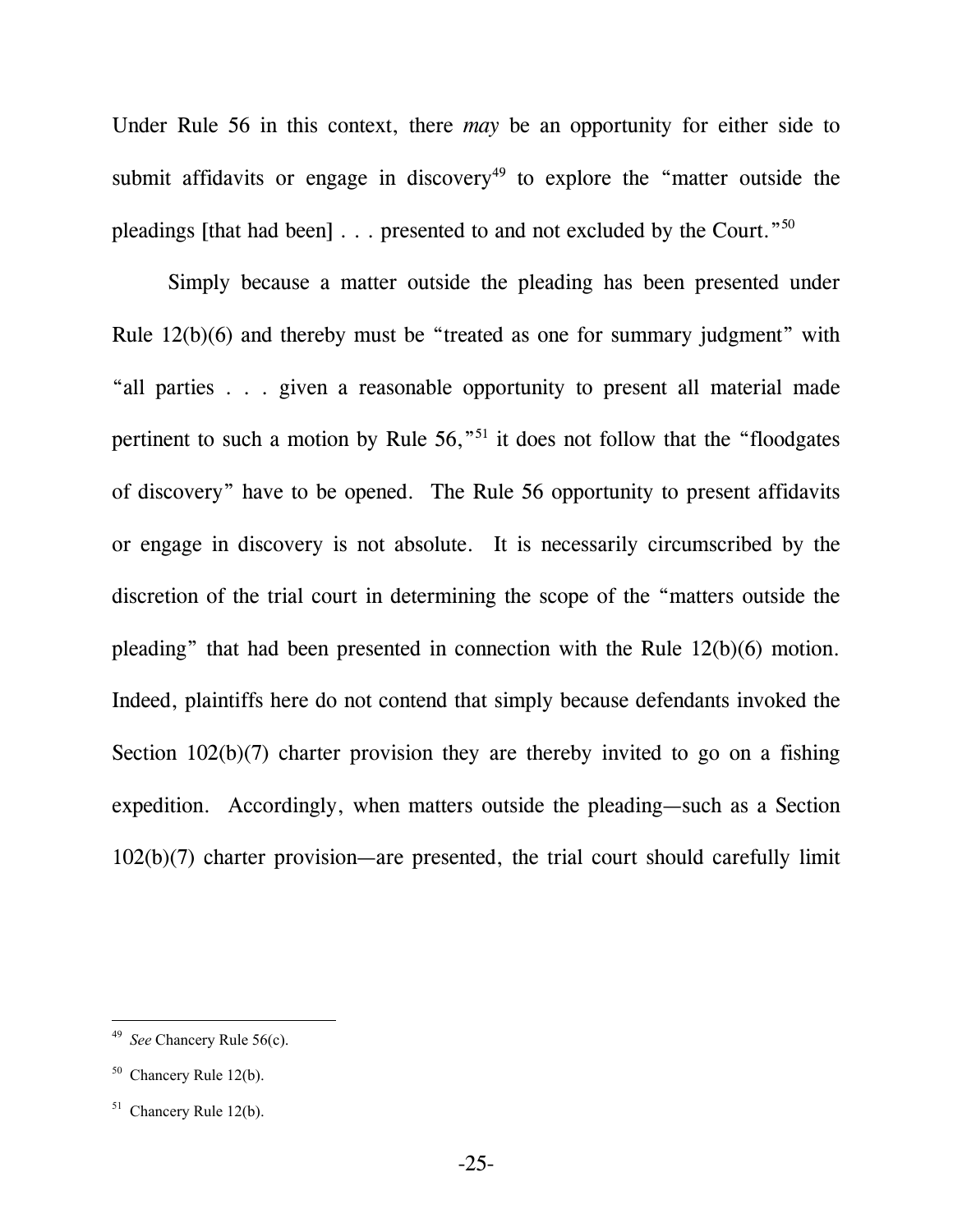the discovery sought to a scope that is coextensive with the issue necessary to resolve the motion.<sup>52</sup> Here, there was apparently no discovery issue.<sup>53</sup>

When the issue is confined to the legal effect of a Section 102(b)(7) charter provision, it is difficult to envision what discovery would be implicated. To be sure, in a due care case where a Section 102(b)(7) charter provision is invoked, a plaintiff could theoretically contest the validity of the charter provision. In such a case, the plaintiff must have a proper basis<sup>54</sup> to claim that the Section  $102(b)(7)$ charter provision presented by the defendants on the Rule 12(b)(6) motion is not authentic, was improperly adopted by the stockholders, or the like.

<sup>52</sup> *See* Chancery Rule 26(c); *cf. Vanderbilt Income and Growth Associates*, Del. Supr., 691 A.2d 609, 610 (1996) (even if the truth of documents outside the pleadings are relied on to support a Rule 12(b)(6) motion, thereby converting the motion to one for summary judgment under Rule 56, discovery if necessary may be limited.); *Zapata Corp. v. Maldonado*, Del. Supr., 430 A.2d 779, 787-88 (1981) (characterizing a motion to terminate a derivative action in a demand excused case as a "hybrid summary judgment motion for dismissal" and finding that "[l]imited discovery may be ordered to facilitate" inquiries into the independence and good faith of the special committee that seeks dismissal of the derivative action); *Kaplan v. Wyatt*, Del. Ch., 484 A.2d 501, 507 ("[T]he type and extent of any discovery [authorized by *Zapata*] in a particular case [into the good faith and independence of the litigation committee] is a matter left to the discretion of the Court and may be undertaken only if first authorized by the Court."), *aff'd*, Del. Supr., 499 A.2d 1184 (1984); *Wood v. Best*, Del. Ch., C.A. No. 16281, Chandler, C. (Sept. 7, 1999) ("I advised counsel that I would treat defendants' motion to dismiss as a motion for summary judgment. And because of the possible factual dispute over whether some (or all) of the plaintiffs 'voluntarily' accepted the merger consideration, I granted plaintiffs leave to take or provide limited discovery on that discrete factual issue."); *Avacus Partners, L.P. v. Brian*, Del. Ch., C.A. No. 11001, Allen, C. (Oct. 5. 1989) (Mem. Op.), Mem. Op. at 2 ("[W]hen courts grant discovery under Rule 56(f), such discovery is normally limited in scope.") (citing *First Nat'l Bank of Ariz. v. Cities Serv. Co.*, 391 U.S. 253, 298 (1968)).

<sup>53</sup> *Cf. Midland Food Services, LLC v. Castle Hill Holdings V, LLC*, Del. Supr., No. 509, 1999, Veasey, C.J. (June 15, 2001) (ORDER) ("To the extent that appellants had claimed on appeal that the Vice Chancellor improperly considered matters outside the pleadings on a motion to dismiss under Chancery Rule 12(b)(6), we find that appellants expressly acquiesced in the consideration of the questioned matters and abandoned their initial contention that these matters could not be considered on a motion to dismiss.").

<sup>54</sup> *See* Chancery Rule 11(c) (attorney signing a pleading or other paper represents to the Court, *inter alia*, that the legal claims are not frivolous and the factual claims are believed in good faith to have evidentiary support).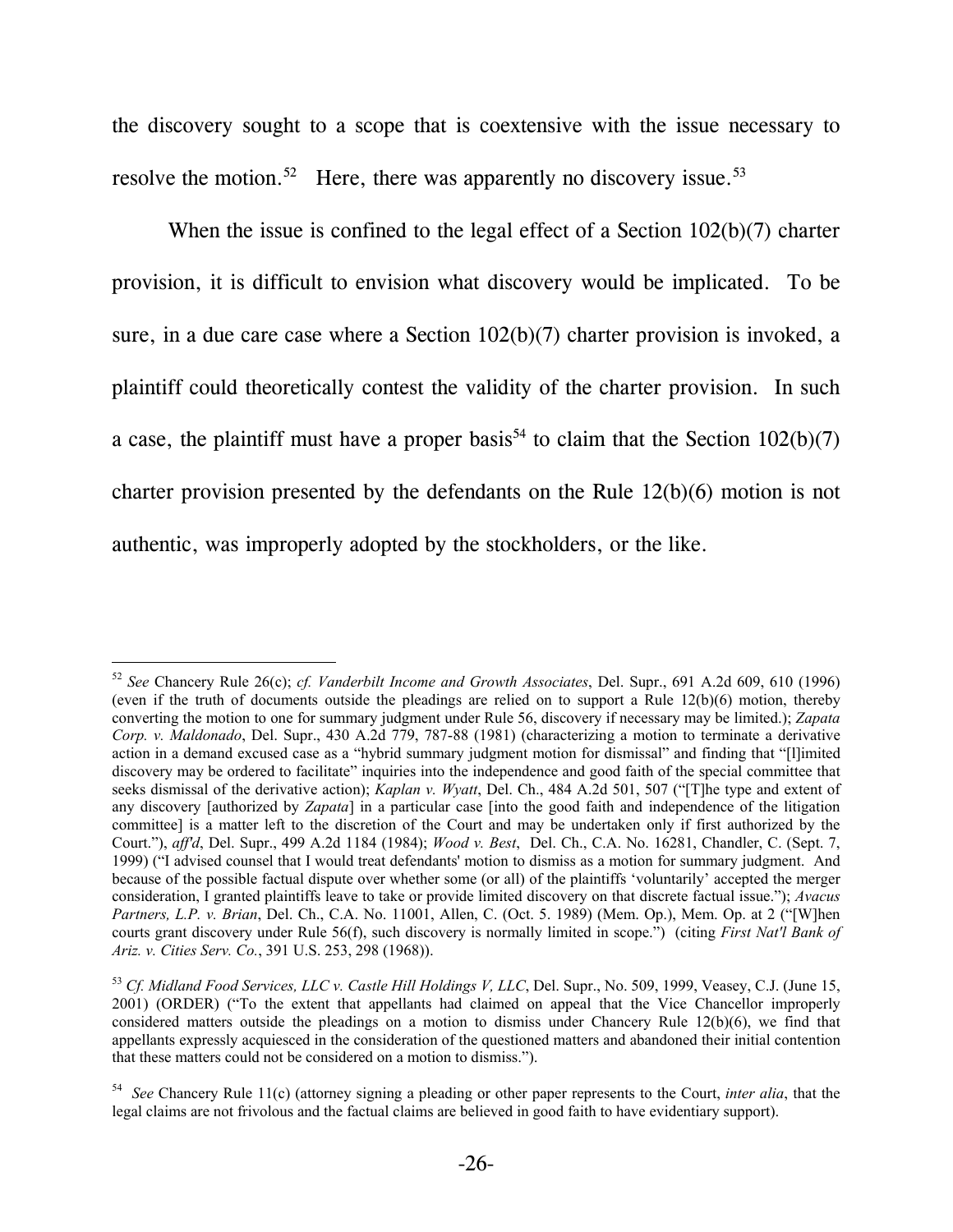Plaintiffs make no such claim here. Although plaintiffs contend that under *Emerald Partners*<sup>55</sup> the burden is on the defendants to produce evidence to support a Section 102(b)(7) defense, they do not contest the existence or authenticity of Frederick's 102(b)(7) charter provision. There being no Rule 56 avenue of discovery or affidavits that would be relevant to the narrow issue before the trial court in this case, we conclude that the plaintiffs were not deprived of any important procedural right arising from the fact that the trial court considered Frederick's 102(b)(7) charter exculpation provision in connection with the Rule 12(b)(6) motion to dismiss. Although it would have been preferable for the trial court to have observed the precise provisions of the rules and to have expressly treated the motion as one for summary judgment once the Section 102(b)(7) charter provision was interposed by the director defendants, we find no reversible error in failing to do so. The provision was properly before the Court of Chancery in deciding on the director defendants' motion to dismiss.

As guidance for future cases, we observe that there are several methods available to the defense to raise and argue the applicability of the bar of a Section 102(b)(7) charter provision to a due care claim. The Section 102(b)(7) bar may

<sup>55</sup> Del. Supr., 726 A.2d 1215 (1999).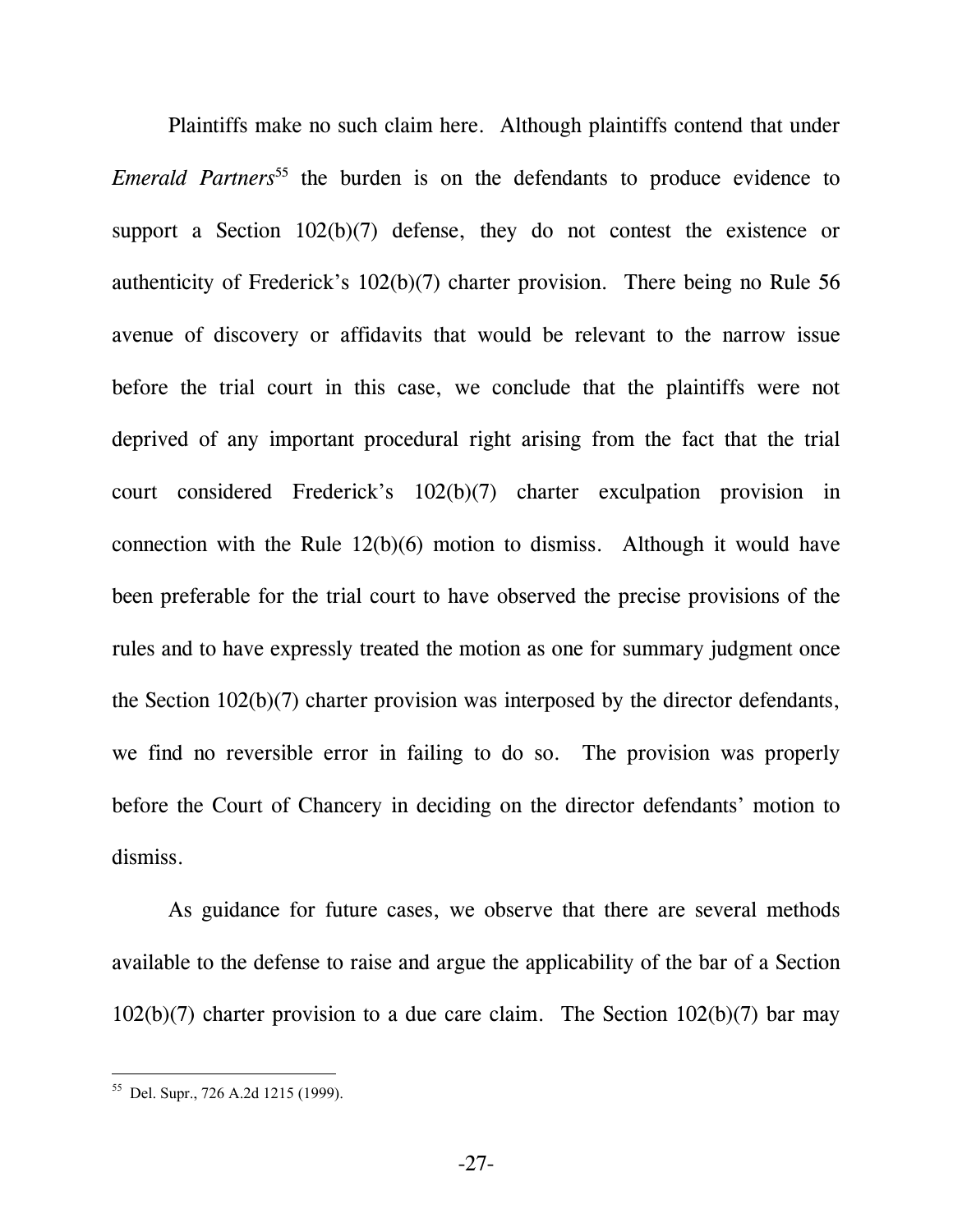be raised on a Rule 12(b)(6) motion to dismiss (with or without the filing of an answer), a motion for judgment on the pleadings (after filing an answer),  $56$  or a motion for summary judgment (or partial summary judgment) under Rule 56 after an answer, with or without supporting affidavits.

In the case of a Rule  $12(b)(6)$  motion, as here, if the Section  $102(b)(7)$ charter provision is raised for the first time in the motion or brief in support of the motion, it is a matter outside the pleading. If not excluded by the court, the existence of such matter means that the motion will be converted, by clear force of the pleading rules, into a motion for summary judgment under Rule 56 and should be handled as we have noted above.

#### *B. Application of* Emerald Partners

We now address plaintiffs' argument that the trial court committed error, based on certain language in *Emerald Partners*, 57 by barring their due care claims. Plaintiffs' arguments on this point are based on an erroneous premise, and our decision here is not inconsistent with *Emerald Partners*.

 $56$  Chancery Rule 12(c). Under this Rule, the charter provision could be asserted in and attached to the answer. The Court may or may not order a full or partial reply to the answer, which reply would optimally focus on the Section 102(b)(7) charter provision. *See* Chancery Rule 7(a). This would probably be the best practice to employ in these situations. But in some cases, filing an answer to a long and prolix complaint might be onerous. *Cf*. *Brehm v. Eisner*, Del. Supr., 746 A.2d 244, 249 (2000) ("The Complaint, consisting of 88 pages and 285 paragraphs, is a pastiche of prolix invective . . . [and] serve[s] no purpose other than to complicate the work of reviewing courts.").

 $57$  726 A.2d at 1223-24.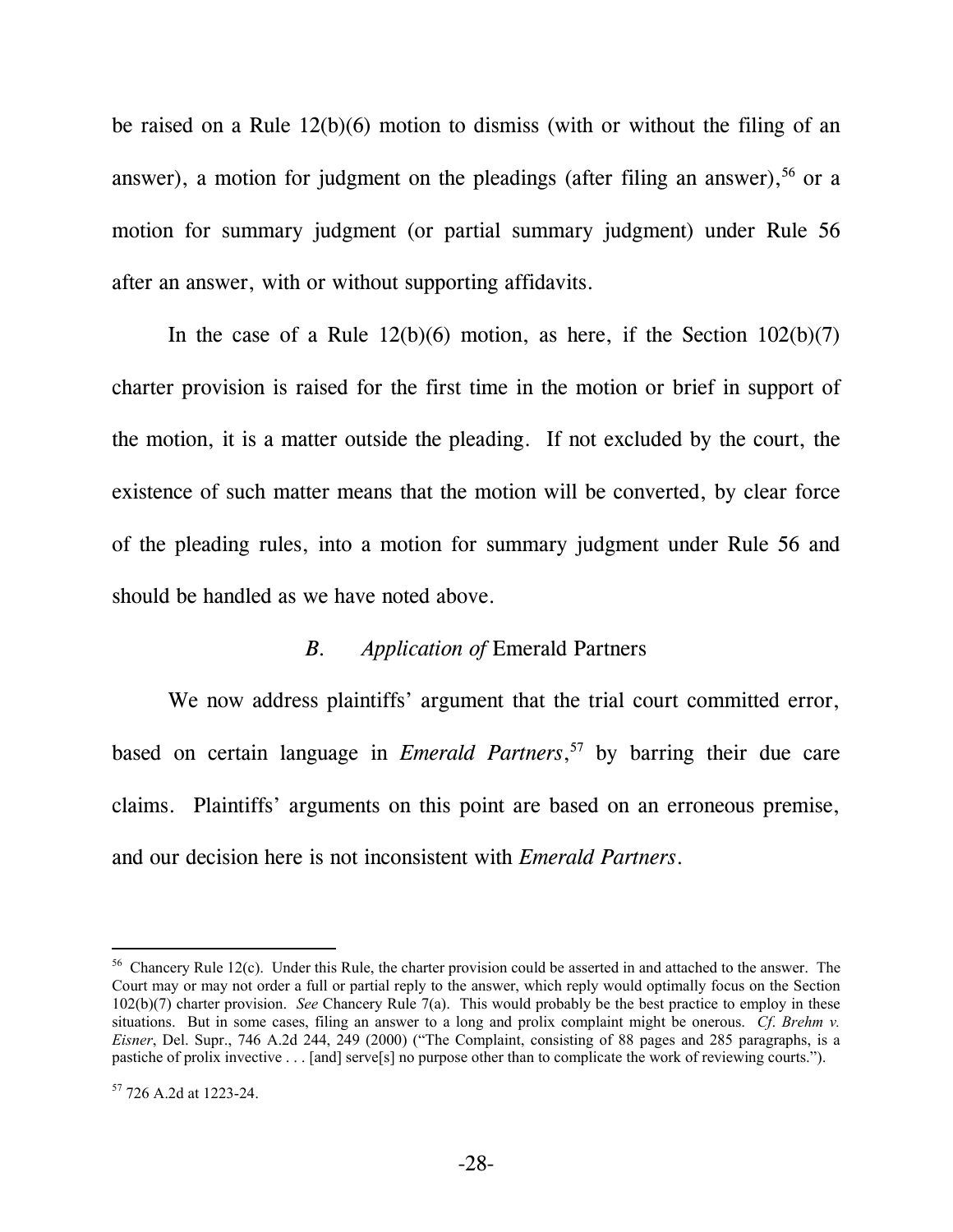In *Emerald Partners*, we made two important points about the raising of Section 102(b)(7) charter provisions. First we said: "[T]he shield from liability provided by a certificate of incorporation provision adopted pursuant to 8 *Del. C*.  $\hat{S}$  102(b)(7) is in the nature of an affirmative defense."<sup>58</sup> Second, we said:

> [W]here the factual basis for a claim *solely* implicates a violation of the duty of care, this court has indicated that the protections of such a charter provision may properly be invoked and applied. *Arnold v. Society for Savings Bancorp.*, Del. Supr., 650 A.2d 1270, 1288 (1994); *Zirn v. VLI Corp*., Del. Supr., 681 A.2d 1050, 1061 (1996).<sup>59</sup>

Based on this language in *Emerald Partners*, plaintiffs make two arguments. First, they argue that the Court of Chancery in this case should not have dismissed their due care claims because these claims are interwined with, and thus indistinguishable from, the duty of loyalty and bad faith claims. $60$ Second, plaintiffs contend that the Court of Chancery incorrectly assigned to them the burden of going forward with proof.

l

<sup>58</sup> *Id*. at 1223.

<sup>59</sup> *Id*. at 1224.

<sup>60</sup> *Cf. McMullin*, 765 A.2d at 922-26 (analyzing separately several related claims alleging breaches of the board's duty of care, duty of loyalty, and disclosure duties).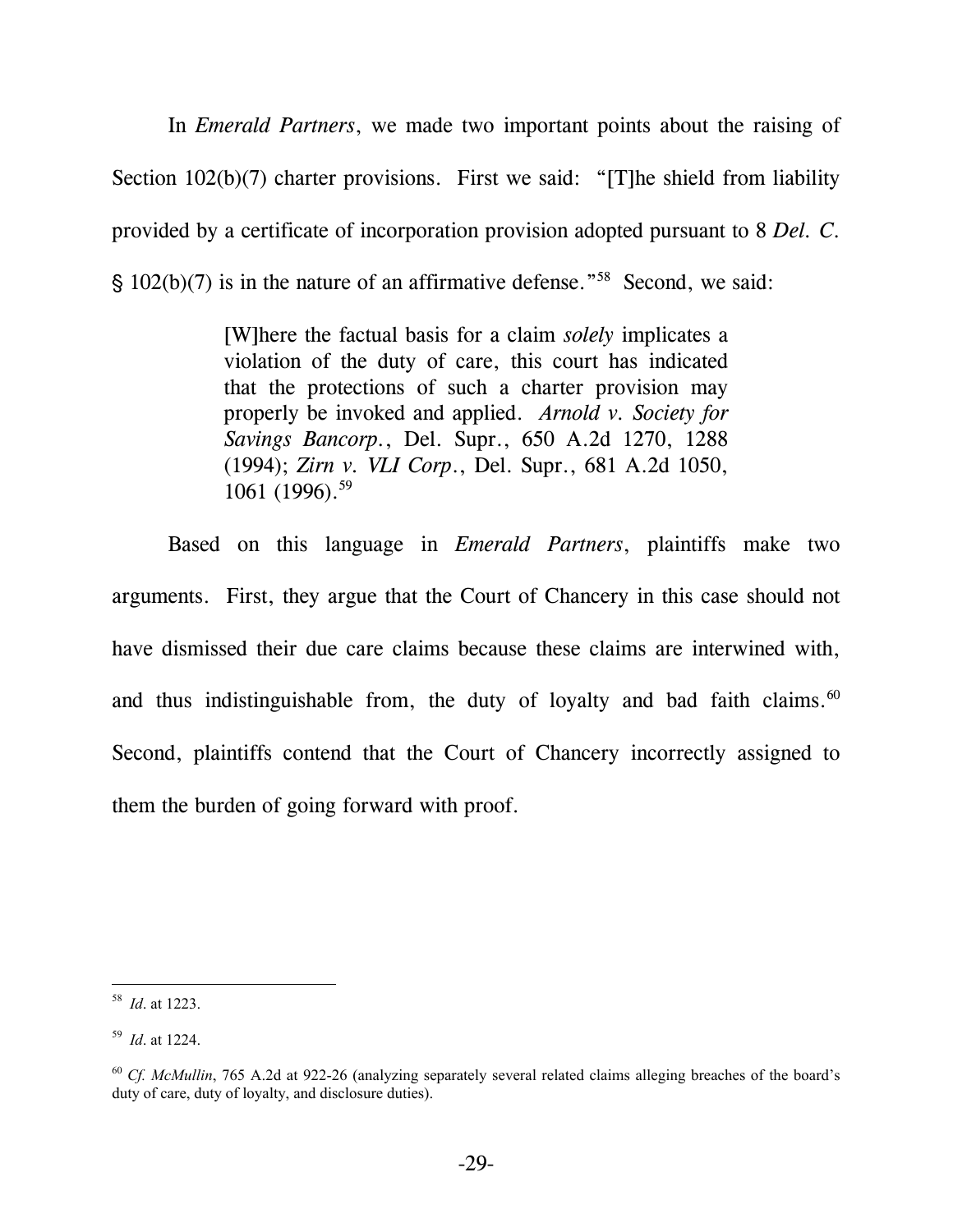# 1. The Court of Chancery Properly Dismissed Claims Based Solely on the Duty of Care

Plaintiffs here, while not conceding that the Section 102(b)(7) charter provision may be considered on this Rule 12(b)(6) motion nevertheless, in effect, conceded in oral argument in the Court of Chancery and similarly in oral argument in this Court that if a complaint unambiguously and solely asserted only a due care claim, the complaint is dismissible once the corporation's Section  $102(b)(7)$  provision is invoked.<sup>61</sup> This concession is in line with our holding in *Emerald Partners* quoted above.

Plaintiffs contended vigorously, however, that the Section 102(b)(7) charter provision does not apply to bar their claims in this case because the

 $61$  The exchange before this Court proceeded as follows:

Justice Walsh: [I]f it's clear from your complaint that you have pleaded only duty of care claims, then it seems to me that the court, appropriately under the motion to dismiss, would apply the charter provisions, assuming that the motion to dismiss was based on that.

Mr. Monhait: I agree with that, your Honor. I am not disputing that....

The Chief Justice: But the [Court of Chancery] says here at page 16 of its opinion that the plaintiffs misread *Emerald Partners*. The Court has interpreted the language as not precluding a 12(b)(6) dismissal that the directors breached their fiduciary duty of care on the basis of an exculpatory provision so long as the dismissal on that ground does not prevent the plaintiff from well-pleaded allegations that they breached their duty of loyalty. And then the court said, under this reading of *Emerald Partners*, where a complaint alleges actionable disloyalty, the burden will shift to the defendants to show the immunizing effect of the charter. But where the complaint alleges only breaches of the duty of care then the claim may be dismissed at the pleading stage. You do not contest, you do not disagree with that statement in that paragraph. . . .

Mr. Monhait: I do not Your Honor. I made a broader argument in the Court of Chancery, and Vice Chancellor Jacobs was responding to that. And I have narrowed that today.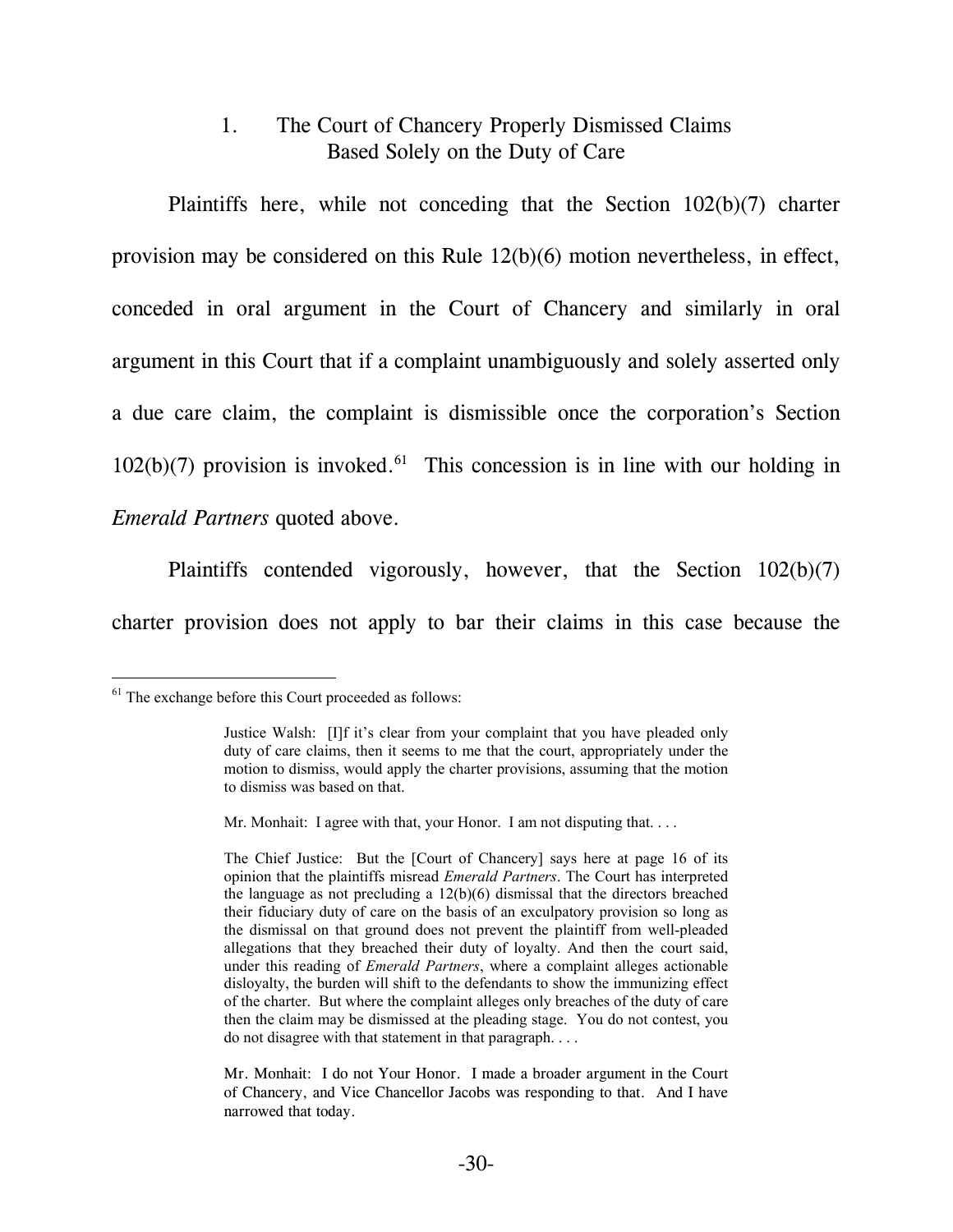amended complaint alleges breaches of the duty of loyalty and other claims that are not barred by the charter provision. As a result, plaintiffs maintain, this case cannot be boiled down solely to a due care case. They argue, in effect, that their complaint is sufficiently well-pleaded that—as a matter of law—the due care claims are so inextricably intertwined with loyalty and bad faith claims that Section 102(b)(7) is not a bar to recovery of damages against the directors.<sup>62</sup>

We disagree. It is the plaintiffs who have a burden to set forth "a short and plain statement of the claim showing that the pleader is entitled to relief.<sup>"63</sup> The plaintiffs are entitled to all reasonable inferences flowing from their pleadings, but if those inferences do not support a valid legal claim, the complaint should be dismissed without the need for the defendants to file an answer and without proceeding with discovery. Here we have assumed, without deciding, that the amended complaint on its face states a due care claim. Because we have determined that the complaint fails properly to invoke loyalty and bad faith claims, we are left with only a due care claim. Defendants had the obligation to raise the bar of Section 102(b)(7) as a defense, and they did. As plaintiffs conceded in oral argument before this Court, if there is only an

l

<sup>62</sup> *Cf. McMullin*, 765 A.2d at 922-926.

 $63$  Chancery Rule 8(a).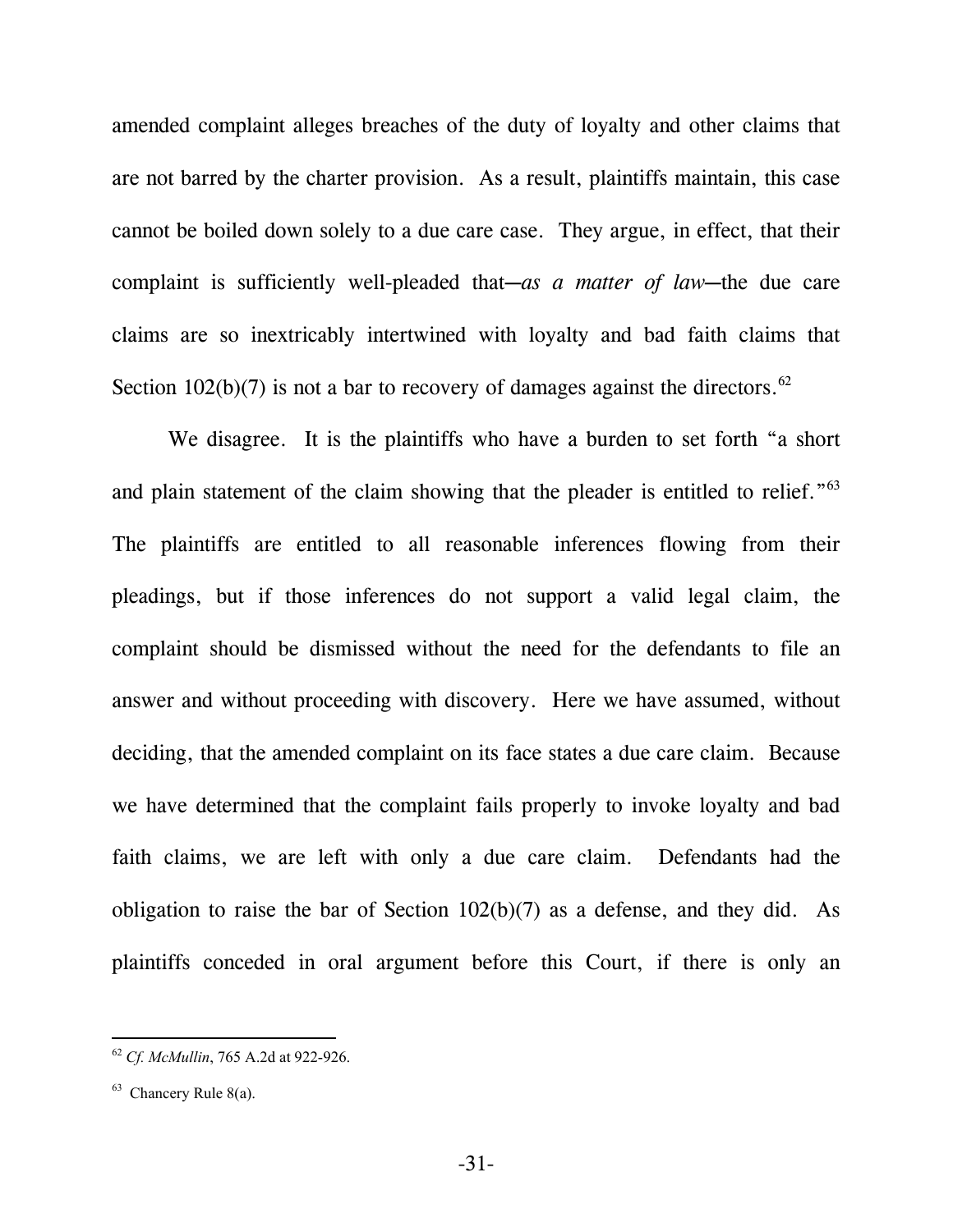unambiguous, residual due care claim and nothing else—as a matter of law—then Section 102(b)(7) would bar the claim. Accordingly, the Court of Chancery did not err in dismissing the plaintiffs due care claim in this case.

## 2. The Court of Chancery Correctly Applied the Parties' Respective Burdens of Proof

Plaintiffs also assert that the trial court in the case before us incorrectly placed on plaintiffs a pleading burden to negate the elements of the  $102(b)(7)$ charter provision. Plaintiffs argue that this ruling is inconsistent with the statement in *Emerald Partners* that "The shield from liability provided by a certificate of incorporation provision adopted pursuant to  $8$  *Del. C.*  $\frac{6}{9}$  102(b)(7) is in the nature of an affirmative defense. . . . Defendants seeking exculpation under such a provision will normally bear the burden of establishing each of its elements."

The procedural posture here is quite different from that in *Emerald Partners*. There the Court stated that it was incorrect for the trial court to grant summary judgment on the record in that case because the defendants had the burden *at trial* of demonstrating good faith if they were invoking the statutory exculpation provision. In this case, we focus not on trial burdens, but only on pleading issues. A plaintiff must allege well-pleaded facts stating a claim on which relief may be granted. Had plaintiff alleged such well-pleaded facts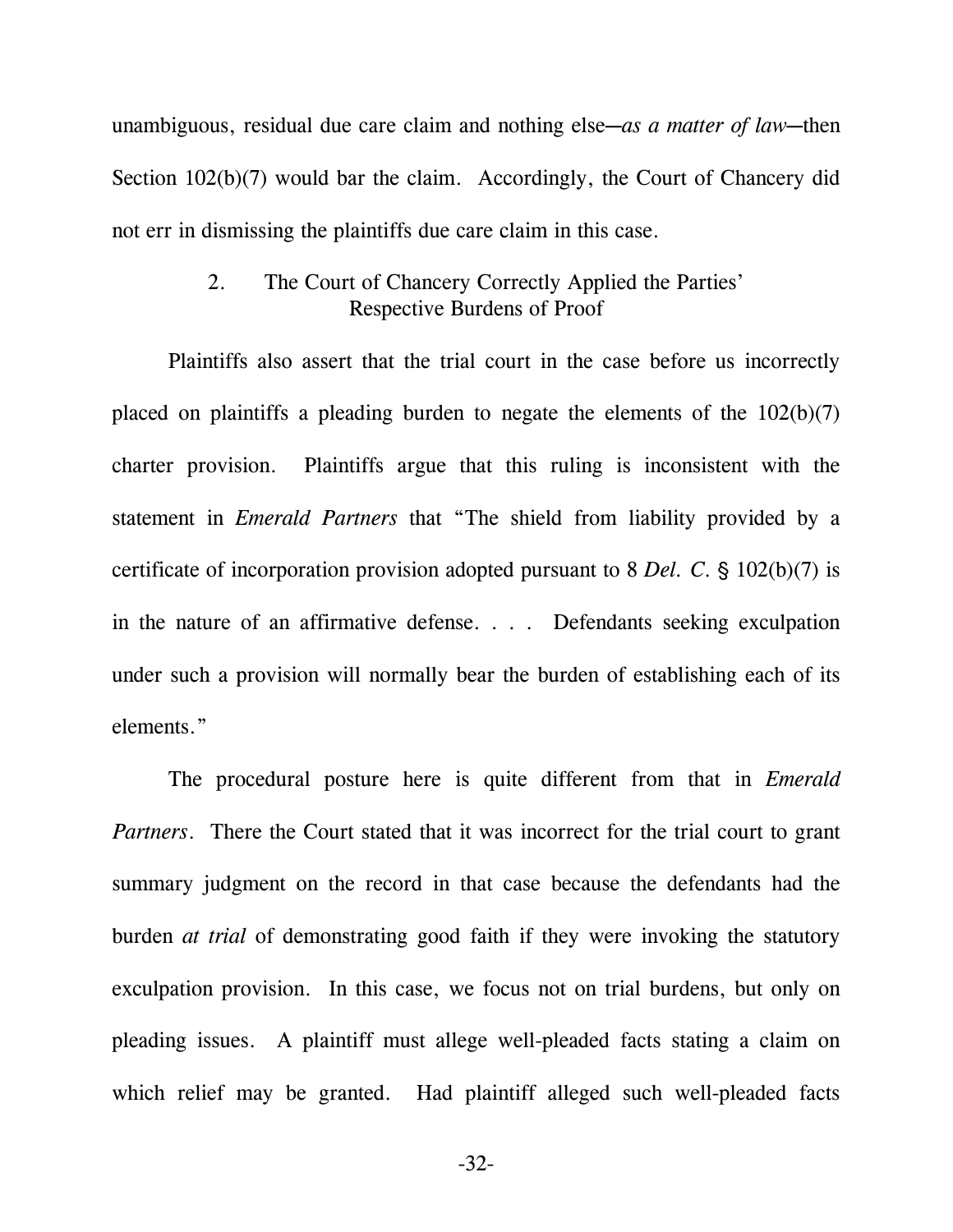supporting a breach of loyalty or bad faith claim, the Section 102(b)(7) charter provision would have been unavailing as to such claims, and this case would have gone forward.<sup>64</sup>

But we have held that the amended complaint here does not allege a loyalty violation or other violation falling within the exceptions to the Section 102(b)(7) exculpation provision. Likewise, we have held that, even if the plaintiffs had stated a claim for gross negligence, such a well-pleaded claim is unavailing because defendants have brought forth the Section 102(b)(7) charter provision that bars such claims. This is the end of the case.

And rightly so, as a matter of the public policy of this State. Section  $102(b)(7)$  was adopted<sup>65</sup> by the Delaware General Assembly in 1986 following a directors and officers insurance liability crisis and the 1985 Delaware Supreme Court decision in *Smith v. Van Gorkom*. 66 The purpose of this statute was to permit stockholders to adopt a provision in the certificate of incorporation to free

<sup>&</sup>lt;sup>64</sup> *See McMullin*, 765 A.2d at 926 ("We also note . . . that such [exculpatory] provisions cannot provide protection for directors who breach their duty of loyalty."). Plaintiffs are therefore not required, as the plaintiffs suggest, "to plead facts negating the elements of a  $\S$  102(b)(7) defense." Rather, plaintiffs must plead facts supporting a claim that is not barred by the exculpatory charter provision—for example, a claim for a breach of the board's duty of good faith or loyalty. If the plaintiff were to establish by proof at trial a *prima facie* case of a loyalty violation, defendants would then have the burden to establish entire fairness. *See Cede v. Technicolor*, Del. Supr., 634 A.2d 345 (1994).

<sup>65 65</sup> Del. Laws ch. 289.

<sup>66</sup> Del. Supr., 488 A.2d 858 (1985) (holding that directors may be personally liable in monetary damages for gross negligence in the process of decisionmaking).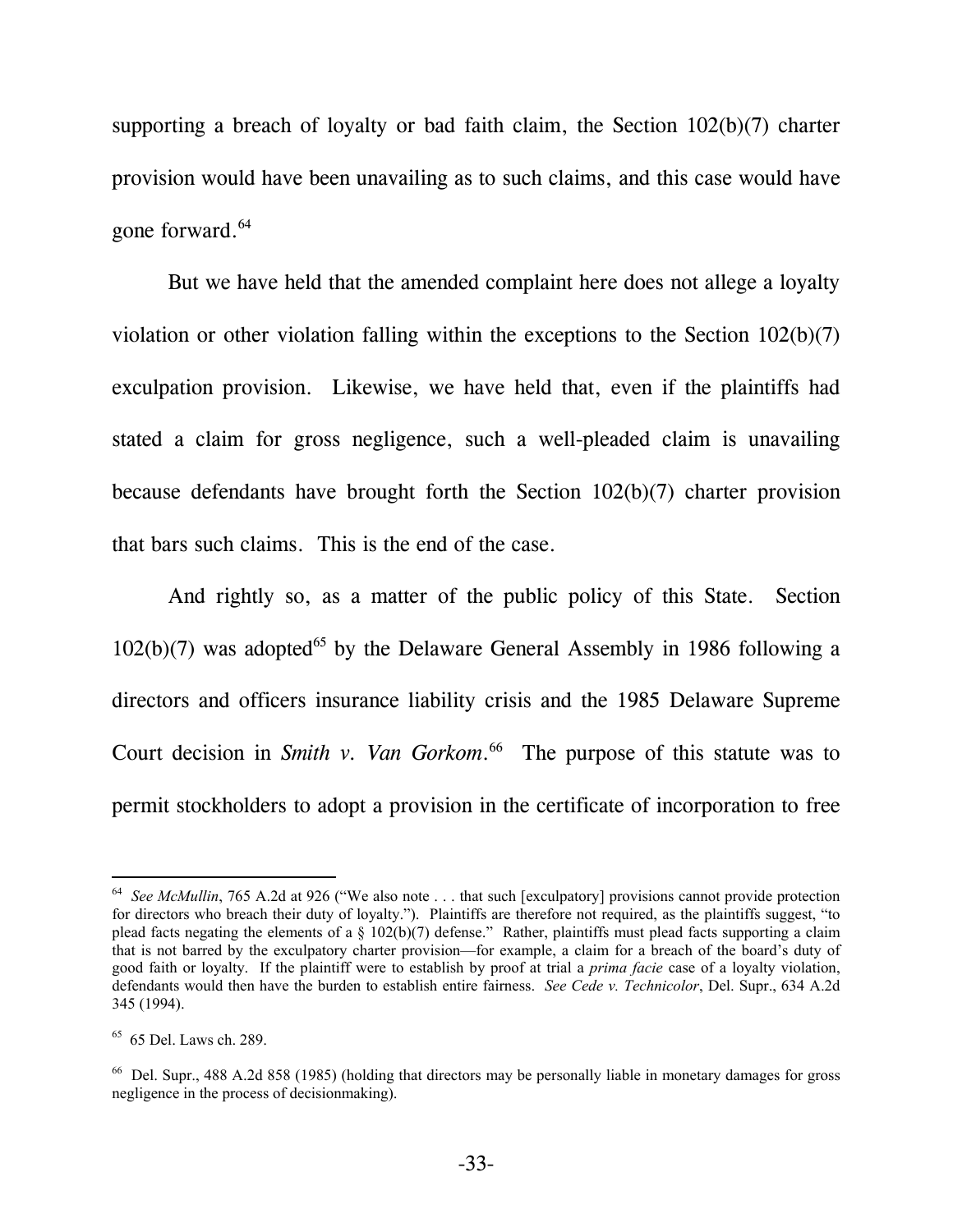directors of personal liability in damages for due care violations, but not duty of loyalty violations, bad faith claims and certain other conduct. Such a charter provision, when adopted, would not affect injunctive proceedings based on gross negligence.<sup>67</sup> Once the statute was adopted, stockholders usually approved charter amendments containing these provisions because it freed up directors to take business risks without worrying about negligence lawsuits.<sup>68</sup>

l

\* \* \*

<sup>67</sup> *See* R. Franklin Balotti & Jesse A. Finkelstein, *Delaware Law of Corporations & Business Organizations*, 1-11, 1-12 (3d ed. 1998) (setting forth the Comment that accompanied the legislation explaining its purposes and effect); *see also* E. Norman Veasey, Jesse A. Finkelstein and C. Stephen Bigler, *Delaware Supports Directors with a Three-Legged Stool of Limited Liability, Indemnification and Insurance*, 42 Bus. Law. 399-404 (1987):

While courts have traditionally expressed deference to the judgment of directors, the directors' views and actions have not uniformly been outcomedeterminative. Flaws in the directors' decisionmaking processes have often resulted in their decisions blowing up in their faces.

No doubt every director of a public company is painfully aware of the celebrated damage case of *Smith v. Van Gorkom*, where directors were found personally liable in damages for gross negligence in hastily approving a merger transaction. \* \* \*

Delaware has adopted new legislation modifying indemnification rights and allowing a certificate of incorporation to contain a provision limiting or eliminating the personal monetary liability of directors in certain circumstances. \* \* \*

Section  $102(b)(7)$  is not, and was not intended to be, a panacea for directors.

In addition, new section  $102(b)(7)$  does not eliminate the duty of care that is properly imposed upon directors.

<sup>\* \* \*</sup>

While section  $102(b)(7)$  may not be a panacea, it provides a layer of protection for directors by allowing stockholders to dramatically reduce the type of situations in which a director's personal wealth is put "on the line." Thus, the "the first leg" of support afforded directors under the Delaware statutory scheme is a reduction in the overall sphere of liability to which a director is otherwise exposed in acting in his capacity as such. The other two "legs" of support indemnification rights and insurance—operate within this reduced sphere of liability.

<sup>68</sup> *See* E. Norman Veasey, *Economic Rationale for Judicial Decisionmaking in Corporate Law*, 53 Bus. Law. 681, 693-94 (1998).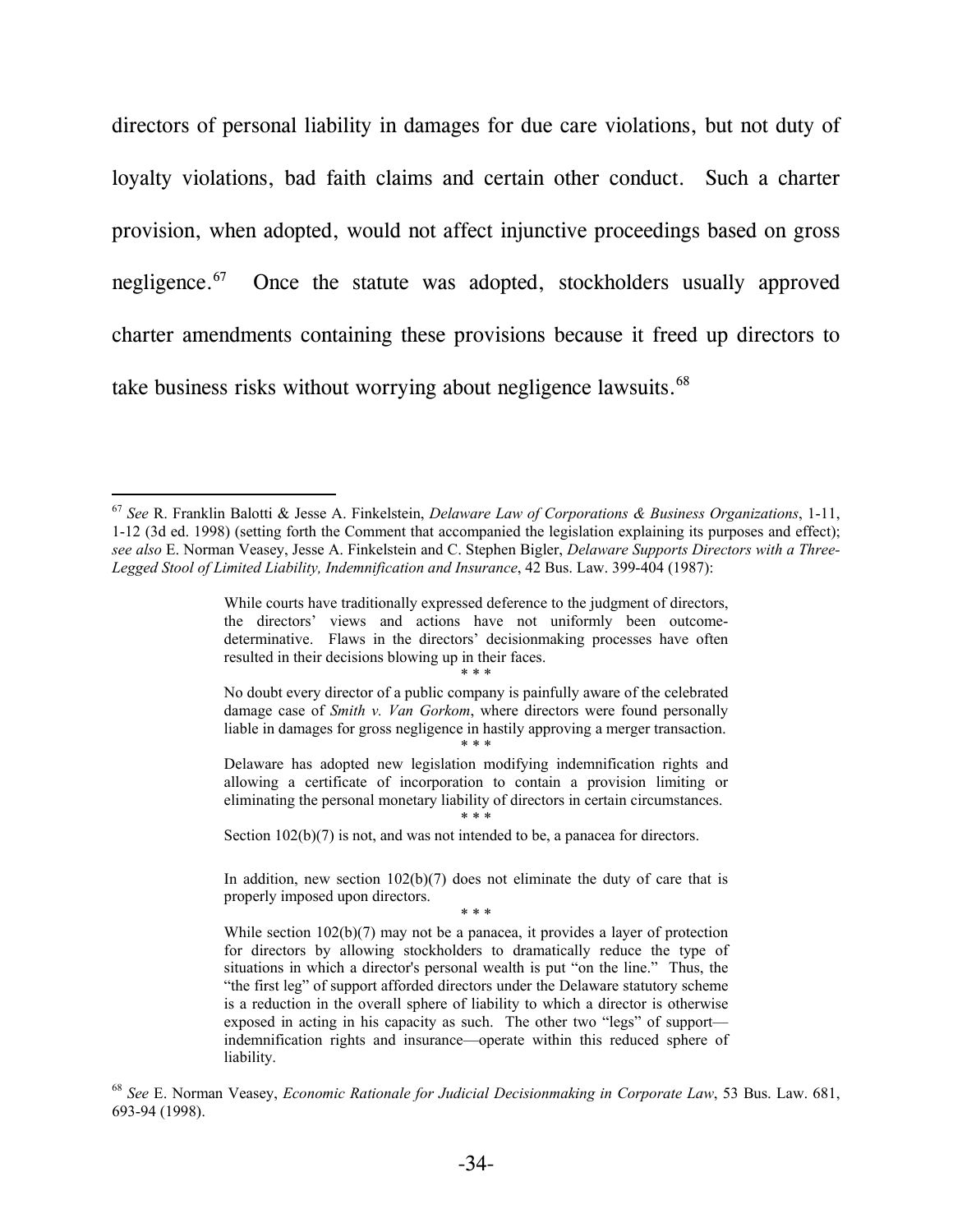Our jurisprudence since the adoption of the statute has consistently stood for the proposition that a Section  $102(b)(7)$  charter provision bars a claim that is found to state only a due care violation. $69$  Because we have assumed that the amended complaint here does state a due care claim, the exculpation afforded by the statute must affirmatively be raised by the defendant directors.<sup>70</sup> The directors have done so in this case, and the Court of Chancery properly applied the Frederick's charter provision to dismiss the plaintiffs' due care claim.<sup>71</sup>

## *The Aiding and Abetting Claim Against Knightsbridge*

We next turn to the plaintiffs' claims relating to Knightsbridge's conduct during the auction process. They first argue that the trial court erred in dismissing their claim that Knightsbridge aided and abetted the board's alleged breach of its fiduciary duty—namely, the board's failure to obtain the highest price reasonably available during the auction. Specifically, the amended complaint alleges that Knightsbridge (1) initially misrepresented the nature of its interest in the Trusts' shares, (2) threatened to sue the board if it breached the

<sup>69</sup> *See*, *e.g.*, *Emerald Partners*, 726 A.2d at 1224; *Arnold v. Society for Savings Bancorp.*, Del. Supr., 650 A.2d 1270, 1288 (1994); *Zirn v. VLI Corp*., Del. Supr., 681 A.2d 1050, 1061 (1996).

<sup>70</sup> Although an exculpatory charter provision is "in the nature of an affirmative defense" under *Emerald Partners*, the board is not required to *disprove* claims based on alleged breaches of the duty of loyalty to gain the protection of the provision with respect to due care claims. Rather, proving the existence of a valid exculpatory provision in the corporate charter entitles directors to dismissal of any claims for money damages against them that are based solely on alleged breaches of the board's duty of care.

<sup>71</sup> *Accord In Re Lukens, Inc. Shareholders Litigation*, Del. Ch., 757 A.2d 720, *aff'd sub nom*. *Walker v. Lukens, Inc.,* Del. Supr., No. 623, 1999, Berger, J. (July 27, 2000) (ORDER).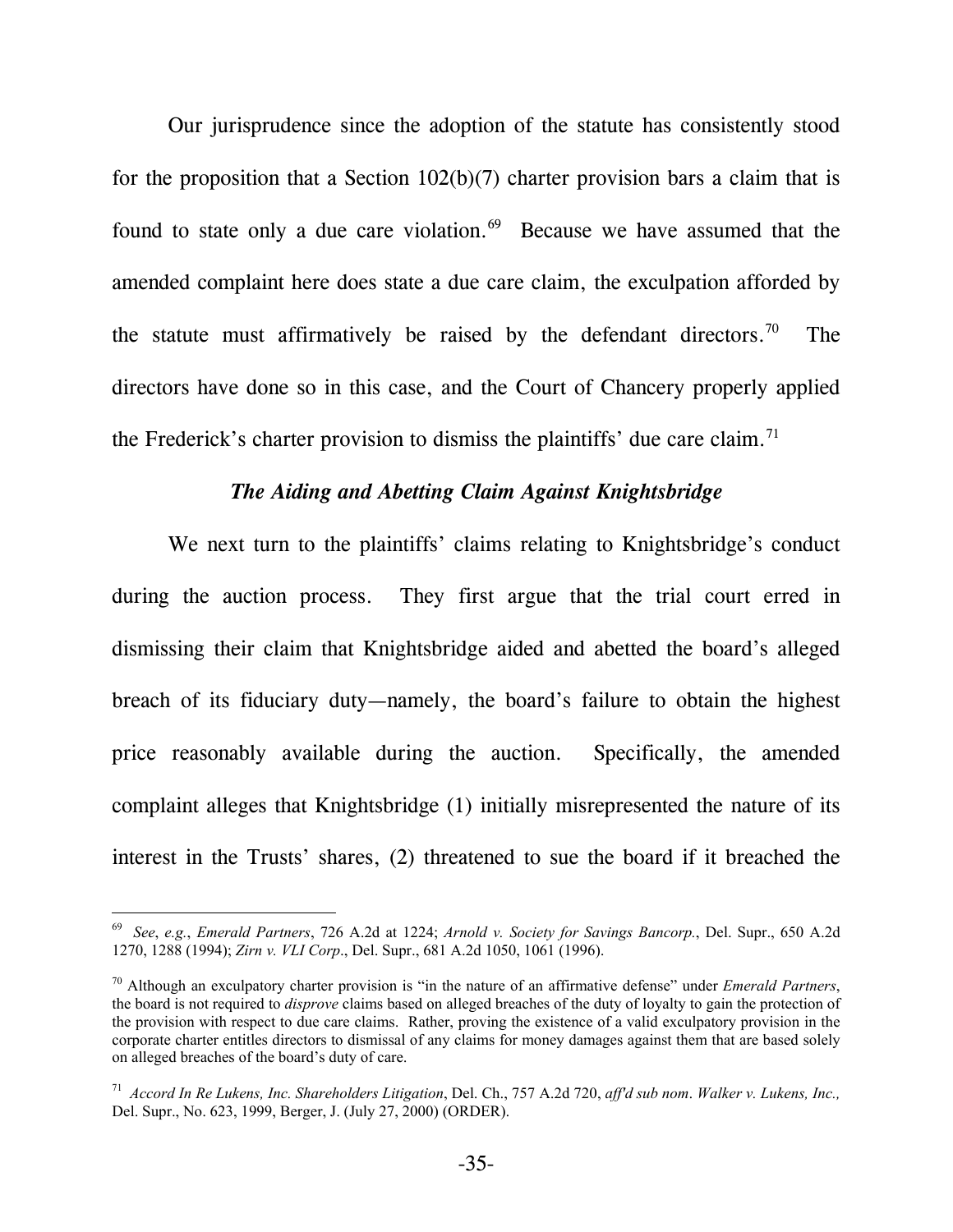June 1997 merger agreement, (3) demanded a hasty consummation of the September 1997 merger, and (4) conditioned the September 1997 offer on the board's acceptance of extremely restrictive contract terms.<sup>72</sup> The Court of Chancery rejected these arguments because the negotiations between Knightsbridge and Frederick's were at arm's-length and because the facts alleged in the complaint do not indicate that Knightsbridge knowingly participated in any fiduciary breach by the board.<sup>73</sup>

A third party may be liable for aiding and abetting a breach of a corporate fiduciary's duty to the stockholders if the third party "knowingly participates" in the breach.<sup>74</sup> To survive a motion to dismiss, the complaint must allege facts that satisfy the four elements of an aiding and abetting claim: "(1) the existence of a fiduciary relationship, (2) a breach of the fiduciary's duty, . . . (3) knowing participation in that breach by the defendants," and (4) damages proximately caused by the breach.75

l

<sup>72</sup> *See* July 1998 Mem. Op. at 8-9. The terms of the Knightsbridge offer are summarized *supra* note 10.

<sup>73</sup> *See* July 1998 Mem. Op. at 9-10.

<sup>&</sup>lt;sup>74</sup> Gilbert v. El Paso Co., Del. Ch., 490 A.2d 1050, 1057 (1984) ("It is well settled that a third party who knowingly participates in the breach of a fiduciary's duty becomes liable to the beneficiaries of the trust relationship.") (citations omitted); *Laventhol, Krekstein, Horwath and Horwath v. Tuckman*, Del. Supr., 372 A.2d 168, 170-71 (1976) ("[P]ersons who knowingly join a fiduciary in an enterprise which constitutes a breach of his fiduciary duty of trust are jointly and severally liable for any injury which results.") (citing *Jackson v. Smith*, 254 U.S. 586 (1921)).

<sup>75</sup> *Penn Mart Realty Co. v. Becker*, Del. Ch., 298 A.2d 349, 351 (1972); *see also Weinberger v. Rio Grande Industries, Inc.*, Del. Ch., 519 A.2d 116, 131 (1986) (same); *Gilbert*, 490 A.2d at 1057 (same).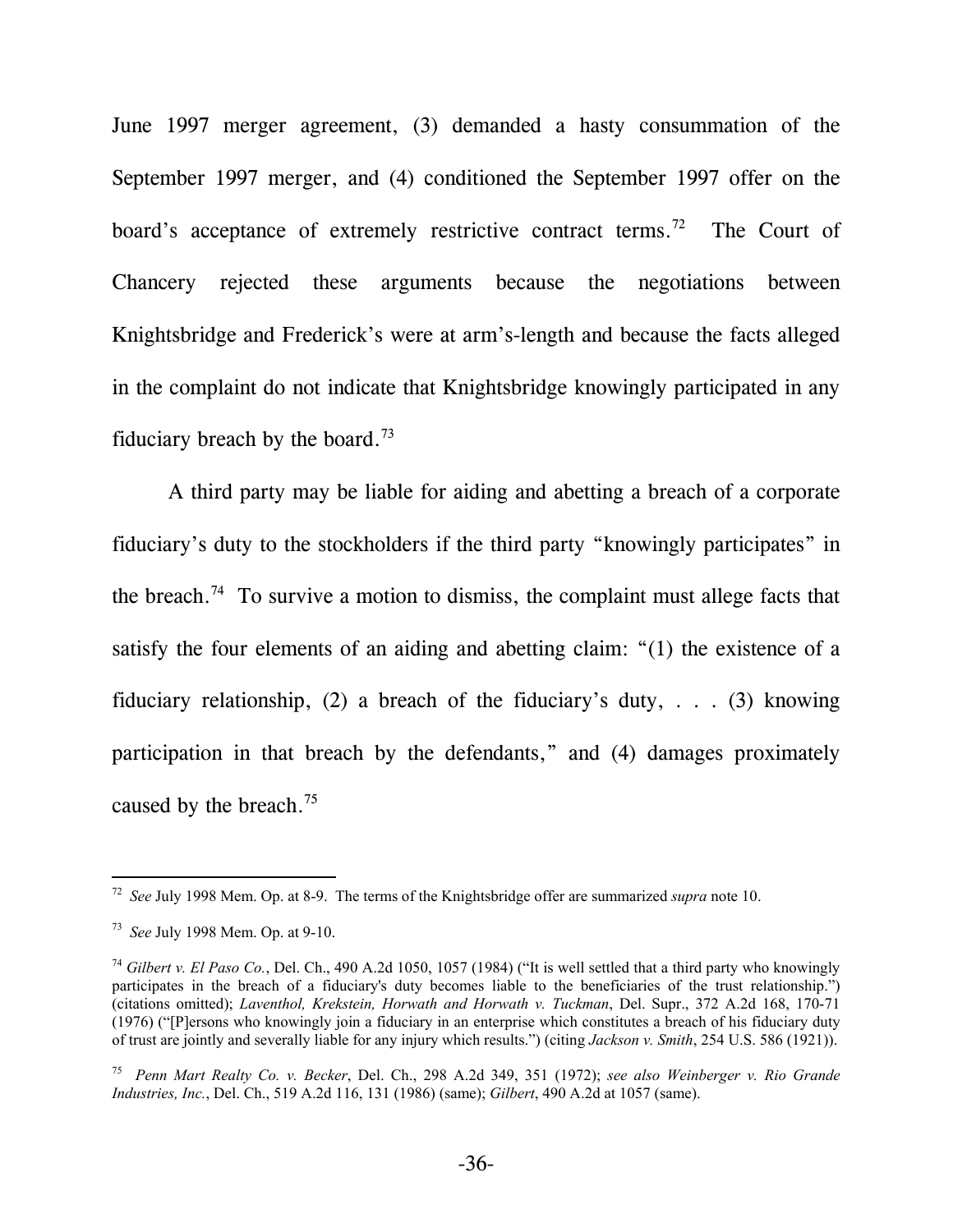In this case, we have concluded that the amended complaint does not adequately allege a duty of loyalty claim. But we have assumed, without deciding, that the amended complaint, construed most favorably to plaintiffs, alleges that the board's conduct was grossly negligent and constituted a breach of its duty of care.76 We must therefore determine whether the plaintiffs alleged facts supporting a reasonable inference that Knightsbridge "knowingly participated" in the board's due care breach.<sup>77</sup>

Knowing participation in a board's fiduciary breach requires that the third party act with the knowledge that the conduct advocated or assisted constitutes such a breach.<sup>78</sup> Under this standard, a bidder's attempts to reduce the sale price through arm's-length negotiations cannot give rise to liability for aiding and

 $\overline{a}$  $76$  In the corporate context, "[d]irector liability for breaching the duty of care 'is predicated upon concepts of gross negligence.'" *McMullin*, 765 A.2d at 921 (quoting *Aronson*, 473 A.2d at 812).

<sup>&</sup>lt;sup>77</sup> We express no view on the question whether a third party may "knowingly participate" in or give substantial assistance to a board's grossly negligent conduct or whether a third party may be liable for aiding and abetting only if the board's breach is intentional. *Compare Greenfield v. Tele-Communications*, Del. Ch., C.A. No. 9814, Allen, C. (May 10, 1989) ("But where the charge is conspiracy or knowing participation with a breaching fiduciary, some facts must be alleged that would tend to establish, at a minimum, knowledge by the third party that the fiduciary was *endeavoring* to breach his duty. . . .") (emphasis added) *with* Restatement (Second) of Torts § 876 cmt. b (1977) ("If the encouragement or assistance is a substantial factor in causing the resulting tort, the one giving it is himself a tortfeasor and is responsible for the consequences of the other's act. This is true both when the act done is an intended trespass . . . and when it is merely a negligent act. . . .") *and People v. Abbott*, N.Y. App. Div., 445 N.Y.S.2d 344, 347 (1981) ("'[G]iving assistance or encouragement to one it is known will thereby engage in conduct dangerous to life should suffice for accomplice liability as to crimes defined in terms of recklessness or negligence.'") (quoting Lafave & Scott, *Criminal Law*, § 64 at 511).

<sup>78</sup> *See Greenfield*, Mem. Op. at \*3; *Assoc. Imports v. ASG Indus., Inc.*, Del. Ch., C.A. No. 5953, Duffy, J. (June 20, 1984) ("[K]nowledge and intentional complicity therein by Eberstadt [the third party] of the breach by Hubbard [the fiduciary] are essential."), *aff'd sub. nom Hubbard v. Assoc. Imports, Inc.*, Del. Supr., No. 286, 1984 (July 16, 1985) (ORDER). The court in *Greenfield* also observed: "It may be that some circumstances will arise in which the terms of the negotiated transaction themselves are so suspect as to permit, if proven, an inference of knowledge of an intended breach of trust." *See Greenfield*, Mem. Op. at \*3.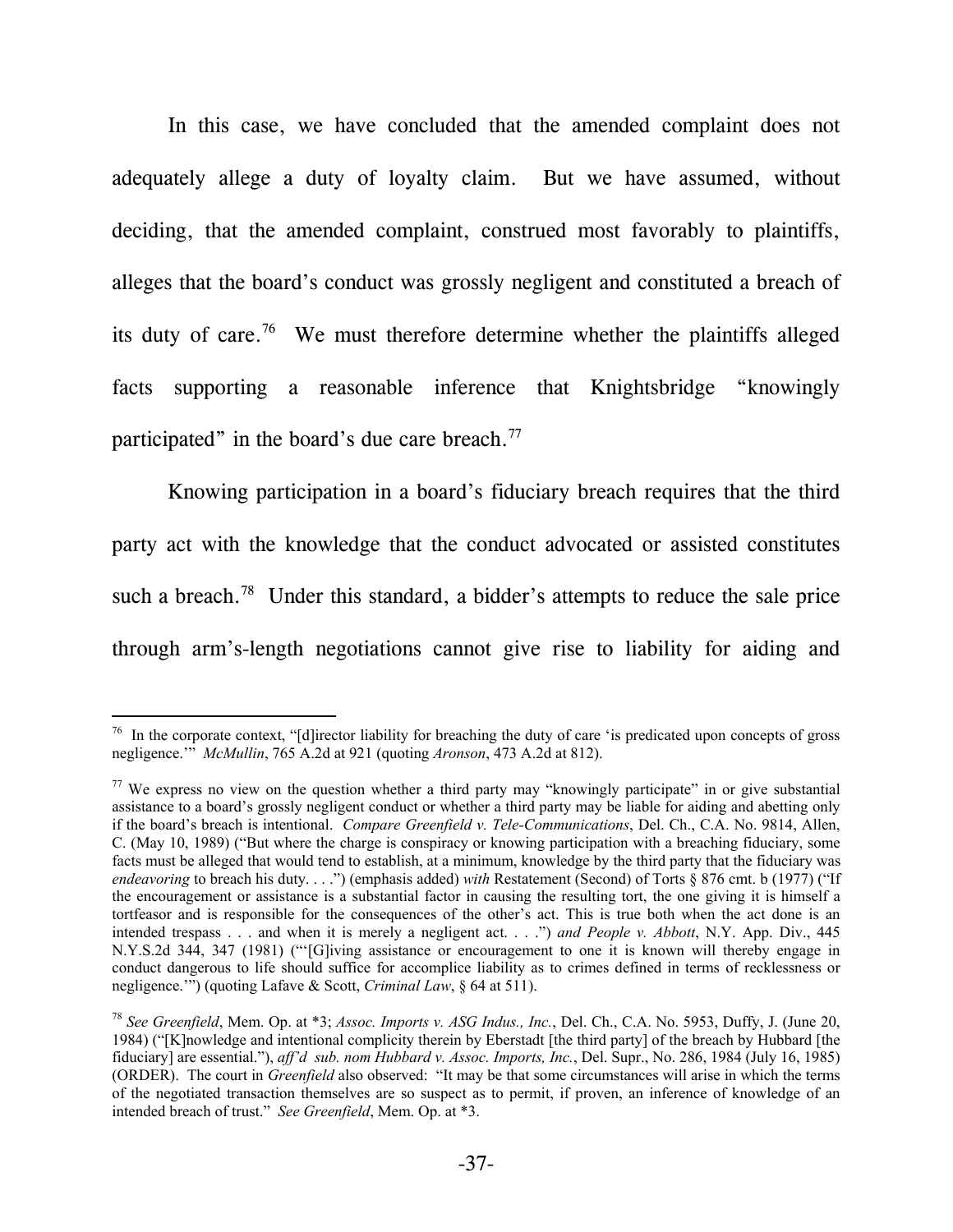abetting,79 whereas a bidder may be liable to the target's stockholders if the bidder attempts to create or exploit conflicts of interest in the board.<sup>80</sup> Similarly, a bidder may be liable to a target's stockholders for aiding and abetting a fiduciary breach by the target's board where the bidder and the board conspire in or agree to the fiduciary breach.<sup>81</sup>

In the present case, the Court of Chancery concluded that the September 1997 merger agreement was the product of arm's-length negotiations and that arm's-length negotiations are inconsistent with participation in a fiduciary

 $\overline{a}$ 79 *See Tomczak v. Morton Thiokol, Inc.*, Del. Ch., C.A. No. 7861, Hartnett, V.C. (April 5, 1990) ("Although Dow's purchases certainly had the effect of putting economic pressure on Morton Thiokol, what Dow essentially did was to simply pursue arm's-length negotiations with Morton Thiokol through their respective investment bankers in an effort to obtain Texize at the best price that it could."); *Weinberger v. United Fin. Corp. of Cal.*, Del. Ch., C.A. No. 5915, Hartnett, V.C. (Oct. 13, 1983) (refusing to impose liability on offeror in a tender offer who negotiated with target at arm's-length to obtain the best price possible).

<sup>80</sup> *Gilbert*, 490 A.2d at 1058 ("[A]lthough an offeror may attempt to obtain the lowest possible price for stock through arm's-length negotiations with the target's board, it may not knowingly participate in the target board's breach of fiduciary duty by extracting terms which require the opposite party to prefer its interests at the expense of its shareholders."); *Zirn v. VLI Corp.*, Del. Ch., C.A. No. 9488, Hartnett, V.C. (July 17, 1989) ("It can therefore be reasonably inferred that American Home was aware of the VLI directors' conflict [of interest] when it negotiated the Revised Agreement with the directors of VLI and, therefore, it was possible that American Home may have been afforded some advantage because of it."); *Gilbert*, 490 A.2d at 1057 ("By agreeing to purchase them from El Paso's directors, Burlington is chargeable with knowledge that El Paso's directors were preferring their interests to certain of its shareholders who had already tendered.").

<sup>&</sup>lt;sup>81</sup> See Rio Grande Ind., 519 A.2d at 131 (asserting that civil conspiracy is "sometimes called 'aiding and abetting'" and holding that the complaint did not allege facts supporting an inference that the third party "played any role" in the defendant directors' decision not to disclose information); *Gilbert*, 490 A.2d at 1058 (denying motion for summary judgment on civil conspiracy claim because a third party bidder "may not knowingly participate in the target board's breach of fiduciary duty by extracting terms which require the opposite party to prefer its interests at the expense of its shareholders"). Although there is a distinction between civil conspiracy and aiding and abetting, we do not find that distinction meaningful here. *Compare Gilbert*, 490 A.2d at 1057 ("It is well settled that a third party who knowingly participates in the breach of a fiduciary's duty becomes liable to the beneficiaries of the trust relationship.") *with Nicolet v. Nutt, Inc.*, Del. Supr., 525 A.2d 146, 149-150 (1987) (defining a civil conspiracy as: "(1) A confederation or combination of two or more persons; (2) An unlawful act done in furtherance of the conspiracy; and (3) Actual damage.") (citing *McLaughlin v. Copeland*, D.Del., 455 F.Supp. 749, 752 (1978) *aff'd*, 3rd Cir., 595 F.2d 1213 (1979)).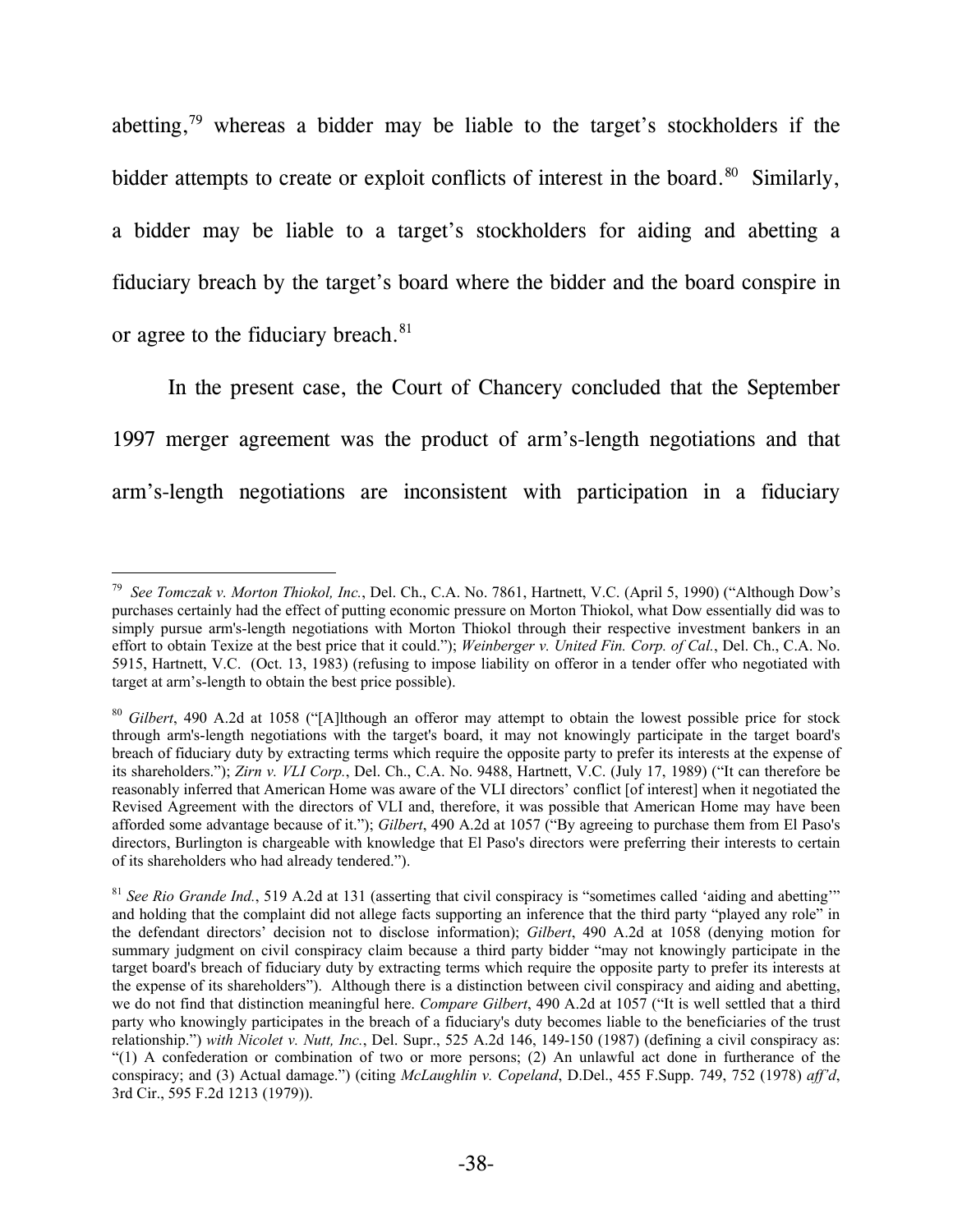breach. $82$  The plaintiffs argue that this conclusion reflected impermissible factfinding on a motion to dismiss, but there is no indication in the amended complaint that Knightsbridge participated in the board's decisions, conspired with board, or otherwise caused the board to make the decisions at issue.<sup>83</sup> Moreover, there is no dispute that only one of the Frederick's directors who approved the merger had a conflict of interest, and that director did not dominate or control the others.

Although Knightsbridge's tactics here, as alleged, may have been somewhat suspect, $84$  we agree with the trial court's conclusion that the plaintiffs' aiding and abetting claim fails as a matter of law because the allegations in the

<sup>82</sup> *See* July 1998 Mem. Op. at 10-11. It is worth noting that some courts have held that a complaint need not allege the absence of arm's-length negotiations. *See Penn Mart*, 298 A.2d at 351 (rejecting the argument "that the plaintiff must allege either that 'the . . . negotiations were not conducted at arms length (or) that IDS exerted an influence over the directors sufficient to infect their action with vitiating conflict of interest'"); *In re Shoe-Town, Inc. Stockholders Litig.*, Del. Ch., C.A. No. 9483, Chandler, V.C. (Feb. 12, 1990) ("A plaintiff does not have to allege that negotiations were not conducted at arms-length or that the nonfiduciary exerted an influence over the directors.").

<sup>83</sup> *Cf. Repairman's Service Corp. v. Nat'l Intergroup, Inc.*, Del. Ch., C.A. No. 7811, Walsh, V.C. (Mar. 15, 1985) (denying aiding and abetting claim because "there was intensive arm's-length bargaining between the parties with demands made and concessions granted on both sides" and "no indication in this record that the Bergen defendants conspired with their National counterparts to breach a duty owed to National shareholders with respect to the fashioning of the merger agreement or in the preparation or issuance of the prospectus"); *In re Shoe-Town, Inc. Stockholders Litigation*, Del. Ch., Consol. C.A. No. 9483, Chandler, C. (Feb. 12, 1990) (rejecting aiding and abetting claim because "[t]he complaint describes classic arms-length bargaining, not knowing participation in the breach of a fiduciary duty").

<sup>&</sup>lt;sup>84</sup> Knightsbridge's conduct in the present case was, at best, on the borderline. As discussed in more detail below, we find particularly disturbing the allegation that Knightsbridge characterized its stock purchase agreement with the Trusts as an 'acquisition' in its August 28, 1997 letter to the Frederick's board, despite the fact that Knightsbridge had only a conditional right to vote the Trusts' shares.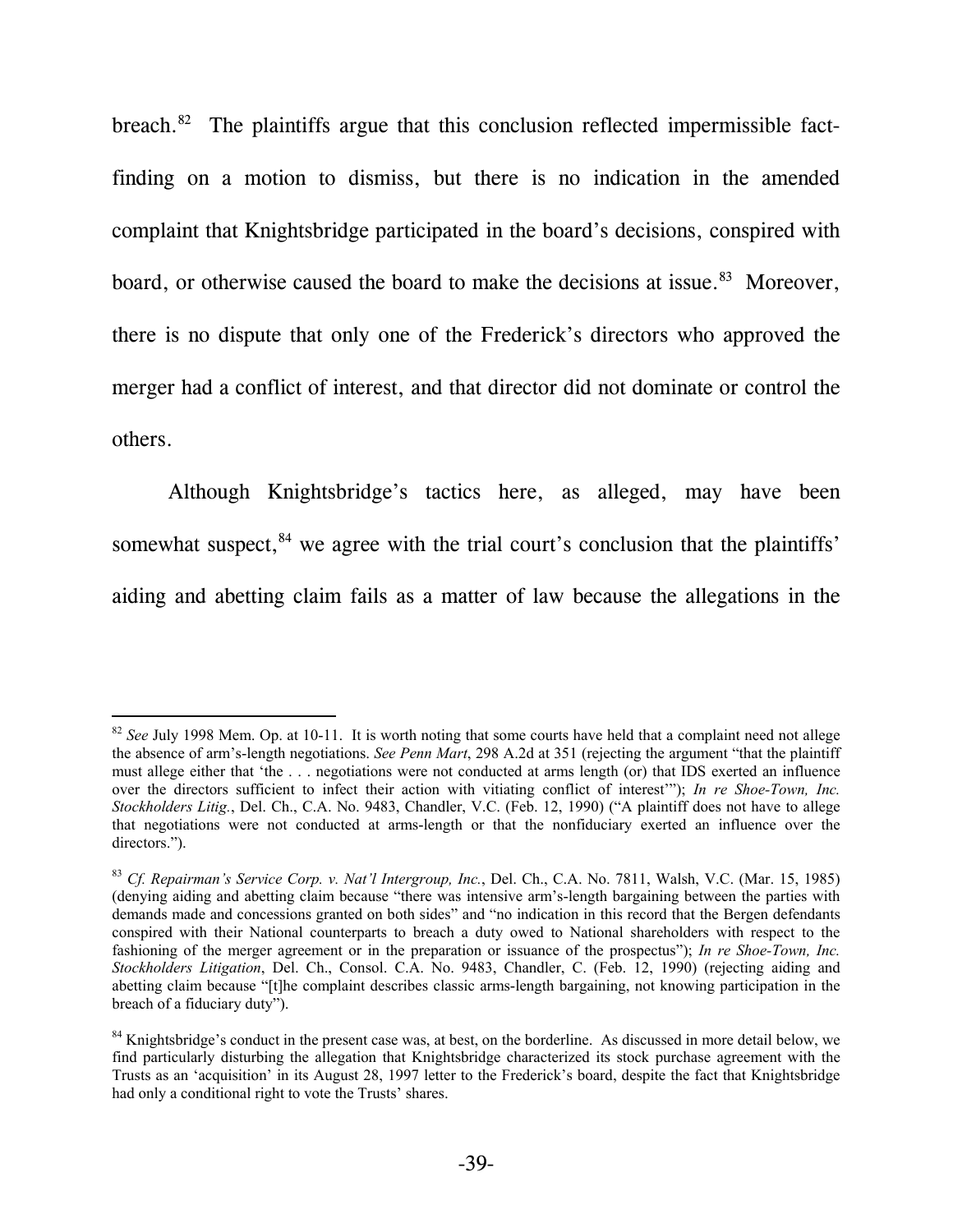complaint do not support an inference that Knightsbridge knowingly participated in a fiduciary breach.

### *The Tortious Interference Claim Against Knightsbridge*

The plaintiffs' second claim against Knightsbridge alleges that Knightsbridge tortiously interfered with Frederick's stockholders' prospective opportunity to obtain a higher price for their shares from Veritas. The Court of Chancery dismissed this claim, holding that the plaintiffs did not have a valid business expectancy because there is "no lawful way that Frederick's could have circumvented Knightsbridge's power (and, as the majority stockholder, its right) to vote down any transaction it did not favor."85 Although we agree with the court's conclusion, our analysis differs slightly.

To survive dismissal, a claim for tortious interference with business relations must allege: "(a) the reasonable probability of a business opportunity, (b) the intentional interference by defendant with that opportunity, (c) proximate causation, and (d) damages."86 We apply these elements to a particular case "in light of a defendant's privilege to compete or protect his business interests in a fair and lawful manner."<sup>87</sup> In this case, we conclude that the complaint does not

<sup>85</sup> July 1998 Mem. Op. at 14.

<sup>86</sup> *DeBonaventura v. Nationwide Mut. Ins. Co.*, Del. Supr., 428 A.2d 1151, 1153 (1981) (citations omitted). <sup>87</sup> *Id.*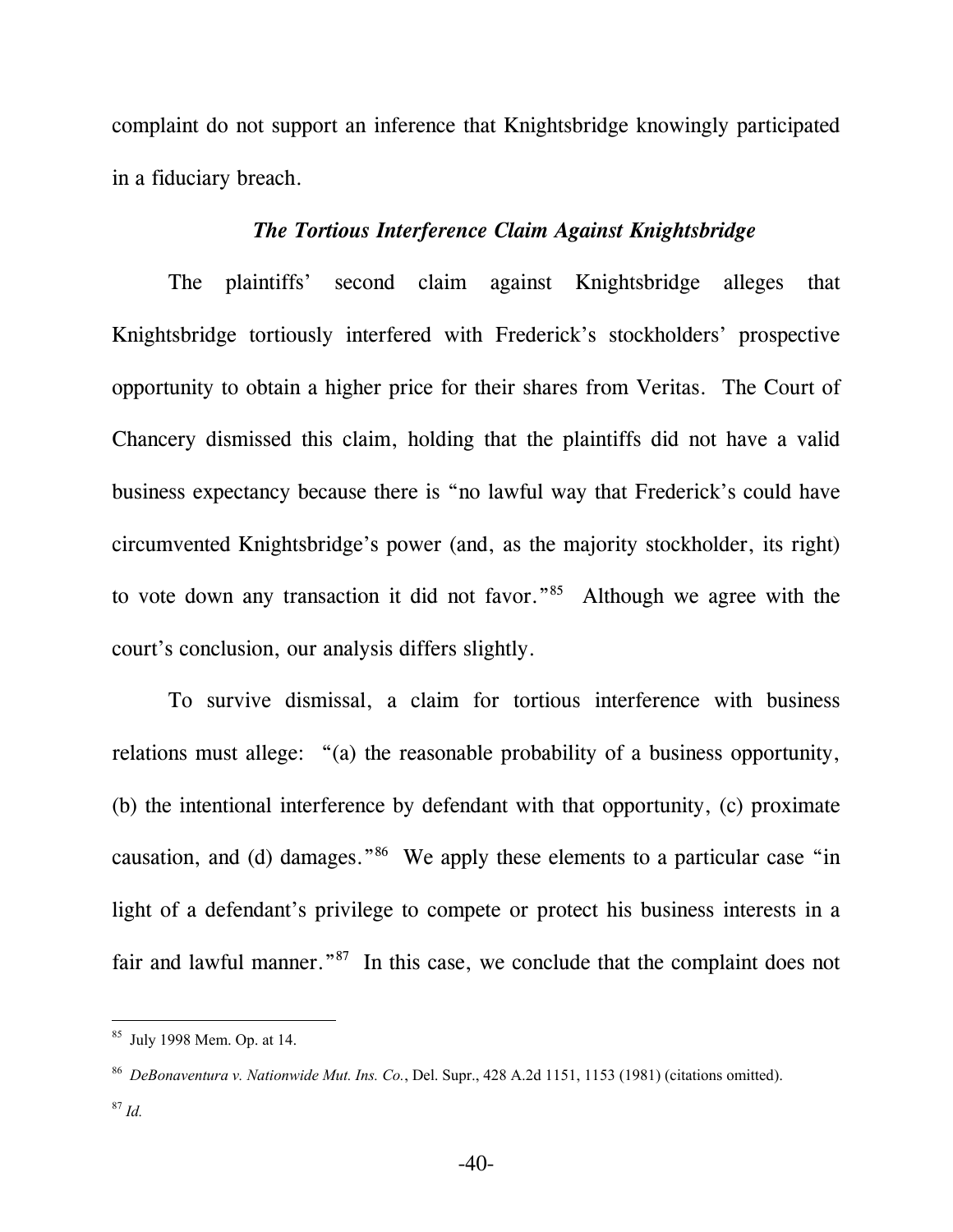support an inference that Knightsbridge's alleged interference proximately caused Frederick's stockholders to lose the expected benefit of the Veritas' bid.

The first element raises a timing question: At what point is the probability of the business opportunity measured? By holding that there was no "valid business expectancy" because the board did not have a duty to circumvent Knightsbridge's majority voting interest, the trial court implicitly assessed the likelihood of a superior bid at a point *after* Knightsbridge acquired its majority voting stake on September 9, 1997 and *after* Knightbridge effectively gained control over the Trusts' shares on September 3, 1997.<sup>88</sup>

We believe that the probability of the business opportunity must be assessed at the time of the alleged interference. In this case, the alleged interference—Knightsbridge's misrepresentation of its ownership rights and its litigation threats against the board—occurred before September 3, 1997.<sup>89</sup> We therefore assume, without deciding, that the complaint alleges sufficient facts supporting an inference that, at the time of the alleged interference, Frederick's

<sup>&</sup>lt;sup>88</sup> As the Court of Chancery observed, if the probability of the business opportunity is measured at this point, the plaintiffs' claim fails because, even if the Frederick's board issued a dilutive option to circumvent Knightsbridge's interest, the September 1997 merger agreement required the Frederick's board to grant Knightsbridge any option offered to third parties. This provision effectively precludes any expectation that Veritas' \$9.00 per share offer could succeed after the board signed the merger agreement with Knightsbridge.

<sup>&</sup>lt;sup>89</sup> Knightsbridge sent the letter including the alleged misrepresentation of its interests in the Trusts' shares on August 28, 1997. Knightsbridge sent other letters demanding consummation of the merger at \$6.90 per share and threatening litigation against Frederick's on September 1 and 2, 1997.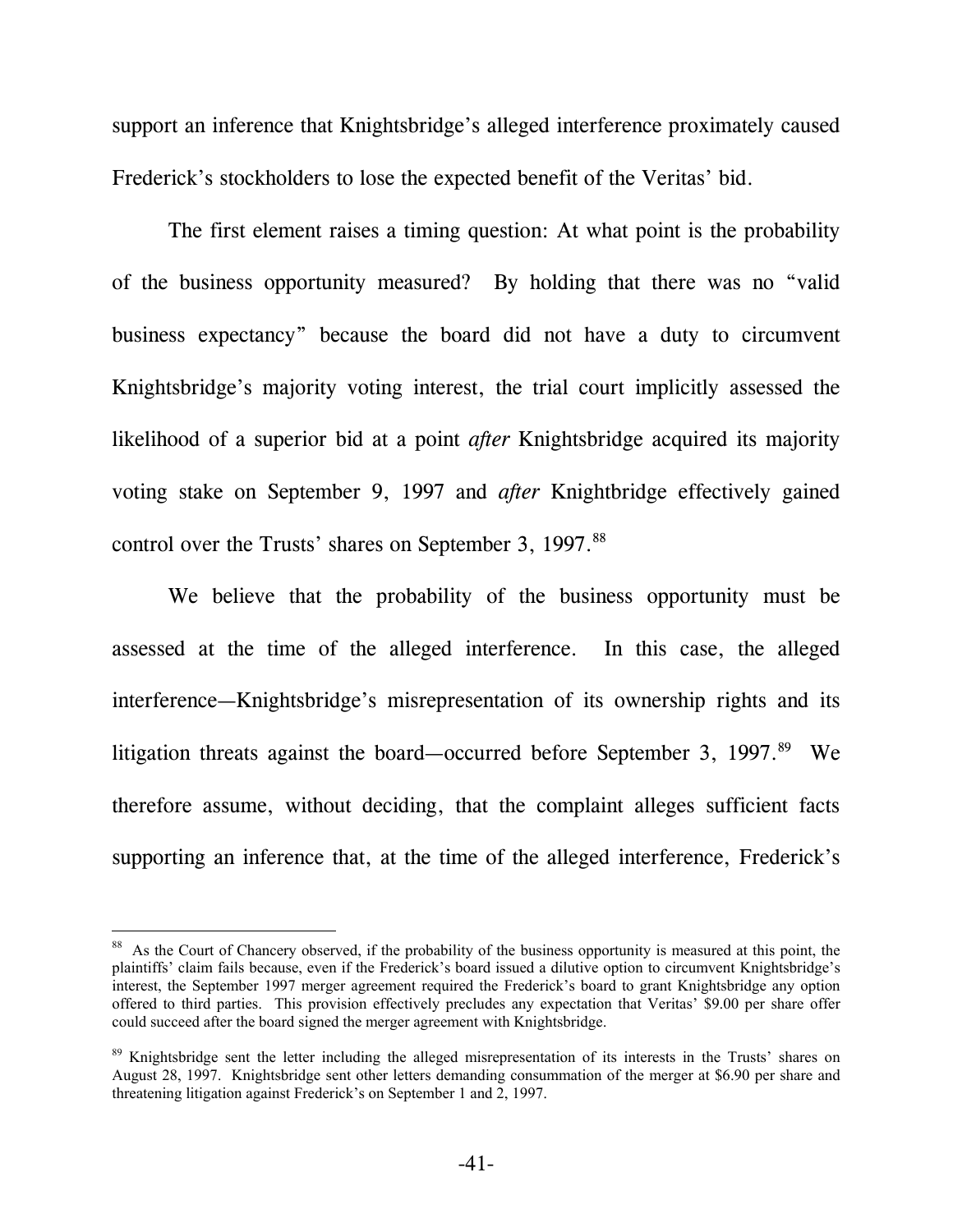stockholders could reasonably expect to benefit from the possibility of a higher Veritas offer.<sup>90</sup>

The next question is whether the amended complaint alleged sufficient well-pleaded facts to support an inference that Knightsbridge had interfered with the stockholders' expectancy. With respect to this element of the tortious interference claim, the trial court correctly concluded that Knightsbridge's valid acquisition of a majority stake in Frederick's does not constitute interference, and its threat to enforce its rights under the June 1997 merger agreement was lawful. $91$  But the amended complaint also alleges that Knightsbridge falsely asserted that it had "acquired" more than 40% of the voting stock in Frederick's and that its "approval is necessary before any transaction may be consummated." The amended complaint further alleges that Knightsbridge threatened to use its purported voting power to block competing bids. According to the plaintiffs, Knightsbridge deliberately misrepresented its voting interest in Frederick's as a

 $90\,$  For example, the complaint alleges that Veritas pursued negotiations with Frederick's on September 3 and 5, that Veritas submitted a draft agreement on September 5, 1997, and that Veritas submitted a higher bid on September 11, 1997. In addition, the June 1997 merger agreement included a "fiduciary out" permitting the board to consider superior offers by third parties.

See Bershad v. Curtiss-Wright Corp., Del. Supr., 535 A.2d 840, 845 (1987) ("Stockholders in Delaware corporations have a right to control and vote their shares in their own interest. They are limited only by any fiduciary duty owed to other stockholders. It is not objectionable that their motives may be for personal profit, or determined by whim or caprice, so long as they violate no duty owed other shareholders.") (citations omitted); *see also* July 1998 Mem. Op. at 15 (citing *Bershad*, 535 A.2d at 845; *Emerson Radio Corp. v. Int'l Jensen Inc.*, Del. Ch. C.A. Nos. 15130 & 14992, Jacobs, V.C. (1996); *Thorpe by Castleman v. CERBCO, Inc.*, Del. Supr., 676 A.2d 436, 444 (1996)).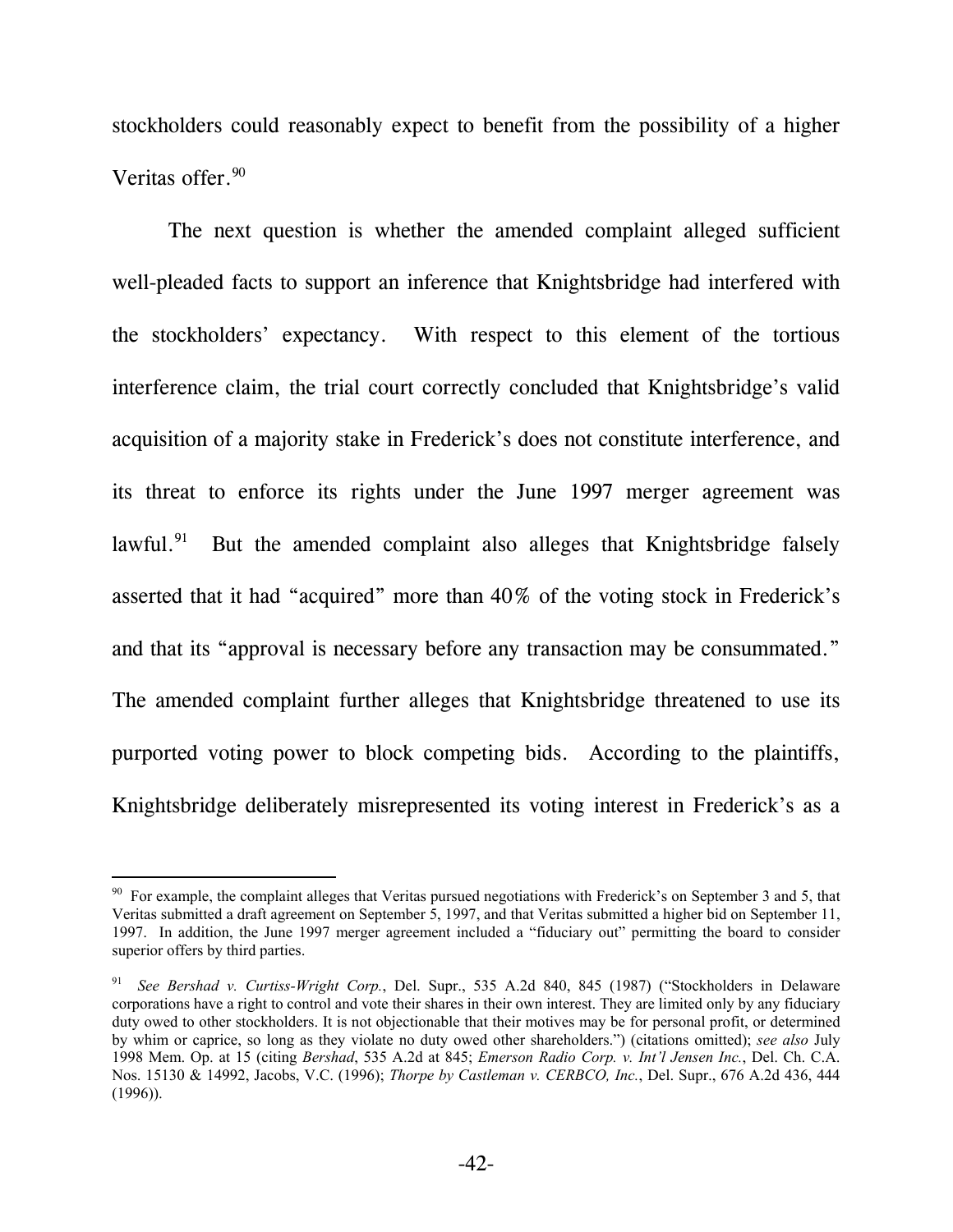means to prevent the board's acceptance of superior bids and to forestall the implementation of a poison pill defense. Although these allegations may support an inference that Knightsbridge intentionally interfered with the auction process, that is not the end of the inquiry.

The final question is whether the amended complaint adequately alleges that Knightsbridge's interference (that is, its misrepresentation) proximately caused Frederick's stockholders to lose the expected benefit of Veritas' superior bid. This question turns on whether Knightsbridge's misrepresentation could have caused the Frederick's board to reject Veritas' higher bid in favor of the lower Knightsbridge bid.<sup>92</sup>

In some circumstances, Knightsbridge's alleged misrepresentation that it controlled more than 40% of the voting shares (combined with its expressed intent to block competing offers) could conceivably have influenced the board's decision to approve the Knightsbridge offer and to end the auction. But, in this case, Knightsbridge actually did acquire the Trusts' shares on September 4, 1997—two days before the board accepted Knightsbridge's September 6 offer.

l

 $92$  The Court of Chancery found the complaint lacking in part because it failed to allege that Knightsbridge "induced" or caused the board of Frederick's to breach its fiduciary duties . . . ." July 1998 Mem. Op. at 15. The presence or absence of a breach of fiduciary duty is not relevant to this analysis because a fiduciary breach is not required to show intentional interference or causation of damages.